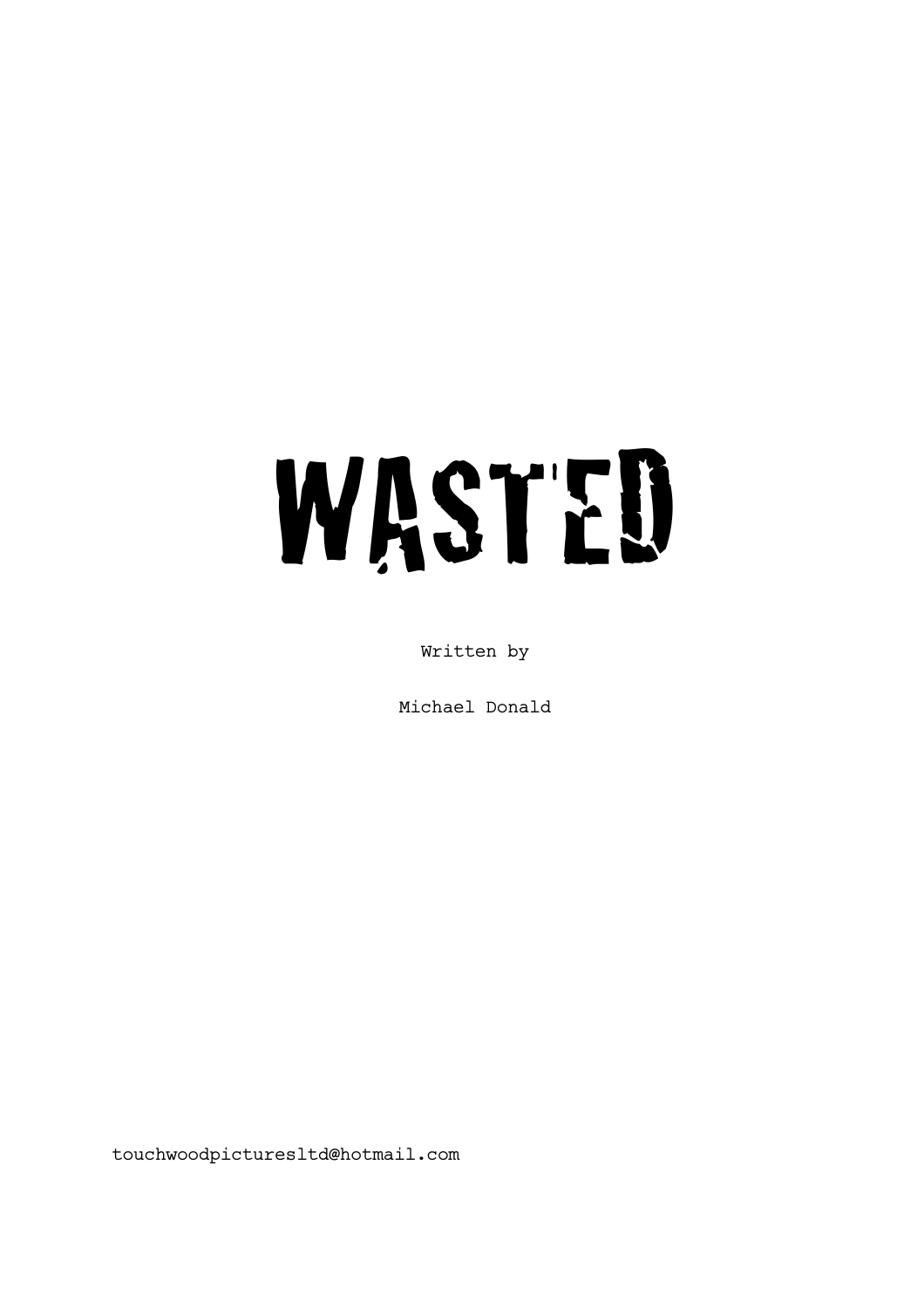#### IN BLACK

The sound of something being crushed -- metal crunching, bones squishing -- a PNEUMATIC wheeze brings the noise to a shuddering halt. A dull THUD as...

CREDIT SEQUENCE:

WIPERS scrape mud away from a dirty windshield -- leave title words formed from mud left behind: WASTED!

THROUGH AND OVER a landscape of rubbish. Men and women bag up scraps of paper.

CLOSE ON

Hands piecing together shredded strips of paper...

SERIES OF SHOTS

Shredded strips of paper are pieced together.

A piece of screwed up paper is unwrapped.

Food is scraped off another sheet of paper.

A CREDIT CARD is joined together...

END SERIES

We're looking at the most basic form of data mining.

And now we're...

EXT. LANDFILL SITE - DAY

People pick amongst the rubbish. A piece of paper blows towards us -- wipes the frame and we're...

EXT. SUBURB - LEE HOUSE - ESTABLISHING

A row of houses. Clones of each other. Neat lawns. Up and over garage.

This house is a little more ragged than the one next to it. Money's tight in the Lee household and the lawn hasn't been kept and nurtured as well as it could have.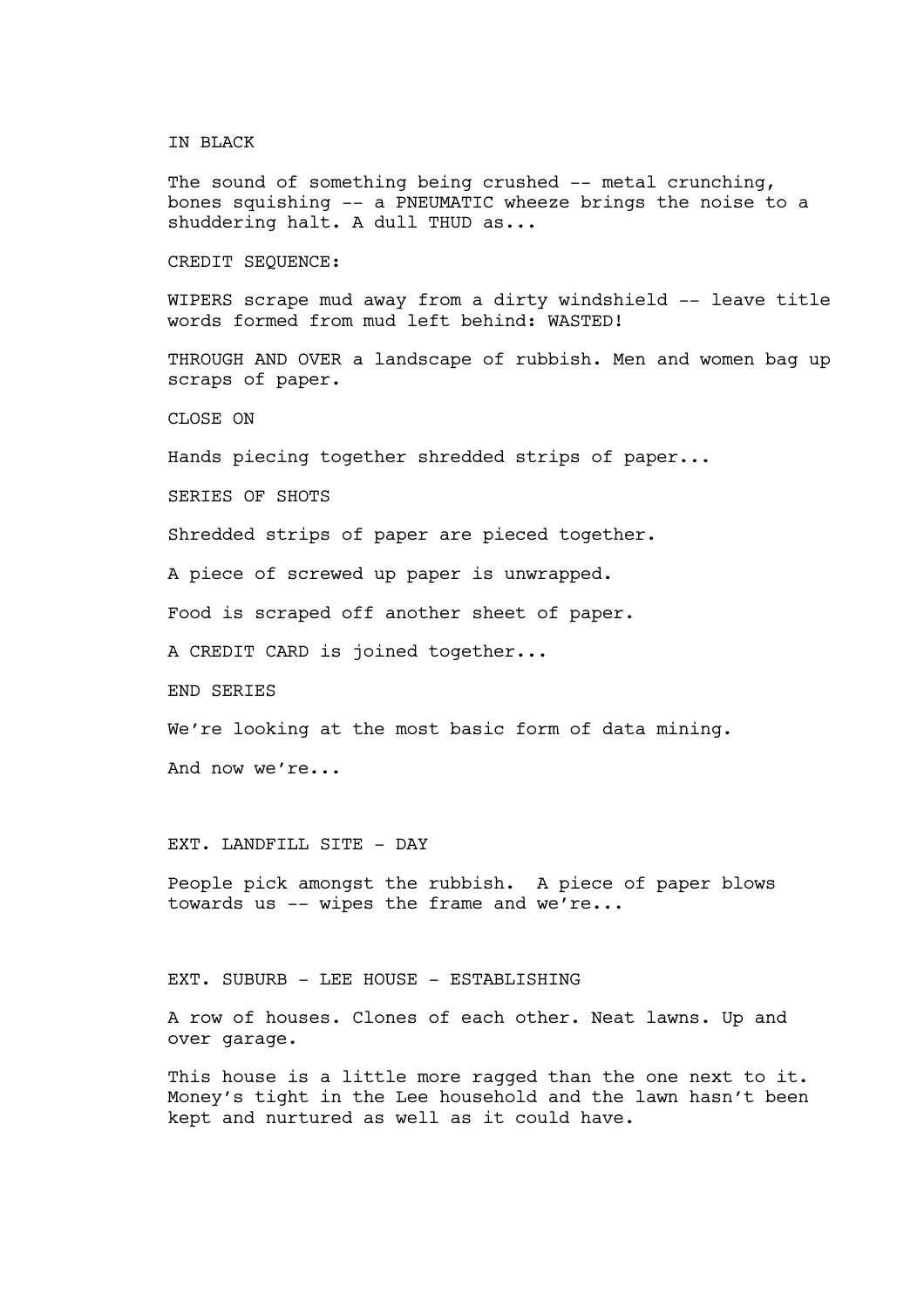INT. LEE HOUSE - KITCHEN - DAY

A pair of LEGS poke out from under the sink. Could be a dead body for all we know. The legs tense up, there's grunts and CLANKING as the owner of the legs fights with something.

> JAMIL (O.S.) Oops, oh boy, it's gonna go, now we're in trouble stand by with the life boats...

ANOTHER ANGLE

A teenage girl MELISSA LEE, flicks through a fashion magazine at the kitchen table, phones trail from an ear, unfazed by the drama. The door opens and JIMMY LEE (12) bursts in.

## JIMMY

Die infidels!

He wears a Karate costume, kicks his legs at an invisible foe. He's followed by his mother, ABBY LEE (30s), slightly stressed and carrying wrapping paper and boxes.

> ABBY Infidels won't be the only things dying if this house isn't ready for Thanksgiving. How's the waste disposal going?

Melissa looks up, nods down at the legs.

MELISSA Same as usual, a lot of noise and not much action.

JAMIL (O.S.) I heard that. Oh, now I got it, oh yeah, here she comes...if I can just...

There's a CLUNK and a terrific grinding noise as an ancient garbage disposal unit groans into life. Jamil starts screaming theatrically.

> JAMIL Ahhhhhhhh, my hand!!!!

He bursts out from under the sink clutching his arm, missing a hand, sleeve flapping.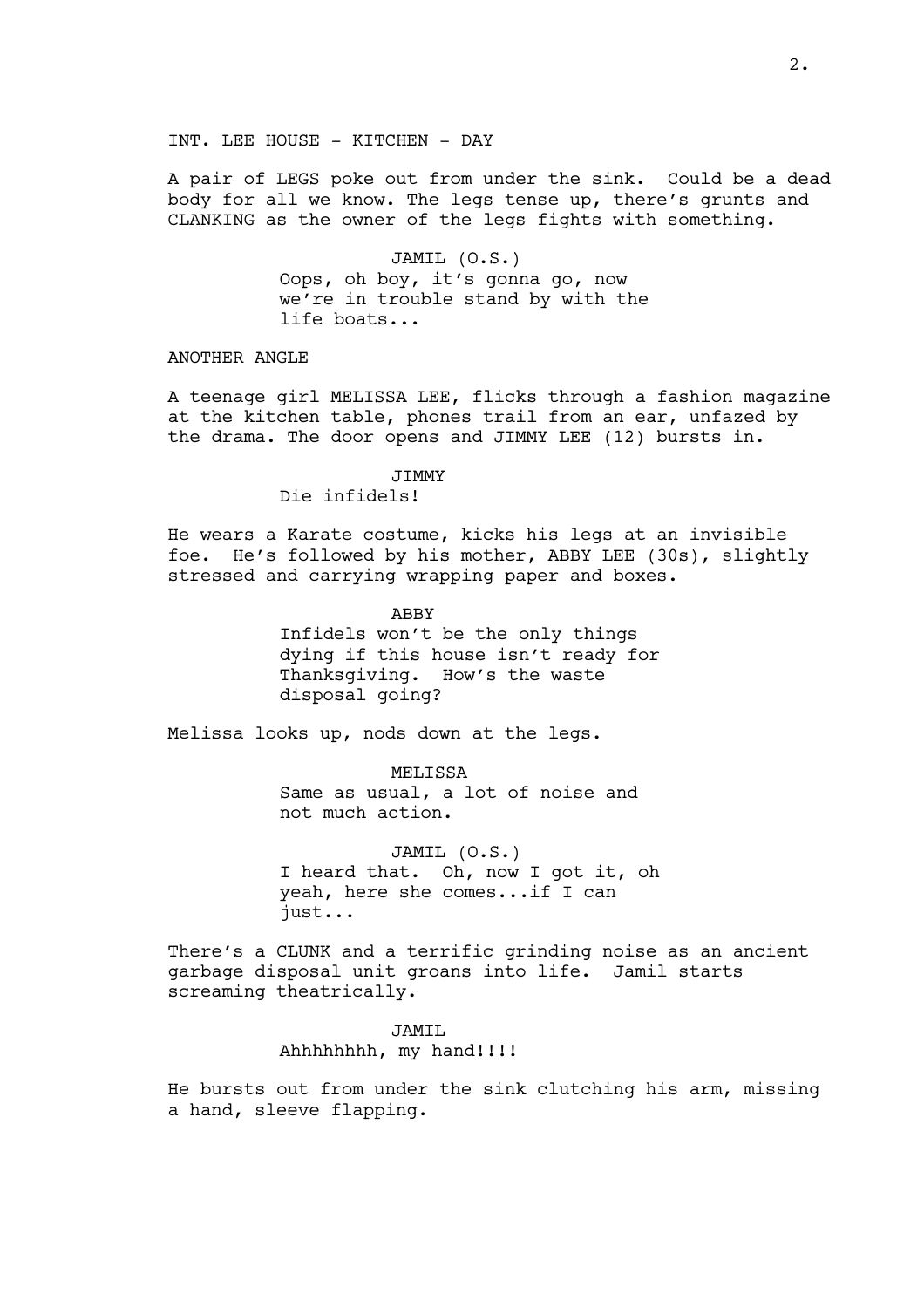Meet the smiling face of JAMIL LEE (30s), of Lebanese descent, an optimist and as such always a disappointment to someone.

For a millisecond Jimmy looks concerned. Melissa and Abby just shake their heads. They've seen it all before.

#### JAMIL

Wait a minute, there it is.

He reaches under the sink and pulls out a rubber glove, sticks it on the end of his empty sleeve, wriggles his arm and the glove fills with his hand.

# JAMIL

Phew. That was close.

Abby dumps the wrapping paper onto the kitchen table. Jamil goes over to give her a kiss, thinks better of it when she freezes him with a look.

#### ABBY

I want that garage emptied, all the junk taken to the dump and this house cleaned from top to bottom before we celebrate Thanksgiving. You promised.

#### **MELISSA**

Yeah, and you also said you'd find that old Cindy doll I had...they're worth a lot of money now.

JAMTT.

I'll find it. (to Abby) And Honey, have I ever let you down?

#### ABBY

Of course not, it's just sometimes you have a more optimistic view of your chances of success.

There's a BANG! And the garbage disposal unit disintegrates.

## ABBY

Perfect.

Jimmy launches himself at Jamil, hands whirl, feet high kick. Jamil nimbly side steps and Jimmy goes crashing into a pile of presents and a festive wreathe, sends them flying.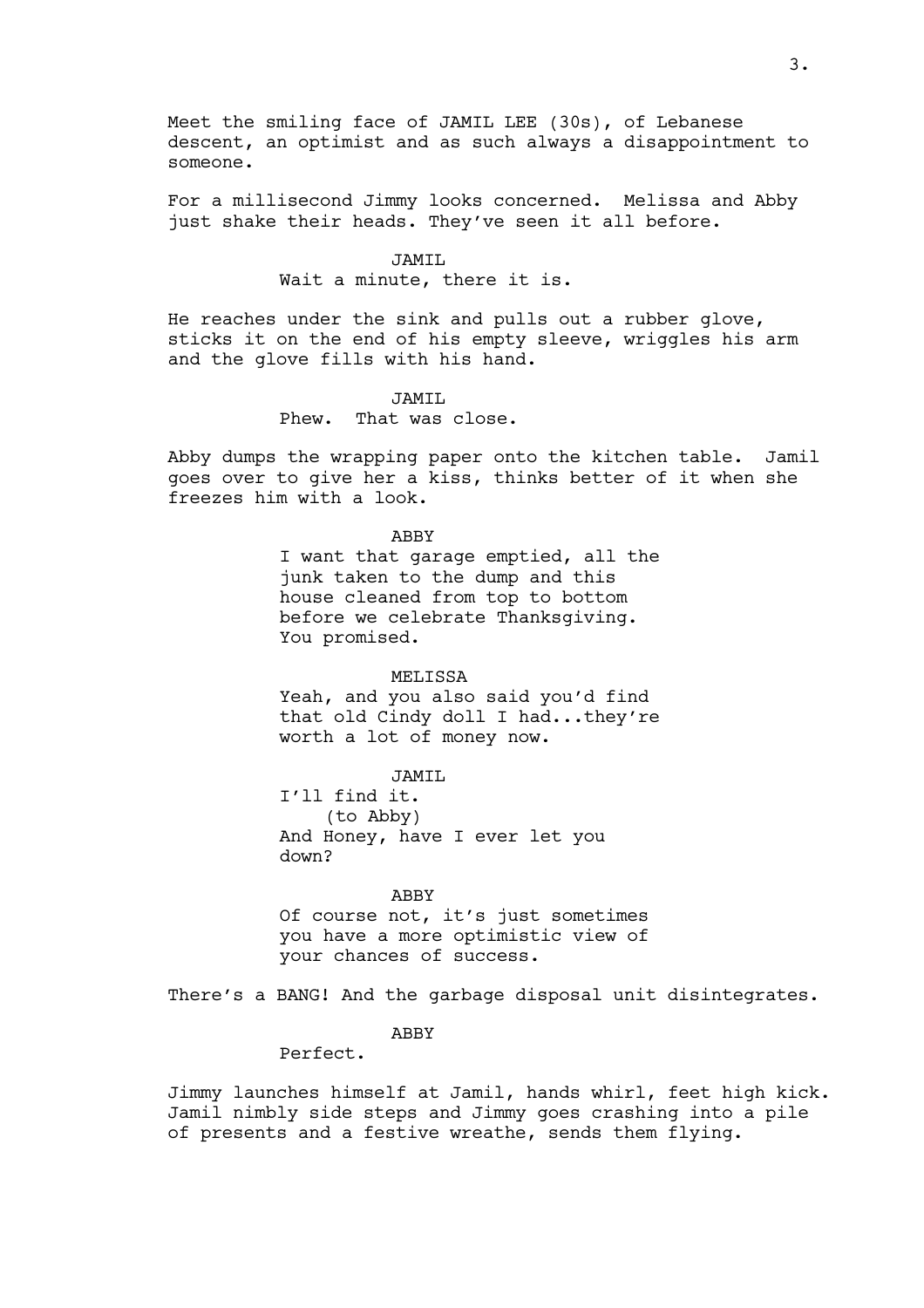# JAMIL

Always use your opponents own strength against them grasshopper.

Abby looks at the mess.

#### ABBY

Right. You three to the garage, I want it emptied and all the trash taken to the recycling center. Then we can work on making it somewhere you can hang out with your friends.

Jimmy picks himself up from the floor.

JIMMY I've got to practise.

MELISSA I said I'd meet someone.

Abby freezes them with a look. Jamil jumps in.

JAMIL

Why don't we make it a family outing. I bet you've never seen a recycling center before?

MELISSA

Oh yuk.

JIMMY I bet it's really gross.

#### ABBY

Your father's right. It's about time you learned the difference between recyclables and nonrecyclables, otherwise by the time you grow up you'll be under twenty feet of garbage.

## MELISSA

Aw mom...

#### ABBY

Aw nothing. And make sure your dad doesn't bring back anything from the dump, you know what he's like.

The kids groan and move slowly across the kitchen.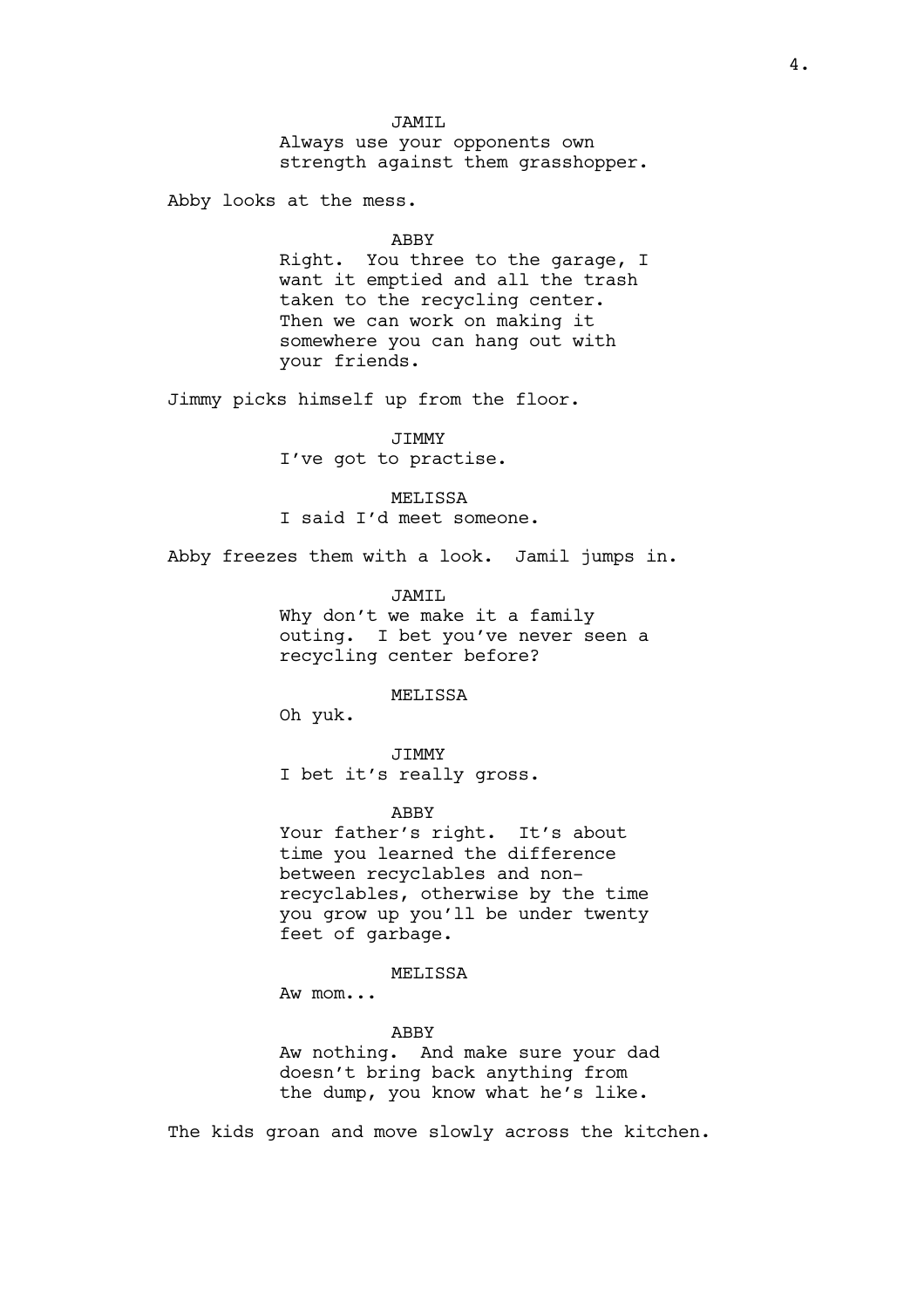JAMIL Hey. I'm still in the room.

Abby leans forward, gives him a kiss on the cheek.

ABBY

I know baby, but you tend to be a bit of a hoarder.

JAMTT. Some of it's history babe.

ABBY And where does history belong?

JAMIL I know, in a museum. But don't tell me you never had something old you wished you'd kept?

ABBY Grandma had an old ballerina music box she used to get me to sleep. (beat) But that doesn't mean you have to keep every piece of junk. Now go sort out that trash, I've got a turkey to deal with.

EXT. LANDFILL SITE - DAY

Mounds of trash as far as the eye can see. Some makeshift sheds. Dump trucks weave around -- tipping more trash.

MIGRANT WORKERS wearing protective clothing and masks sift through piles of trash.

# ANGLE ON

HANDS separating pieces of shredded and unshredded paperwork into clear plastic bags.

Which are carried into one of the large sheds on the site for data mining.

A large GARBAGE TRUCK sits at the entrance to the area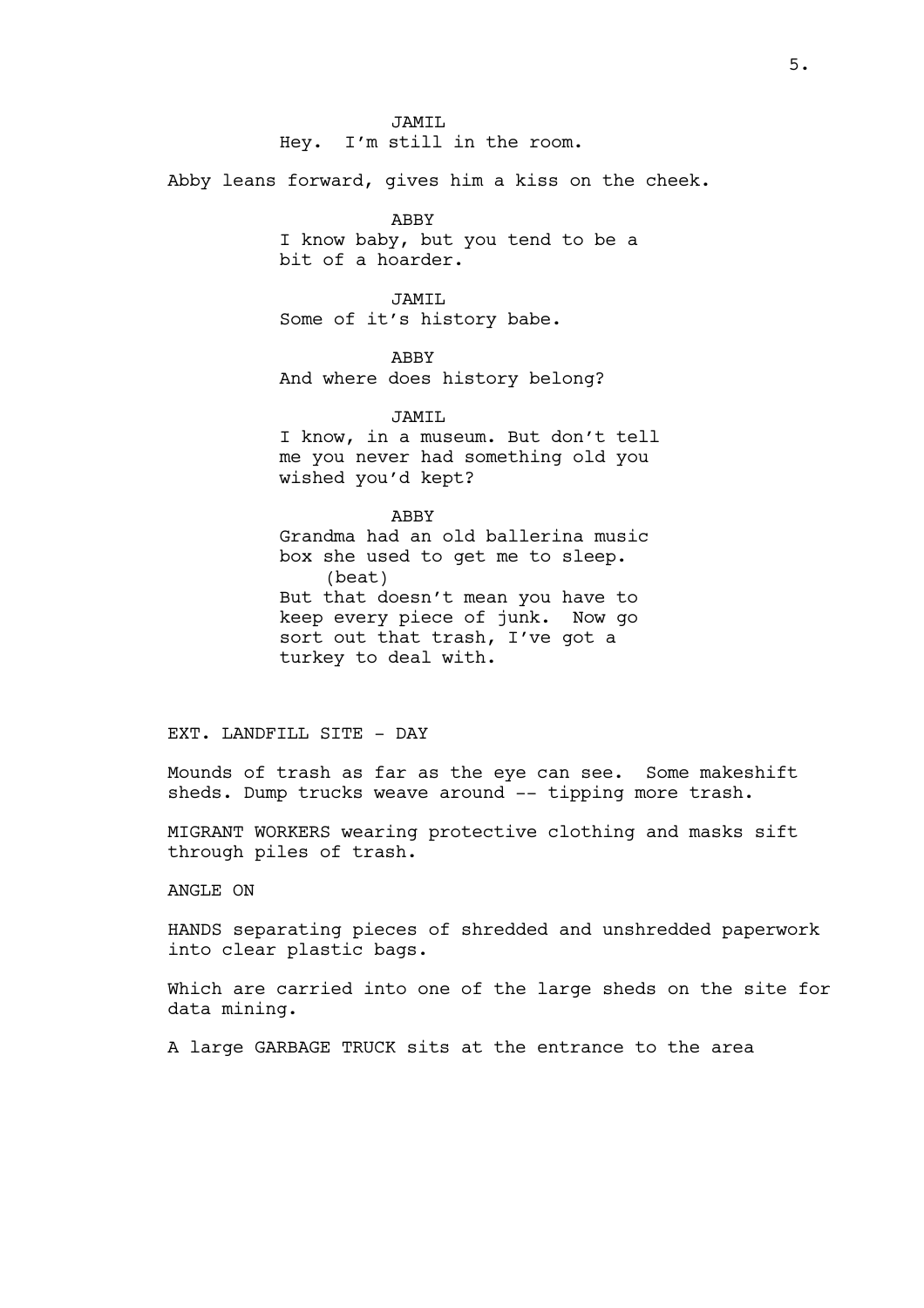INT. KOWALSKI'S TRUCK HEADQUARTERS - DAY

Inside it has been converted into a cool looking living space. Fitted with couches, computers and a small kitchen section.

Dominating the area is BILLY KOWALSKI (60s) a little long in the tooth but able to snap the head off a man if needed. A worker, MILO (20s) stands in front of him, head bowed.

> KOWALSKI Info's a little light this month wanna' tell me why?

Milo raises his eyes slightly. Speaks with a heavy east European accent.

> MILO People very careful, cross blade shredder make job difficult.

Kowalski gets up, goes over to him. A SHREDDER sits on the desk next to him. Kowalski takes Milo's hand firmly, moves it towards the shredder.

# KOWALSKI

Really? You think a cross blade shredder makes it difficult for you.

Kowalski flicks the shredder on. Milo screams as the machine makes a grinding noise. Kowalski turns it off. Pulls Milo's arm up. His shirt sleeve's chewed off.

KOWALSKI

You come up light again, you'll find something that makes a job more difficult. Wiping your ass with one freakin' hand.

He pulls out a memory stick from a laptop. Opens the battery compartment of an old leather covered 1960s DECCA DEBONAIRE DELUXE.

Puts the memory stick inside and closes it. Hands it to Milo.

KOWALSKT

Get outta here.

Milo hurries out of the door.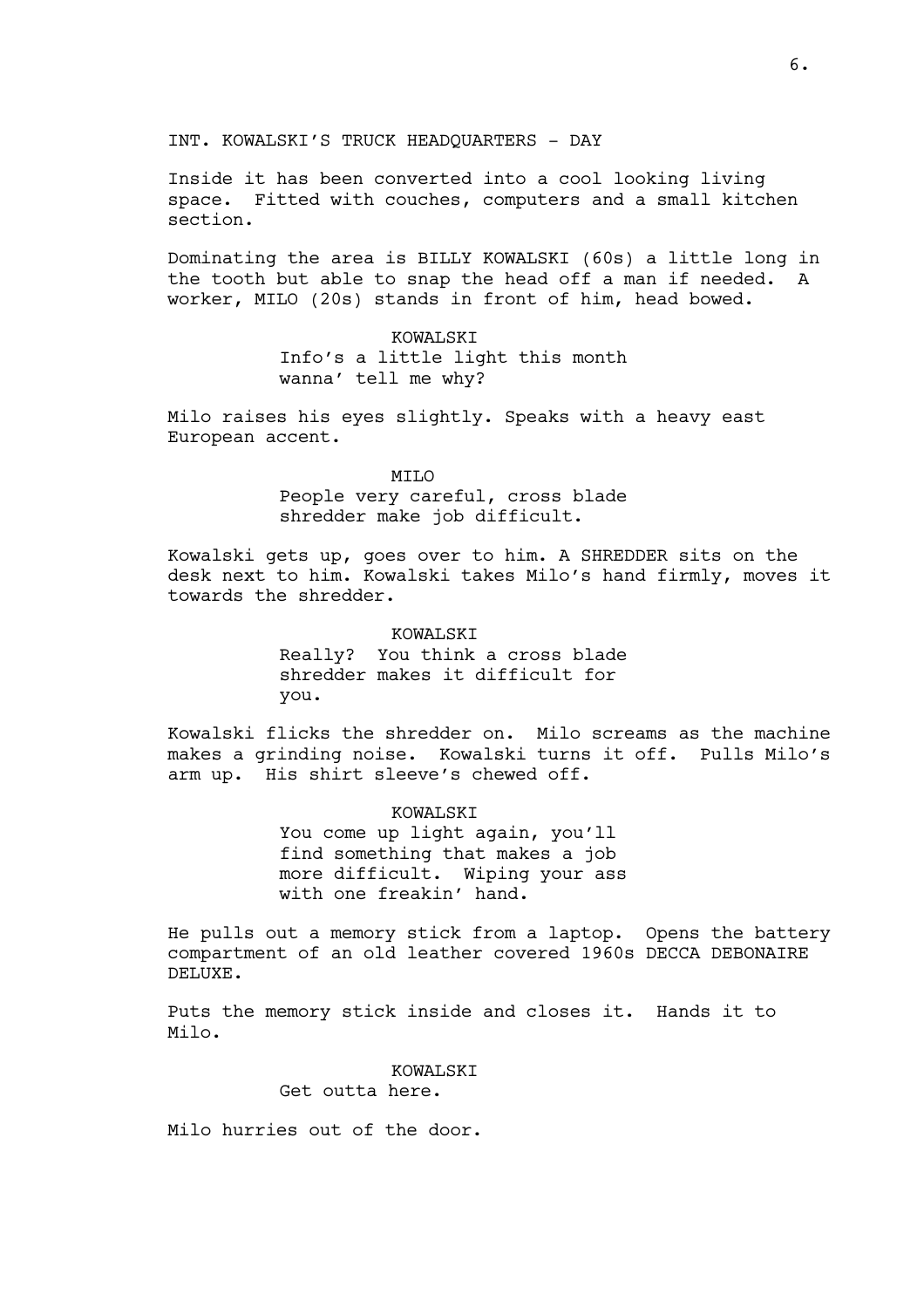EXT. LEE HOUSE - GARAGE

Jamil stands outside the door to the garage clicking the remote control. It makes a weak beep.

The door remains closed.

JAMIL C'mon baby, open wide for daddy.

He rubs it between his hands, tries to coax it into life. Melissa and Jimmy stand watching -- bored.

ANGLE ON

Jamil's next door neighbor. MR FRANKS (40s), and a couple of well scrubbed kids load spotless plastic containers full of recycling into the back of his immaculate RV. Nods at Jamil.

> MR FRANKS Might need a bit of oil on the mechanism.

Jamil gives him a tight smile. Mr Franks gets into the RV, his kids jump into the back.

He drives off with another irritating wave.

Jamil watches him leave.

JAMTT. I should follow him. He probably leaves a trail of oil wherever he goes.

MELISSA You were going to mend it.

Jamil presses the button futilely. Goes over to the door, heaves at the handle.

BANG! It explodes open -- boxes, toys and furniture sweep over him.

He disappears under a Tsunami of trash.

His hand bursts out of the heap clutching a CINDI doll. Its head falls off.

> JAMIL (O.S.) I got it.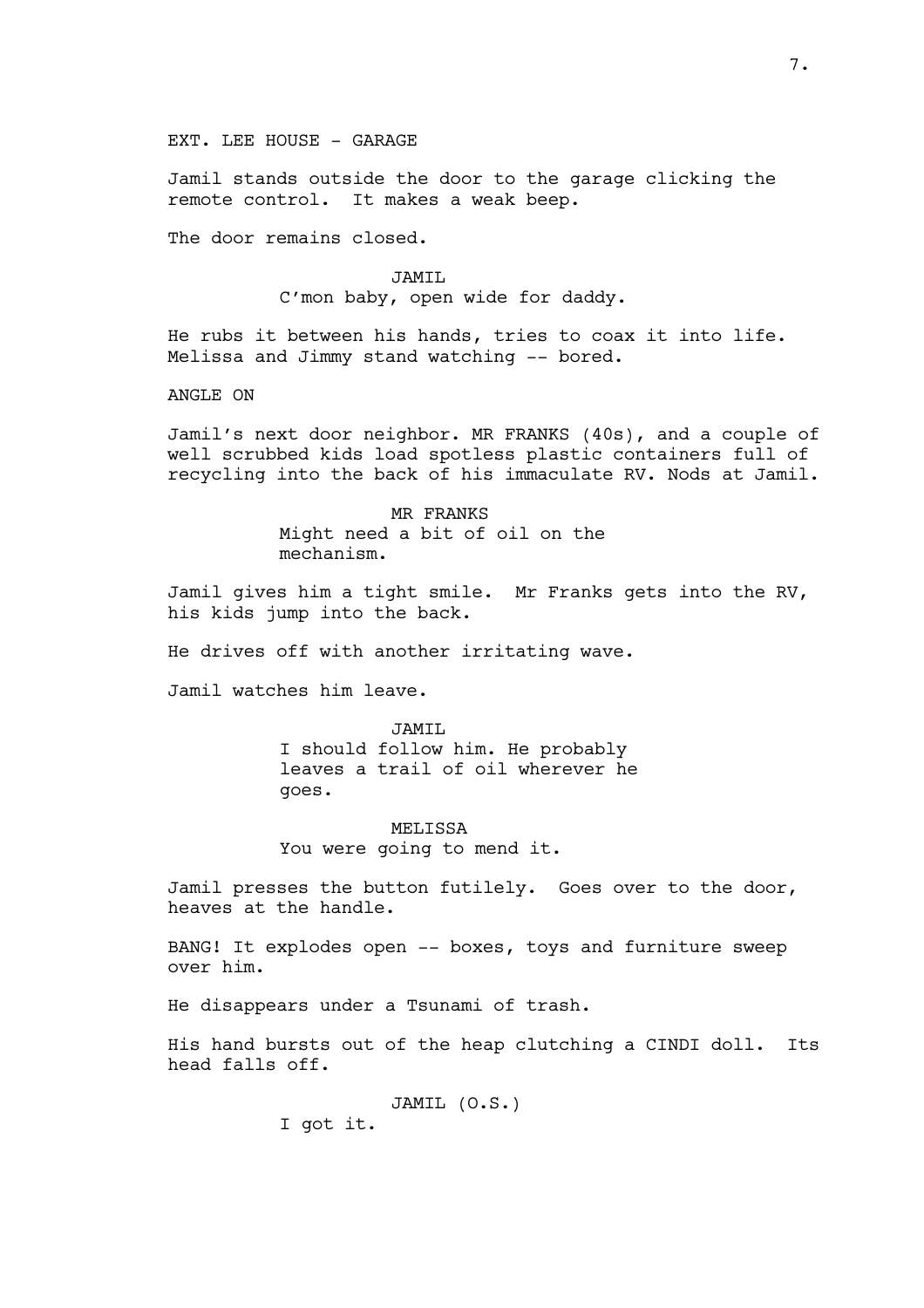EXT. LEE HOUSE - STREET - LATER

Jimmy and Melissa heave an old bicycle onto a pick-up truck piled high with the trash from the garage.

Abby comes out of the house. Looks at the empty garage.

#### ABBY

That it?

Jamil wipes sweat off his forehead.

JAMIL

If I empty out my pockets that's everything I own.

Abby smiles, gives him a kiss.

ABBY

Don't be melodramatic. You haven't been into that garage since the children were born.

Jamil reaches into the back of the pickup -- pulls out an old metal licence plate. Looks at it fondly.

> JAMTT. This is from the car we did our courting in.

> > MELISSA

Oh yuk.

JAMIL The light from the stars shining down on us...

ABBY

Yeah, through the buckshot holes my daddy put in the hood when after he caught us making out.

She takes the licence plate. Places it back into the pickup.

ABBY

Besides, we have better souvenirs of our courting days hon.

She looks over at Melissa and Jimmy.

Off Jamil's face. That's for sure.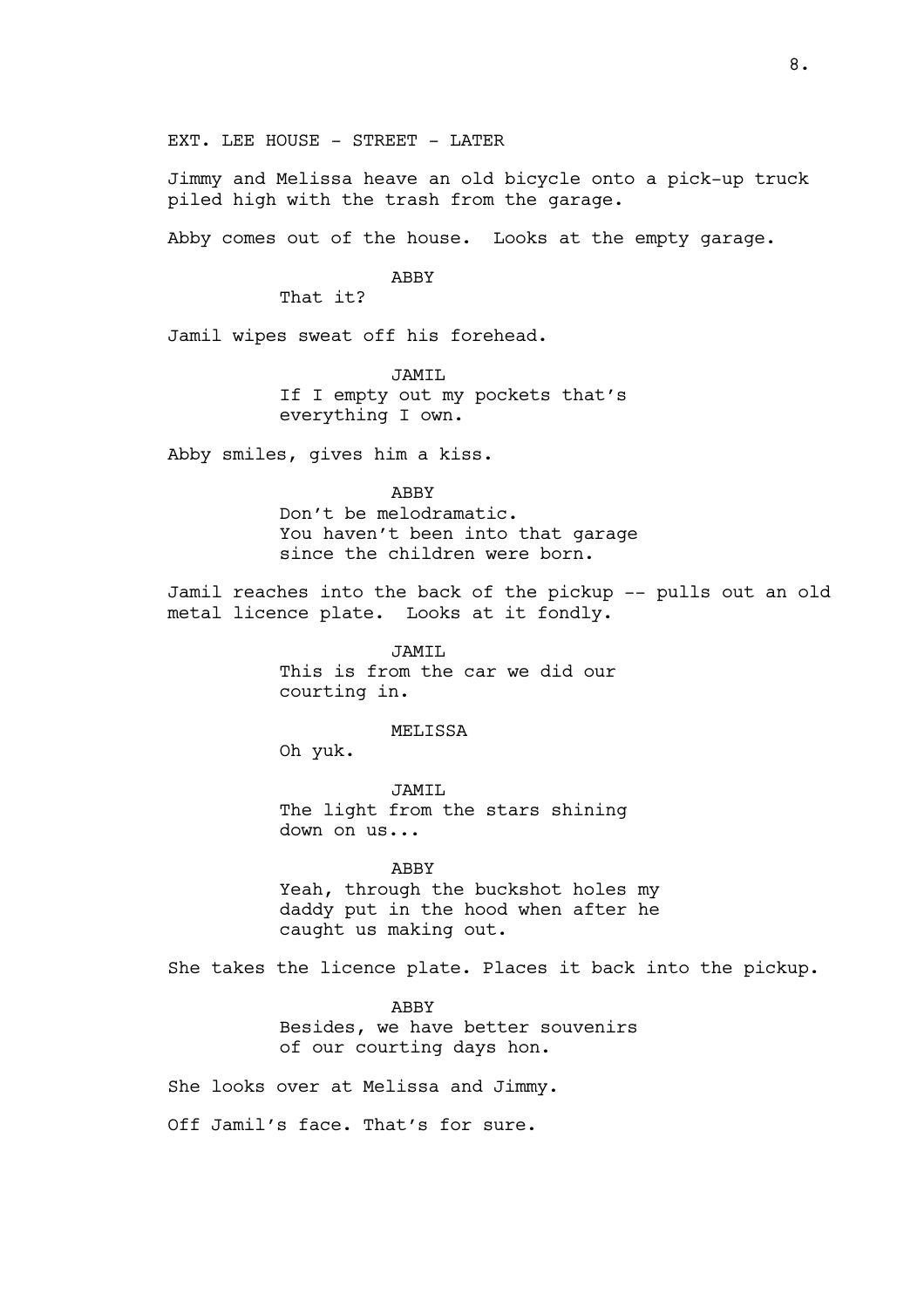EXT. RECYCLING CENTER - DAY

Piles of computers, white goods -- household rubbish and garden waste.

Trucks and Utility Vehicles jostle for position.

Jamil pulls up in his truck.

SERIES OF SHOTS

Jamil and Jimmy drag an old TV over to the electrical pile.

Jamil and Jimmy heave an old bike into the metal area.

Melissa drops an old doll into plastics.

All three of them drag a rusty washing machine to join a heap of them.

Jamil models some old clothes from his teenage years, dumps them into a clothes pile.

END SERIES

Jamil places his treasured licence plate carefully in a skip.

JAMIL Heavy duty Detroit steel. Don't make 'em like that anymore.

Milo drives past the site office in a PICKUP and pulls up.

Milo climbs out clutching the Decca Radio we saw him handed earlier. Heads towards the site office passing a...

#### EXT. GARDEN WASTE DUMPSTER

A bottled blond Cougar struggles to lift a bag full of leaves into a dumpster -- shows a substantial amount of cleavage as she attempts to tip the bag in.

Milo notices. Puts the RADIO down on a table full of electrical appliances and moves to help her out.

Jamil comes over to the table. Jimmy and Melissa trail behind.

> TAMTT. Lot of these old radios are fine, just some corrosion on the battery terminals...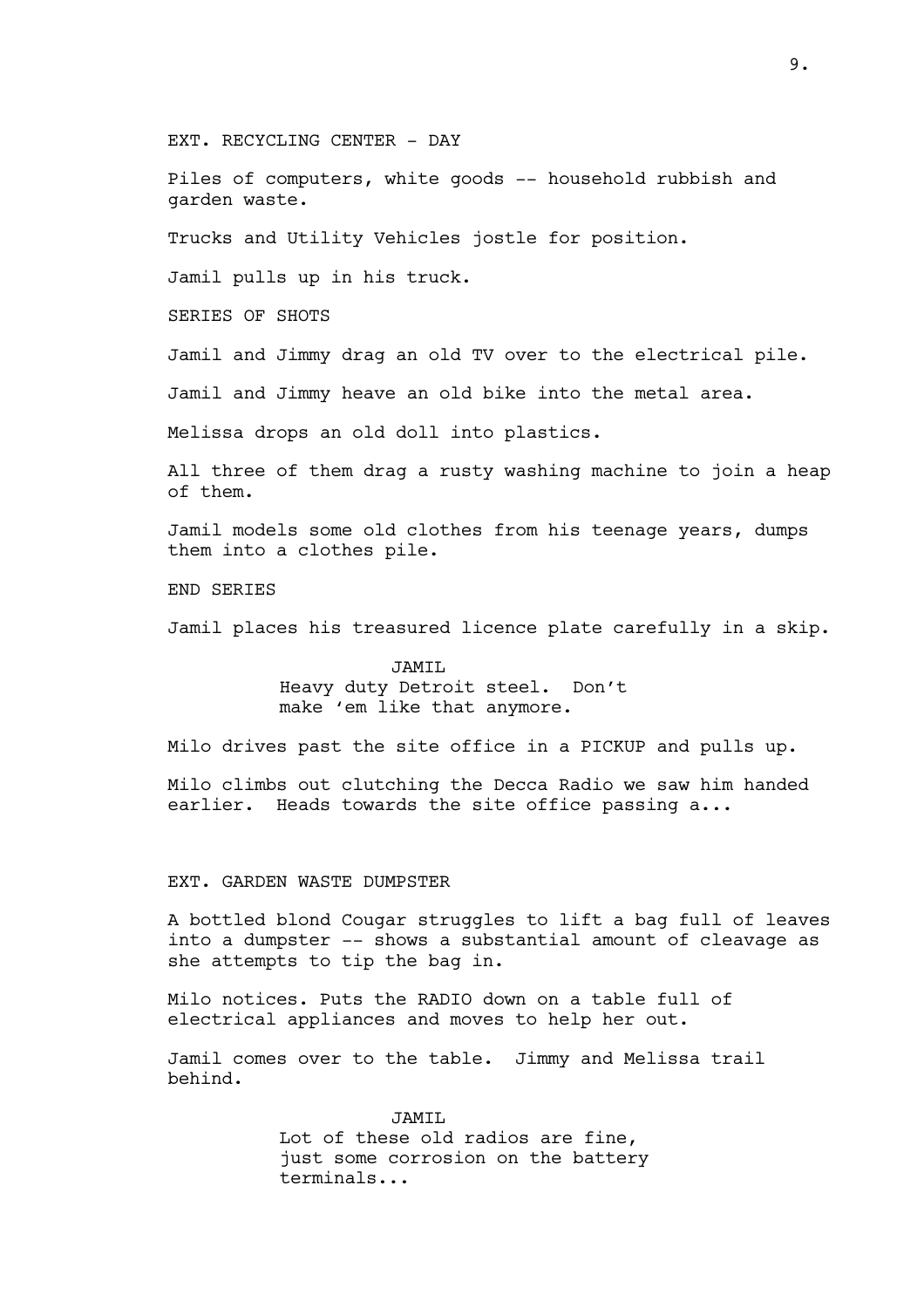He picks up the Decca radio, admires it. Melissa pouts.

MELISSA

Dad.

JAMIL

Just looking.

In the distance Mr Franks and his two children empty their neat trash into the relevant skips. He heads towards Jamil.

MR FRANKS

Hey.

Jamil pretends not to hear. Franks calls out again.

MR FRANKS How's it going?

JAMTT. Oh Hi. Yeah, all good.

MR FRANKS You gotta be real hard on yourself. Hang onto this stuff it's gonna come back and bite you in the ass.

JAMIL

Yeah, right.

He reaches into his pocket and pulls out some tickets.

MR FRANKS I got some spare tickets for the little league game if you guys want to join us?

JAMIL Oh, well that would be great, but I still have a load of stuff to sort, and I doubt if the kids would want to...

Melissa and Jimmy grab the tickets and run towards Mr Frank's RV.

JIMMY

Cool.

MELISSA See you later dad.

Mr Franks shrugs.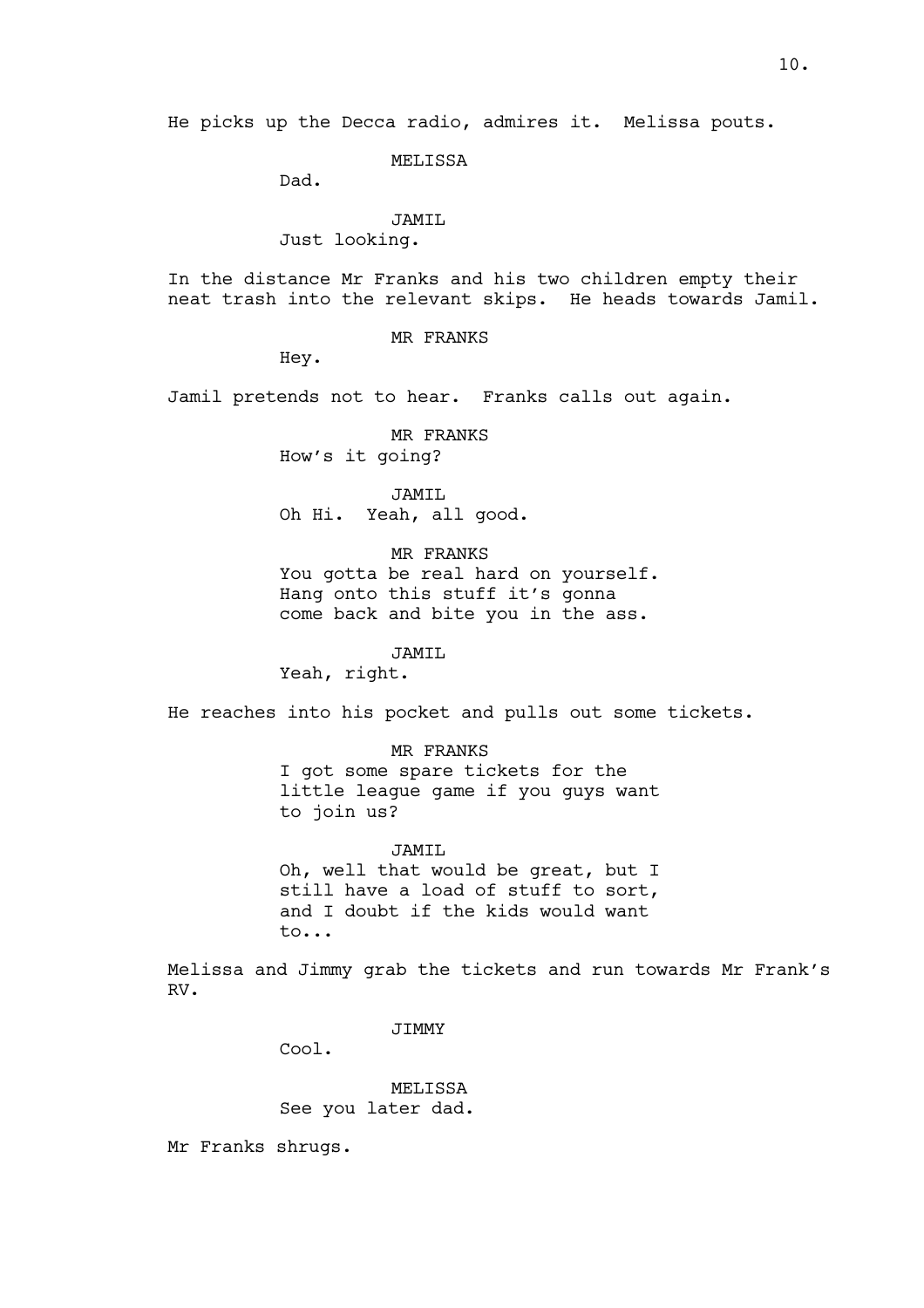MR FRANKS Kids huh. Well, you enjoy yourself' I'll drop them back later okay? JAMIL Yeah, sure, that fits in really well. Thanks, have a good one. He watches as the RV drives off. Shakes his head. ANGLE ON MILO He helps the woman with her bag of leaves. Turns on the charm. Chats to her. She laughs. JAMTI. Looks around -- table full of old electrical appliances and the Decca radio -- the dumpster full of scrap metal. He reaches towards the table... INT. JAMIL'S PICKUP - DAY HANDS fiddle with the tuning of the car radio. The old 50s Coaster's track *"Yakety Yak"* fills the truck. Jamil sits back in the seat. The pickup rattles along the road. He sings along with the radio. Badly. EXT. RECYCLING CENTRE - DAY

Milo looks at the empty space on the table where he left the Decca radio. He goes over to one of the OPERATORS.

The operator points at the exit.

Heads back to his pickup. Two muscled Eastern Europeans with necks the same width as their heads wait.

They climb in and the pickup roars off.

INT. PICKUP - DAY

Milo drives -- fast. Worried.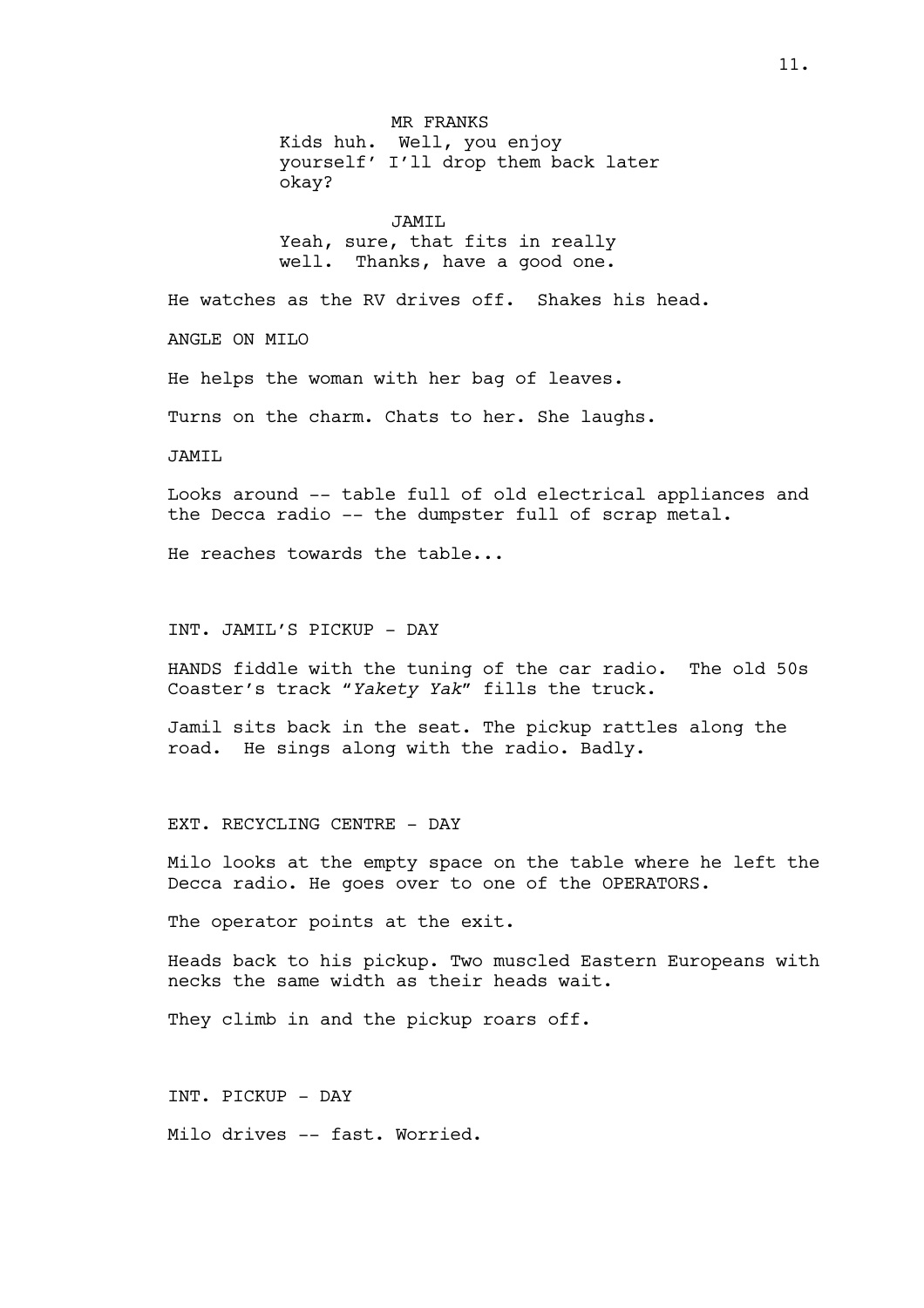In the passenger seat, GREGOR (40s) a mountain of muscle, stoney faced. He pulls out a handgun, checks the magazine. Speaks with a heavy east European accent. GREGOR Mr Kowalski not going to be happy rabbit. Milo stares straight ahead, dry mouthed. Looks at the gun. MILO There's no need for that, as long as we get the radio back. GREGOR Mr Kowalski doesn't like...stray hairs. The heavy in the back seat coughs. HEAVY Is loose ends... Gregor gives a thin smile. GREGOR Shut up, you have shit for head. HEAVY (O.S.) For brains...shit for brains. Gregor shoots a fist backwards, it connects with a dull thud. GREGOR Now you shithead. A moment of reflection as they hurtle along the road. The man in the backseat straightens his nose. Snuffles. EXT. ROADSIDE - SAMETIME Jamil is pulled over by the side of the road. INT. JAMIL'S PICKUP He fiddles with the Decca radio. Opens the battery compartment. The USB stick falls out. He looks at it. Puts

it into his pocket. Looks at the corroded battery terminals.

12.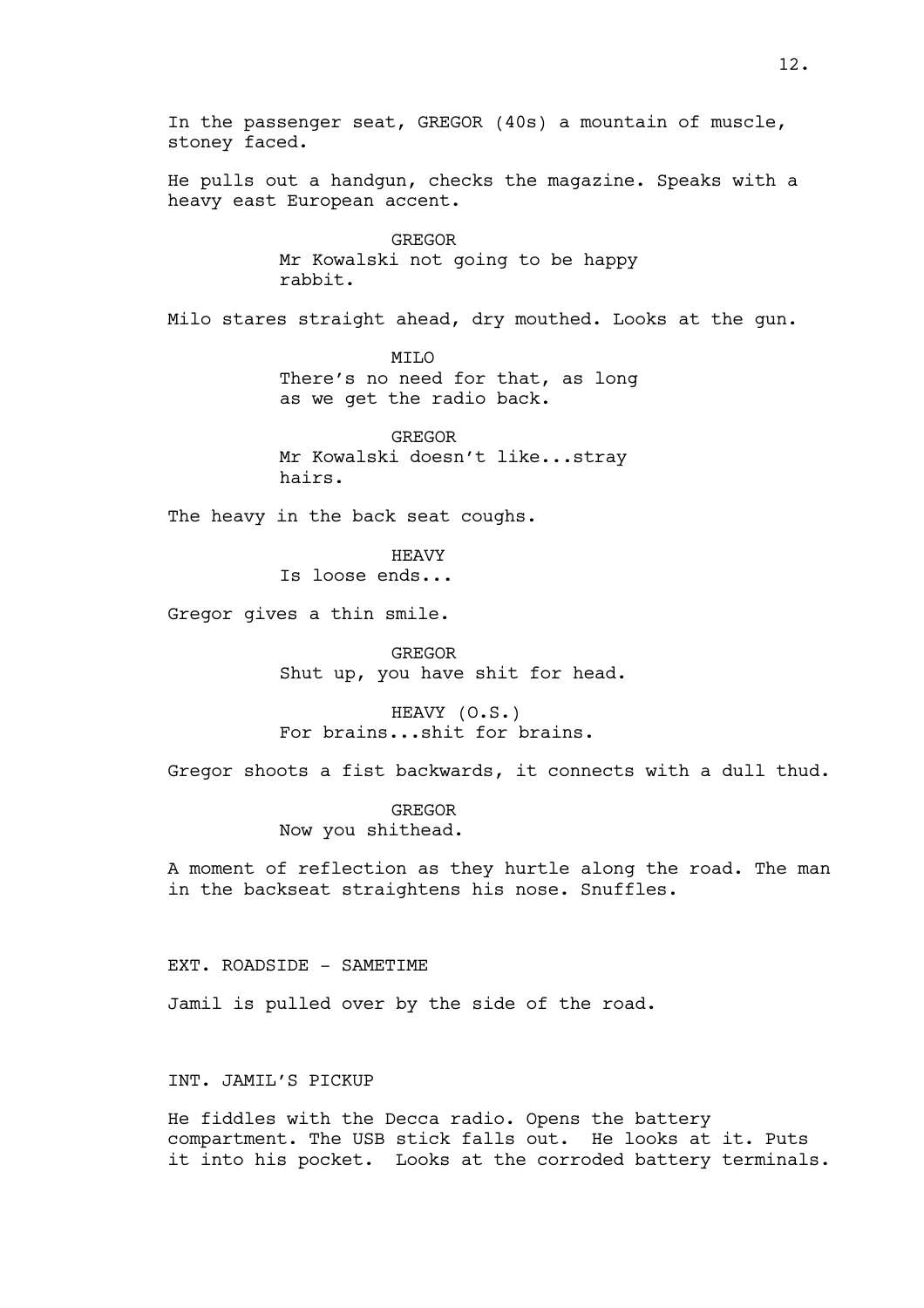JAMIL Little bit of sanding and you'll be good to go.

INT. MILO'S PICKUP - SAMETIME

MILO Why does he use that old radio anyway?

GREGOR When Kowalski's old man did his first hit, that radio was playing in the room. It's his lucky tails.

A muffled voice from behind.

HEAVY (O.S.)

Talisman...

Gregor turns, but before he can do anything...

**MTTO** 

There he is.

They spot Jamil's pickup at the side of the road. There are no other cars in sight. They swerve off the road. Brake hard behind Jamil. Hit the bumper. Shake the pickup.

INT. JAMIL'S PICKUP - SAMETIME

Jamil looks behind him. Puts the radio back on the passenger seat.

JAMIL

Jackass!

He climbs out.

EXT. ROADSIDE - DAY

The heavy and Gregor exit the pickup. Jamil stands his ground.

> JAMTT. What's your problem?

GREGOR You have something of ours.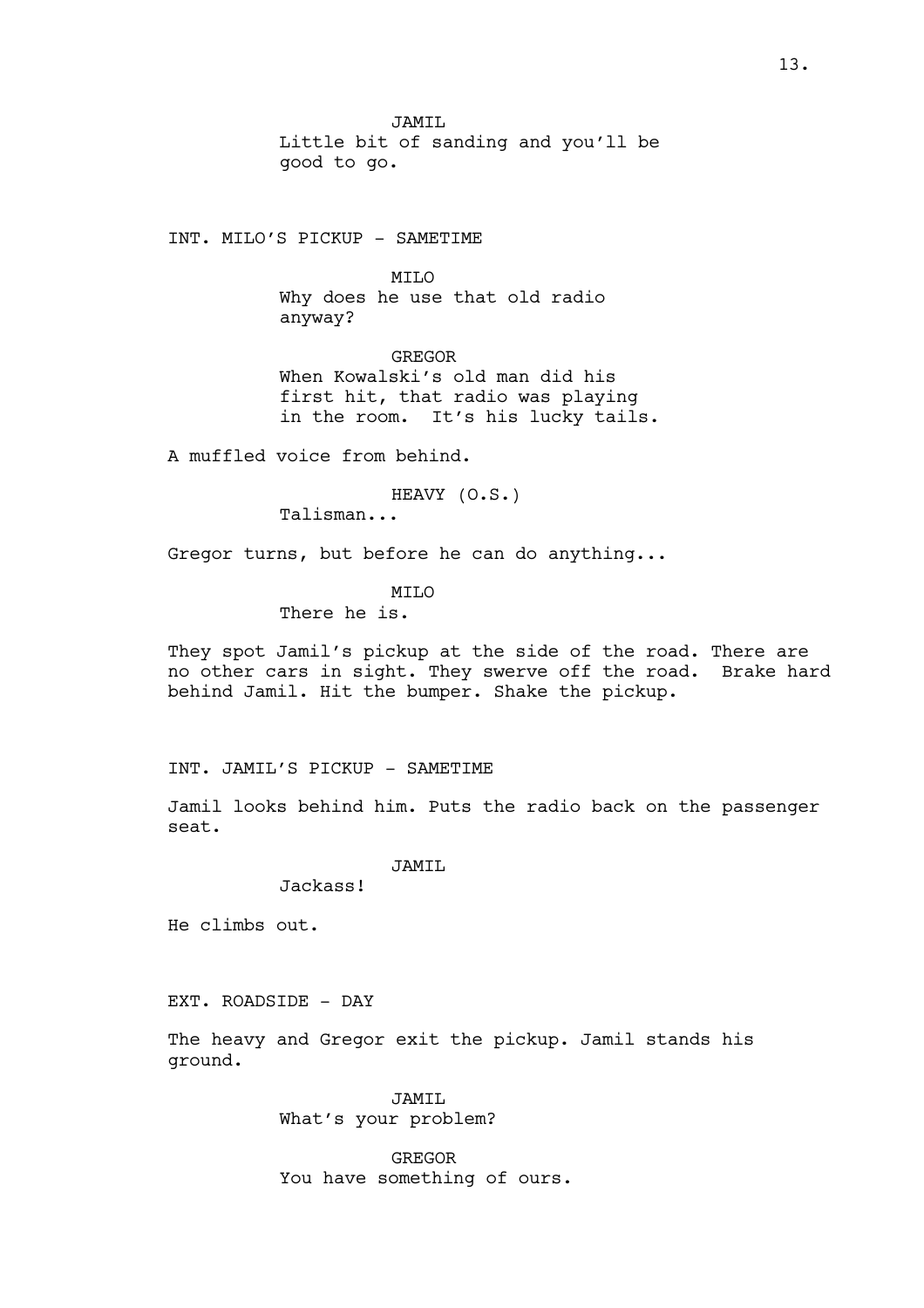JAMIL What? You're crazy. I've never seen you before, I don't have anything of yours.

Gregor moves closer to him. Reaches for his gun.

#### GREGOR

You got radio.

#### JAMIL

You guys were at the recycling plant? Oh I get it, well listen up buddy, first come first served. You wanna' piece of junk you're going to have get up early.

Gregor turns to the heavy who nurses a bloody nose with a handkerchief.

> GREGOR I understand. Early worms yes?

The heavy repeats the mantra.

# HEAVY

Early worms.

Gregor moves over to the pickup. Looks in and sees the radio. Yanks the door open.

# JAMTT.

Hey!

He grabs at Gregor's arm...which comes out with the gun.

BANG. BANG.

The gun goes off.

JAMIL.

Staggers backwards -- slides down the side of the pickup, eyes rolling up.

Gregor looks at his gun. Shrugs.

# GREGOR Put him in back.

Milo and the Heavy throw Jamil into the back of their pickup. Gregor opens the door to Jamil's pickup.

Reaches over to the passenger seat and grabs the radio.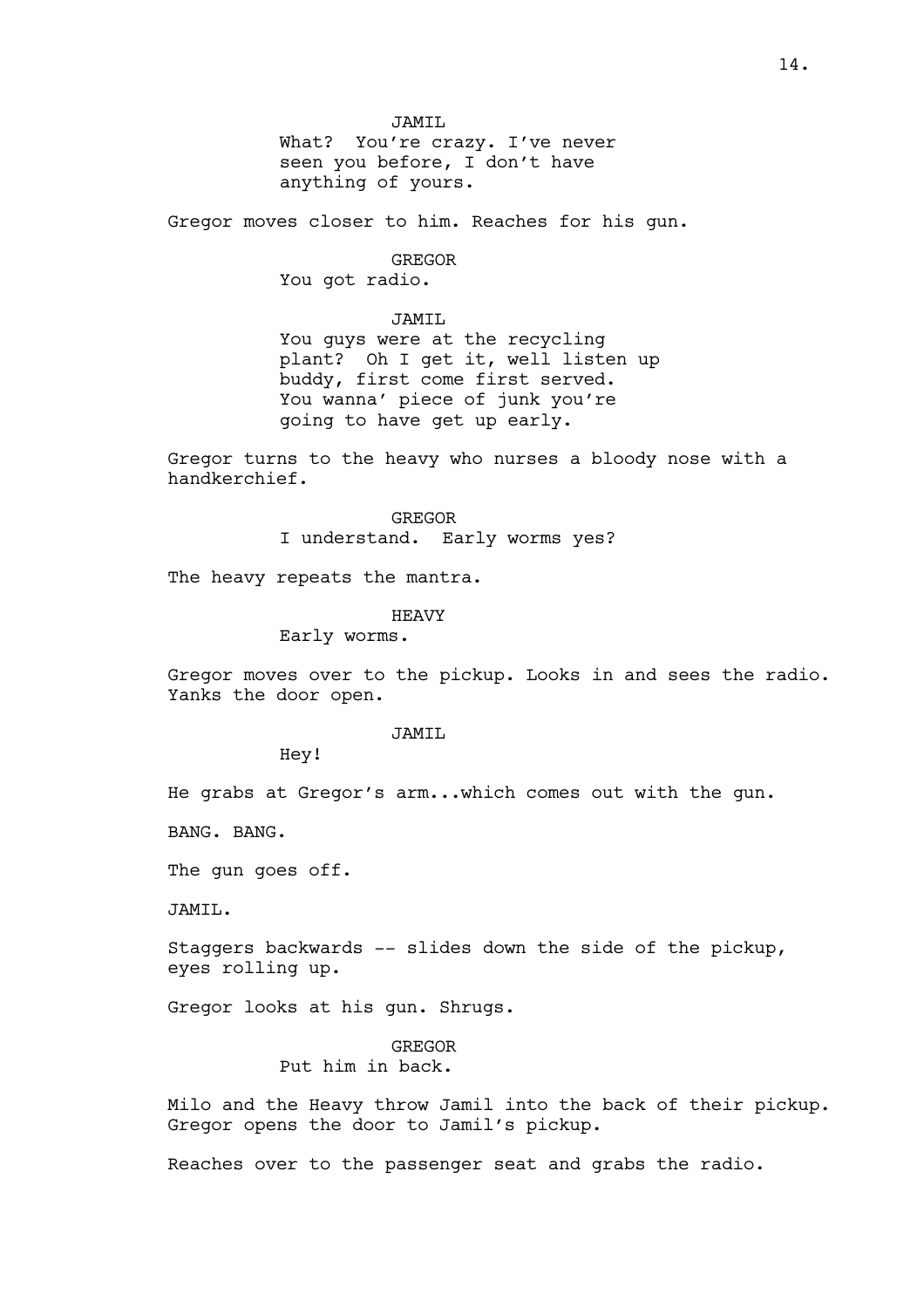He carries it over to his pickup.

The heavy climbs into the vehicle. Gregor gets into the passenger seat -- nods to Milo.

> GREGOR Okay. First we get rid of stray hairs, then we take radio to Mr Kowalski.

## EXT. ALLEYWAY - DAY

Trash litters the alleyway. A stinking DUMPSTER is surrounded by junk. A rotting mattress, an old bicycle, CAR BATTERIES, TV set. Box of TOYS. A couple of old ZIMMER frames.

Something stirs behind two dumpsters. A wagging tail reverses out from between them.

A dog licks it's lips clean of food residue. Meet T-BONE, a scruffy but adorable street dog whoe lives on his wits.

He wanders round the dumpster, nose sniffing at something tasty inside.

He jumps up at the side of the dumpster -- slides down, it's too high up. He looks around.

ANGLE ON

T-BONE.

Eyes flicking from the dumpster, to the mattress, to the T.V - - calculating distances and trajectories. He prepares to leap. His ears prick up at the sound of a car approaching

## MILO'S PICKUP

Screeches to a halt alongside the dumpster. Gregor and the heavy exit the vehicle. Look around, open the back.

Lift out the body of Jamil and heave it into the dumpster.

They slam the lid of the dumpster shut.

GREGOR Recycling. Mr Kowalski will be very happy. (to Milo) Go.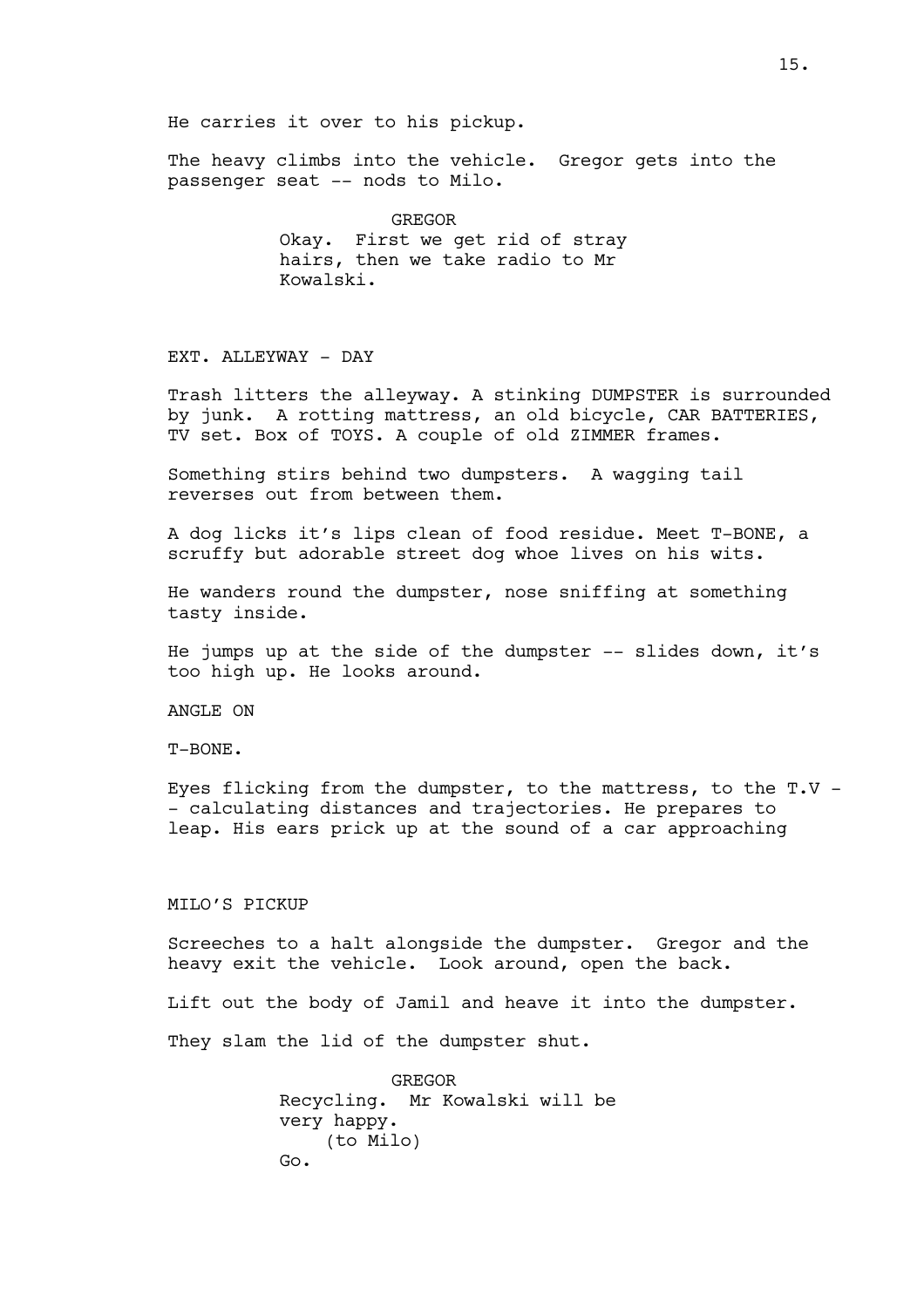A heartrending whimper echoes round the alleyway. T-Bone is trapped.

#### INT. KOWALSKI'S TRUCK HEADQUARTERS - DAY

Kowalski sits in his favorite chair -- the Decca radio lies with its back off on a table in front of him.

The other Heavy, Milo and Gregor fill the rest of the space.

Kowalski stares at Milo.

## KOWALSKT

So let me get this straight. You, who I believe I had a little chat with a coupla' hours ago put the radio down in amongst the trash...

# **MTT<sub>O</sub>**

There was a women in trouble...

## KOWALSKI

Don't give me that knight in freaking armor shit, you left it lying around and some hick took it.

## MILO

We got it back...

# KOWALSKI

Great work, until some genius decided to waste the guy before checking you had the memory stick.

#### GREGOR

You always say no stray hairs, so I pick up stray hairs.

## KOWALSKI

Listen up meatloaf, if he was still alive we'd be able to ask him where the information is. But now you're going to have to find it or no one's having freakin' turkey. Understand?

He looks around at them. They understand.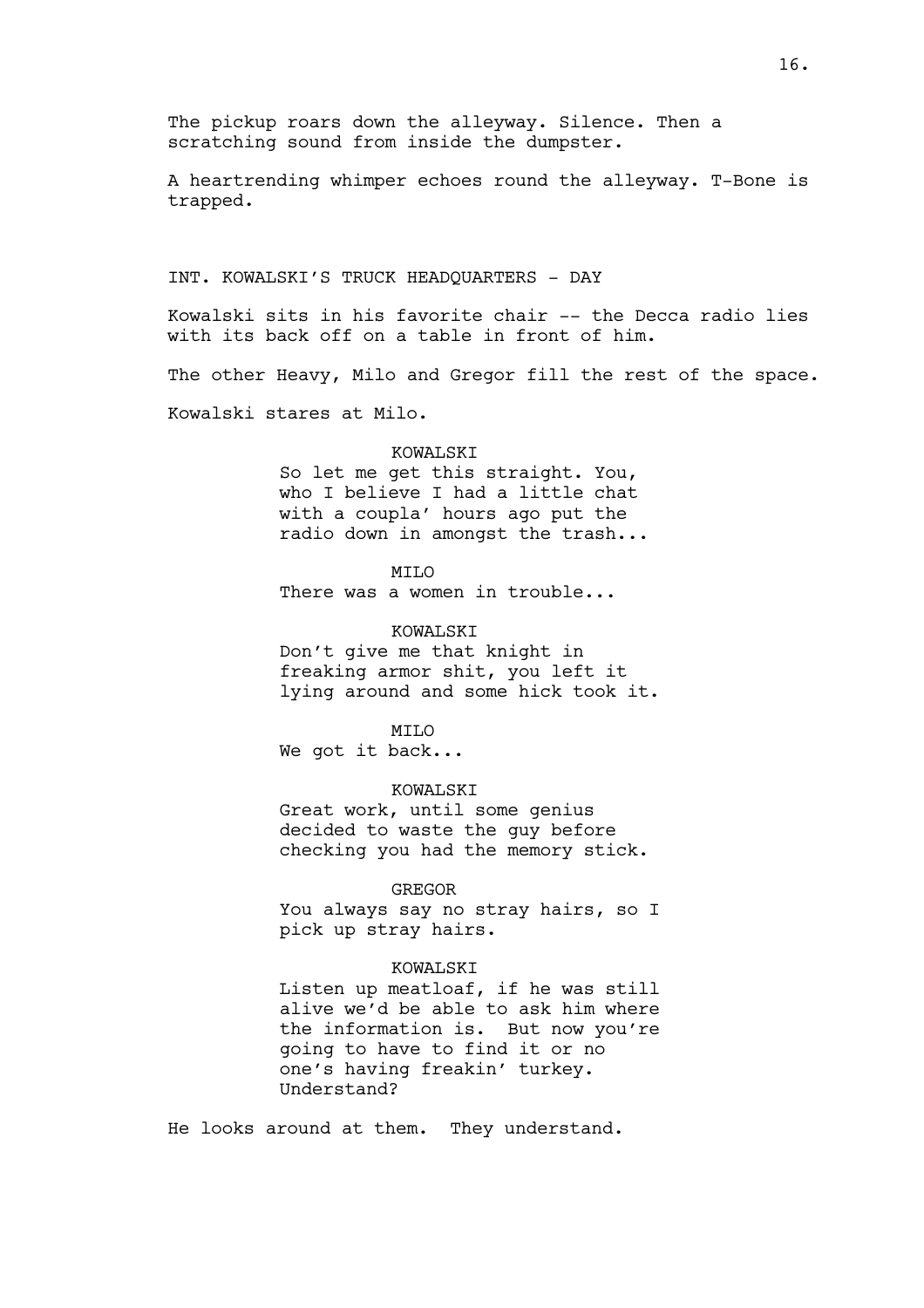KOWALSKI Okay. Go back to where you dumped the stiff and check his pockets, then his car. Go!

There's a stampede as they all try to get through the door at the same time.

EXT. HOLLYWOOD - ESTABLISHING - DAY

Traffic streams along Hollywood Boulevard. Past the Chinese Theatre, Tattoo and costume shops.

Outside The DOLBY (Kodak) Theatre, actors dressed in superhero costumes work the tourists.

And through this throng of cars and people...

A GARBAGE TRUCK, an Electric Hybrid, barrels along the road.

INT. GARBAGE TRUCK - TRAVELLING - DAY

Three MEN occupy the front seat. WEEDS (50s) drives, an old timer from the Bronx who works the system his way and does the bare minimum.

Alongside him two LITHUANIANS, brothers. Both in their 20's, GUSTO and DURK who both share a lack of English and a commonality of purpose. To get through their shift as fast as possible.

EXT. ALLEYWAY - DAY

The truck pulls up alongside the entrance to the alleyway. Air brakes HISS.

Weeds hops out of the cab and goes around to the control panel at the back of the truck.

Removes a plastic bag held in place with an elastic band that covers the control buttons.

Durk and Gusto come around and watch as he presses the hydraulic control buttons. He taps the plastic bag.

> WEEDS Seals gone. Water gets behind the panel the compactor goes squirrelly.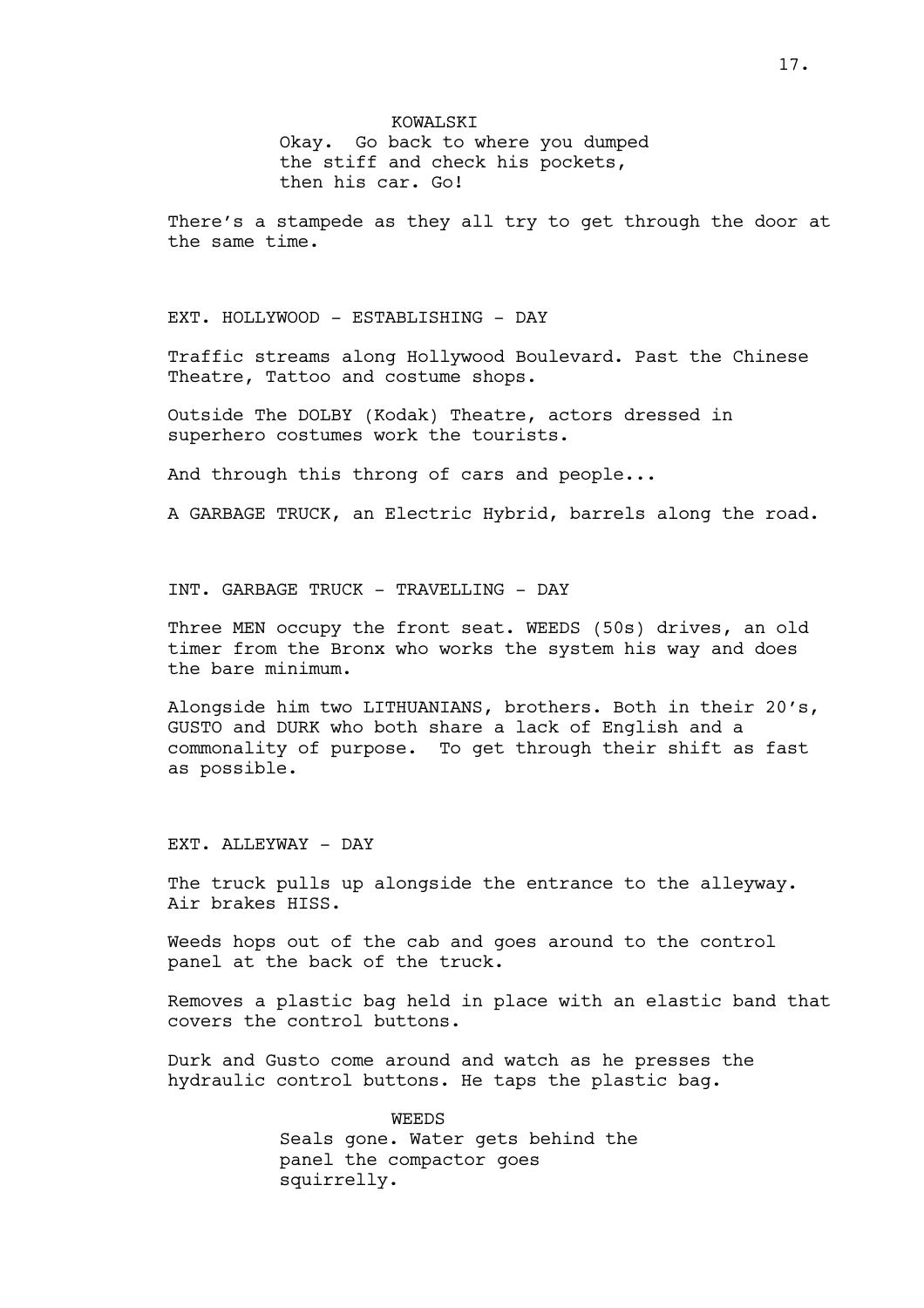#### ANGLE ON

The compactor grinds backwards crushing the load in preparation for it's next pickup.

## ALLEYWAY

At the other end of the alleyway a HOMELESS GUY pours the leftovers from a crate full of empties into one bottle - makes up a cocktail of beer and spirits -- slugs it back.

Looks like this is what passes for breakfast. He necks the last of the dregs from his bottle.

Licks his lips and burps with satisfaction.

He studies the garbage truck as it idles.

# INT. GARBAGE TRUCK - DAY

Weeds starts to roll a cigarette with what looks like a very special mix. The brothers wait -- impatient to get on.

> WEEDS Okay, this is your first day so we're gonna' go over a few of the ground rules.

Gusto, the brains of this ill equipped pair nods.

GUSTO

Absolutely.

Weeds studies him for any signs of irony. Satisfied there isn't any, he continues.

WEEDS

Right. First rule, we don't collect no shit that 'ain't allowed. Household shit is okay, any other shit like furniture, paint, chemicals and car batteries we do not load.

He looks at the brothers to see if they're taking this in.

**GUSTO** 

Absolutely.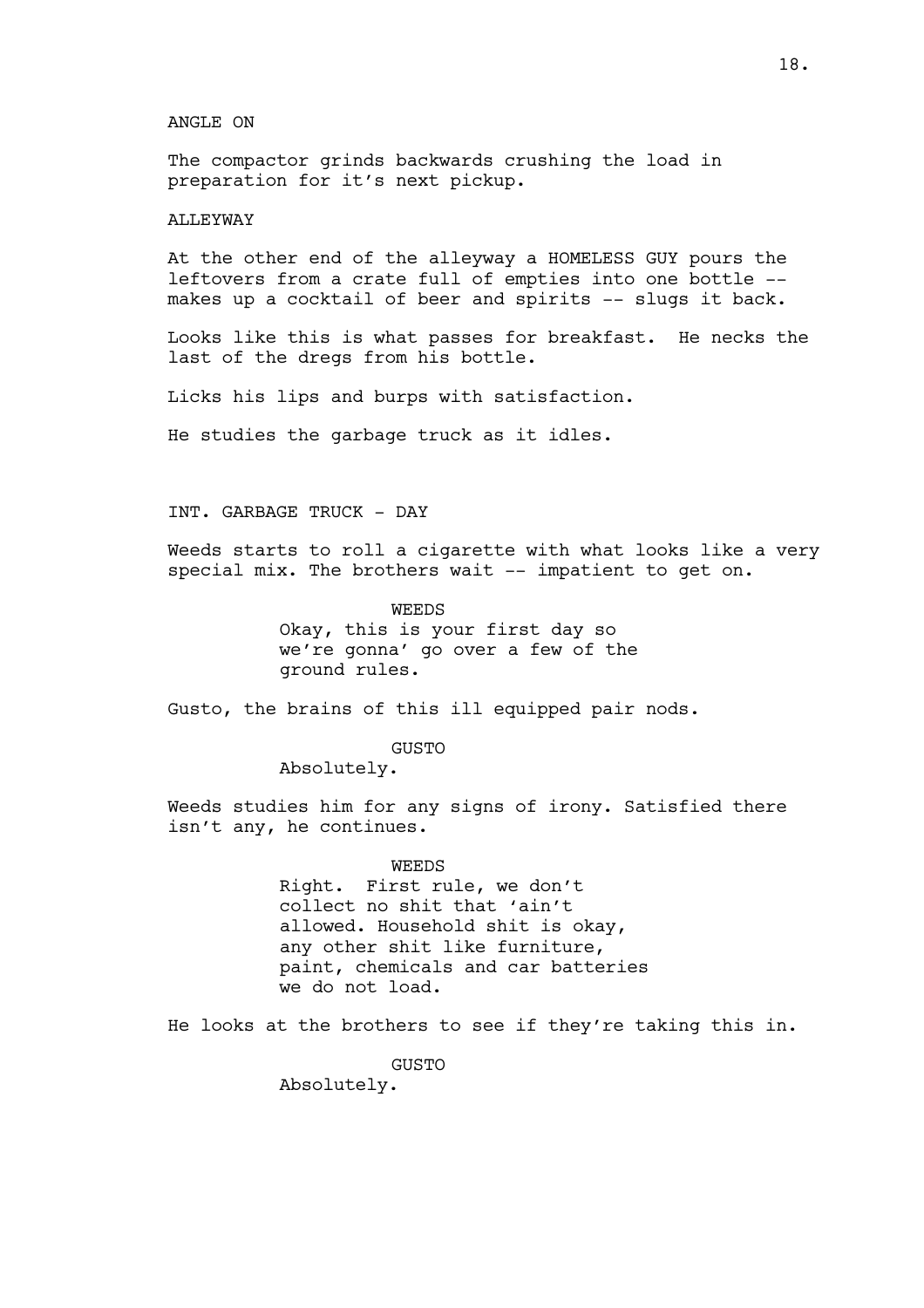WEEDS As well as the recycling shit we also gotta avoid electrical appliances, sports goods, bicycles... (beat) Any kinda scrap metal, 'cos that shit'll it'll mess with the hydraulics.

He taps the hydraulic pressure gauges on the dashboard.

WEEDS You overload that shit we'll have to shut down and repressurize the whole system, and you don't wanna be losing money while that's going down, am I right?

Gusto nods sagely, strokes his chin and gives a look that passes for deep thinking in Lithuania.

**GUSTO** 

Absolutely.

DURK

No shit.

WEEDS Okay. Now Get the hell outta my cab.

EXT. ALLEYWAY - DAY

Gusto and Durk leap down from the cab. Gusto reels off instructions in Lithuanian at high speed to Durk as they rush around the alleyway.

At the other end of the alleyway an Afro American BLIND MAN, taps his way along the alley.

Plonks himself into position. He carries a beat up old ACCORDION -- plops a hat down. Begins to play the kind of music alley cats petition against.

SERIES OF SHOTS

Wheeling the dumpster to the back of the truck.

The dumpster being emptied by hydraulic arms into the back.

Gusto throwing bike frames into the back.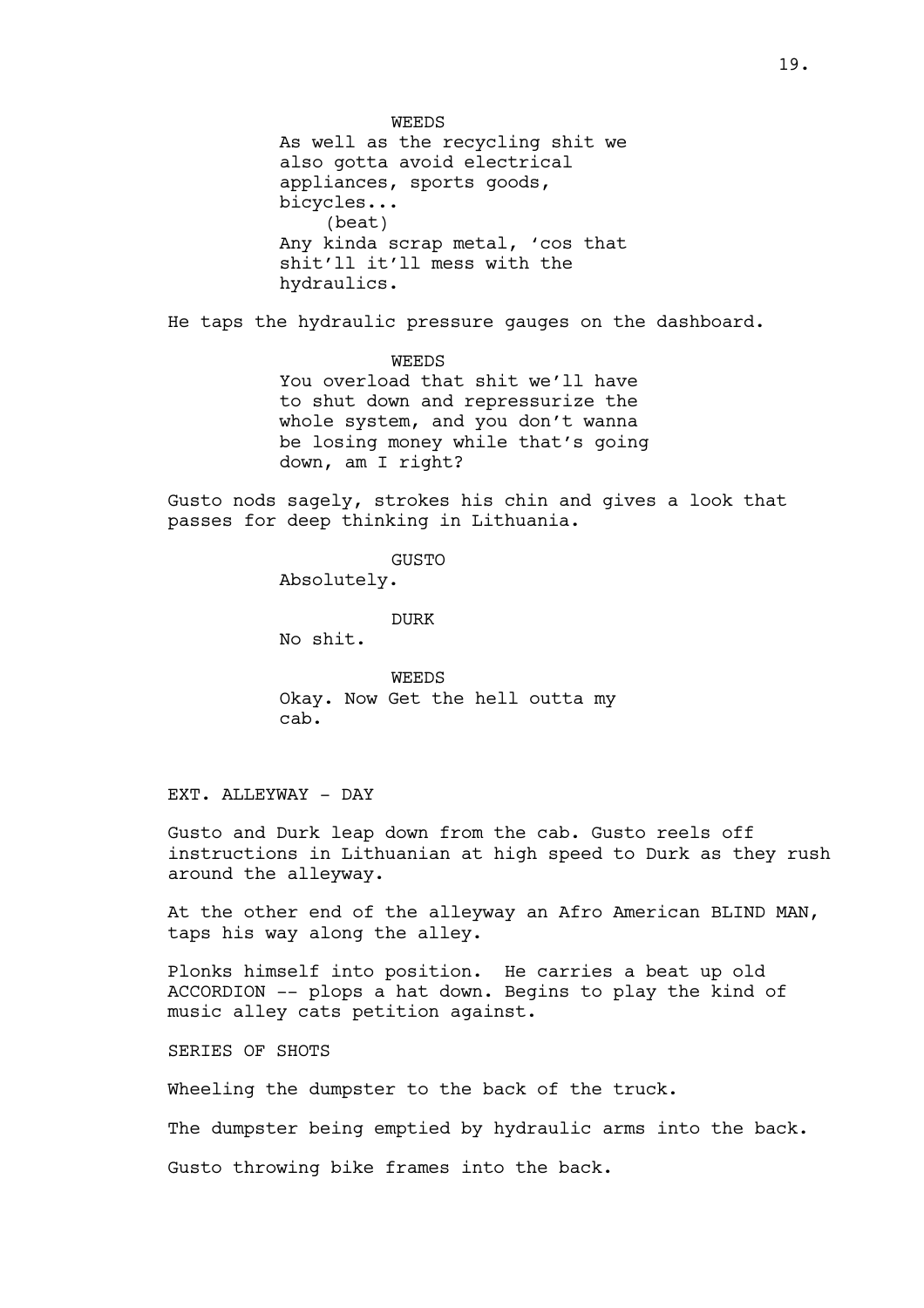Durk chucking a TV, mattress and car batteries into the truck.

Gusto and Durk form a two man chain, throwing boxes and cans of paint and chairs to each other and into the truck.

END SERIES

INT. GARBAGE TRUCK - DAY

Smoke wafts through the cab. Weeds draws deeply on his cigarette -- a contented smile on his face. Settles back into his seat. Enjoys the moment.

The door bursts open. The brothers slam into the seat next to him. Weeds looks at them in astonishment.

> **WEEDS** Damn, that was fast. Got myself a some regular G.I Joes. You sure you put all the stuff into the right areas?

## GUSTO

Absolutely.

Weeds shrugs. Hits the compressor switch. The giant hydraulic rams flex their muscles as the pumps WHINE -- build up pressure.

INT. CRUSHER UNIT - CONTINUOUS

PITCH BLACK

The whine of the pumps echoes round the steel tomb. An electronic warning voice accompanied by a BEEP fills the dark.

FLASHES of YELLOW hazard lights bleed into the dark space. Cut through the gloom. Illuminate our surroundings. Diesel fumes drift into the crusher. Light bouncing off the haze.

SERIES OF SHOTS

FLASH: A HAND dangles limply amongst rubbish.

FLASH: A discarded Childs doll stares blankly.

FLASH: A FOOT, sticking out from between trash bags.

FLASH: Two yellow orbs reflect light -- another doll?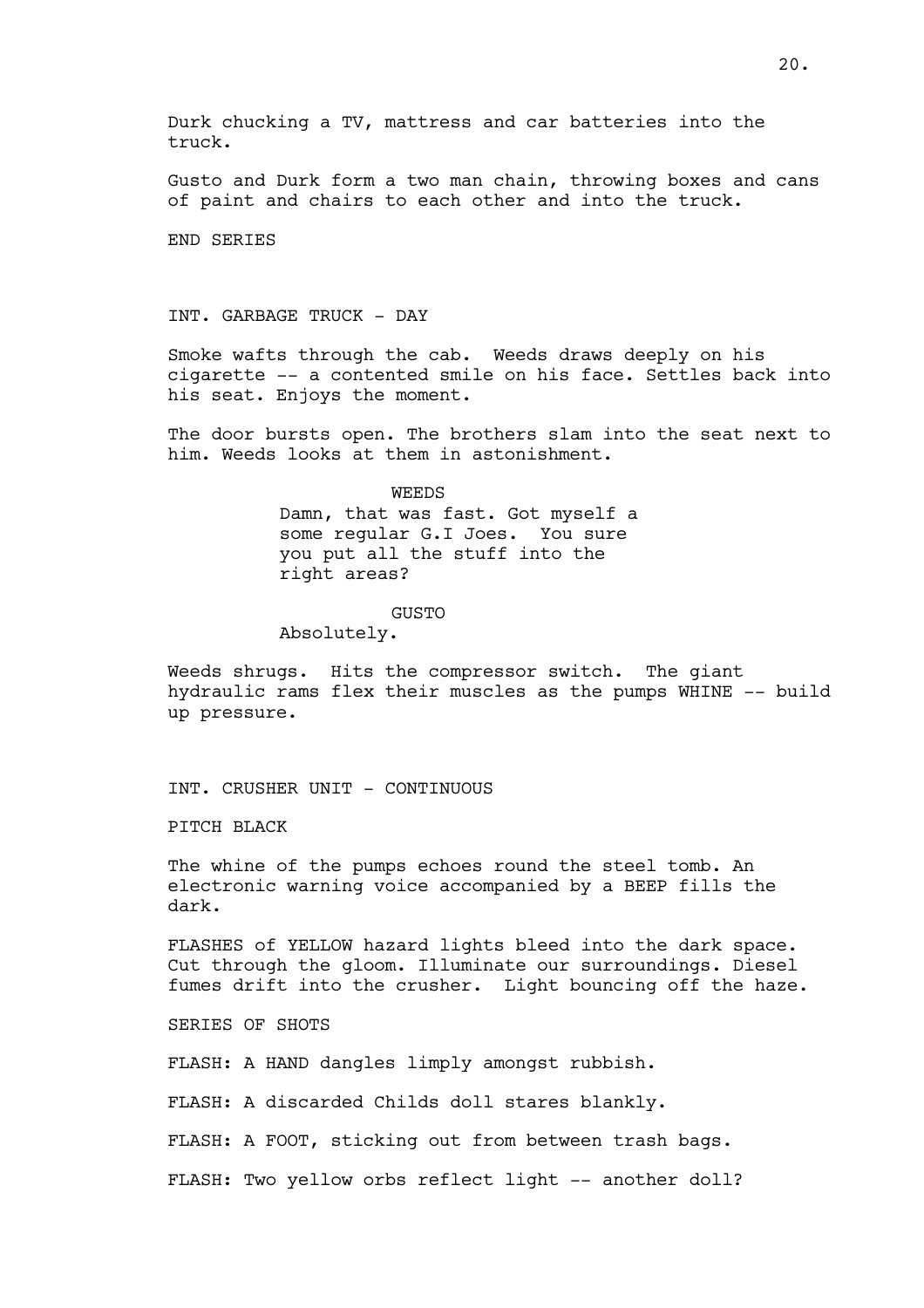FLASH: Jamil's dead face. Squashed between a baby's soiled diaper and a half eaten BURGER -- onions hanging loose.

EXT. TRUCK - ALLEYWAY - CONTINUOUS

Hydraulic RAMS drive the huge metal jaws of the compactor back into the body of the truck.

A CACOPHONY of sound as pieces of metal and glass explode. The compactor RAM recedes into the truck.

INT. CRUSHER UNIT - CONTINUOUS

A wall of steel advances. Paint tins are squashed -- EXPLODE! Rubbish bags burst open -- shower the steel container with rotting food.

A BICYCLE FRAME begins to buckle -- jammed between the moving jaws and the side of the container -- the hydraulic rams straining as they meet unexpected resistance.

The metal wall nudges a dangling hand -- pushes a foot further towards the stinking mess of rubbish at the back of the truck.

A wall of rubbish advances on Jamil's cold face.

INT. GARBAGE TRUCK - DAY

The readouts on the instrument panel head into overload.

The cab starts to shake. A GRINDING noise.

An alarm sounds. The mechanism shudders to a halt.

WEEDS

Aw hell.

He jumps out of the cab.

EXT. GARBAGE TRUCK - ALLEYWAY - DAY

Weeds looks around. Everything that was in the alleyway has gone -- it's all in the back of the truck.

Weeds looks at a jumble of hydraulic hoses -- fluid leaks.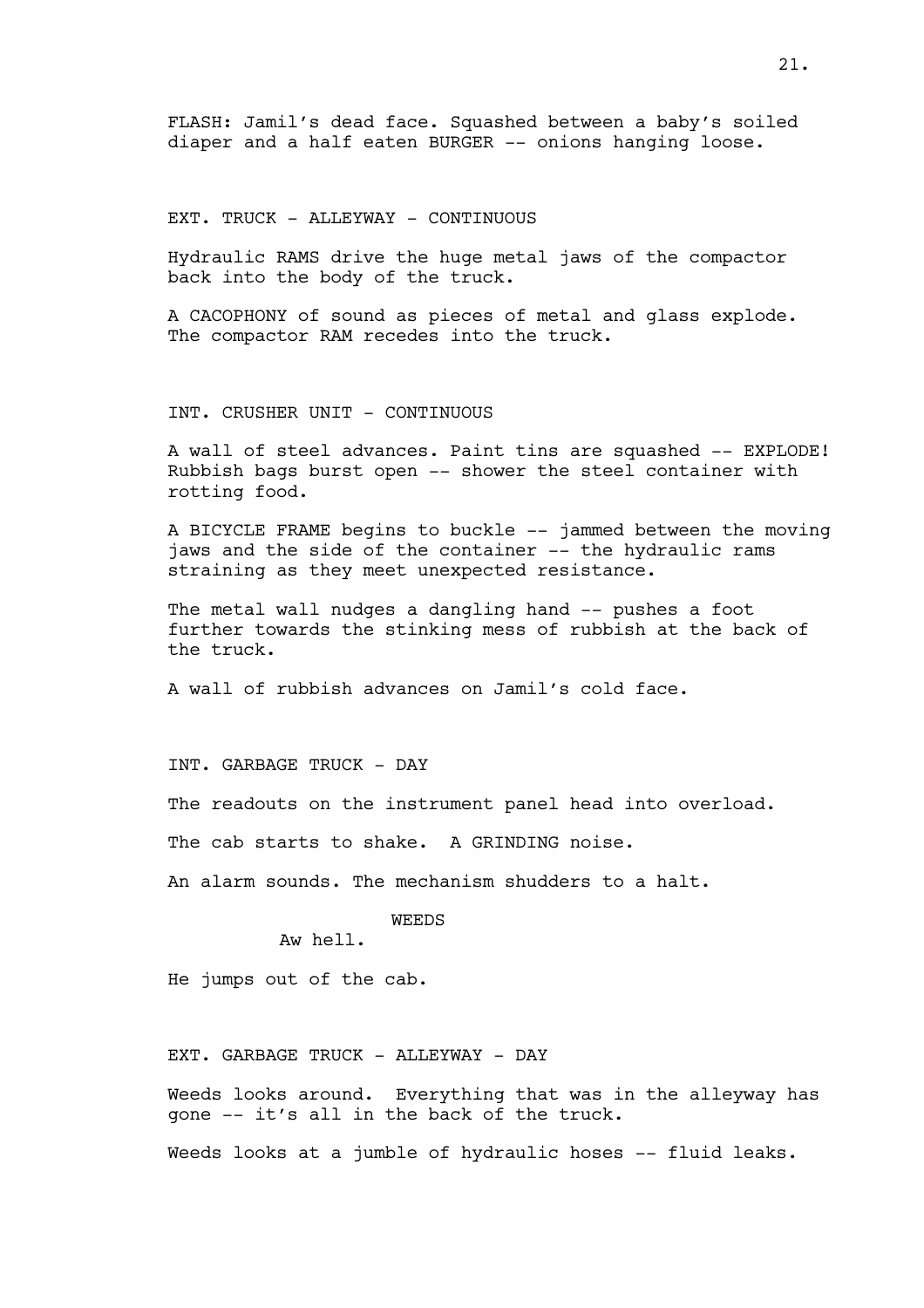Aw great. Good job numbnuts.

The brothers jump out. Wander round to the back of the truck.

WEEDS

Now we got a problem. We go back to the yard and report this we're in deep shit and my thanksgiving dinner is gonna be in the dog by the time I get home.

GUSTO

Absolutely.

WEEDS What sort of morons would do exactly the opposite of everything I told them?

The brothers just stare at him. Weeds gets it.

WEEDS

You haven't understood a word I've said have you? Okay, I think you should both climb into the back of the truck and check to see if it's working while I activate the rams. (beat) What do you think of that idea.

The brothers take their cue from his smiling face.

GUSTO

Absolutely.

Weeds throws his hands up in despair.

WEEDS

Get back in the cab. We got a late start after the holidays, we'll have to pretend it just happened after we check in.

He climbs into the cab.

WEEDS

You're gonna have to work your nuts off to cover the cost of the overtime...got it?

GUSTO

Abso...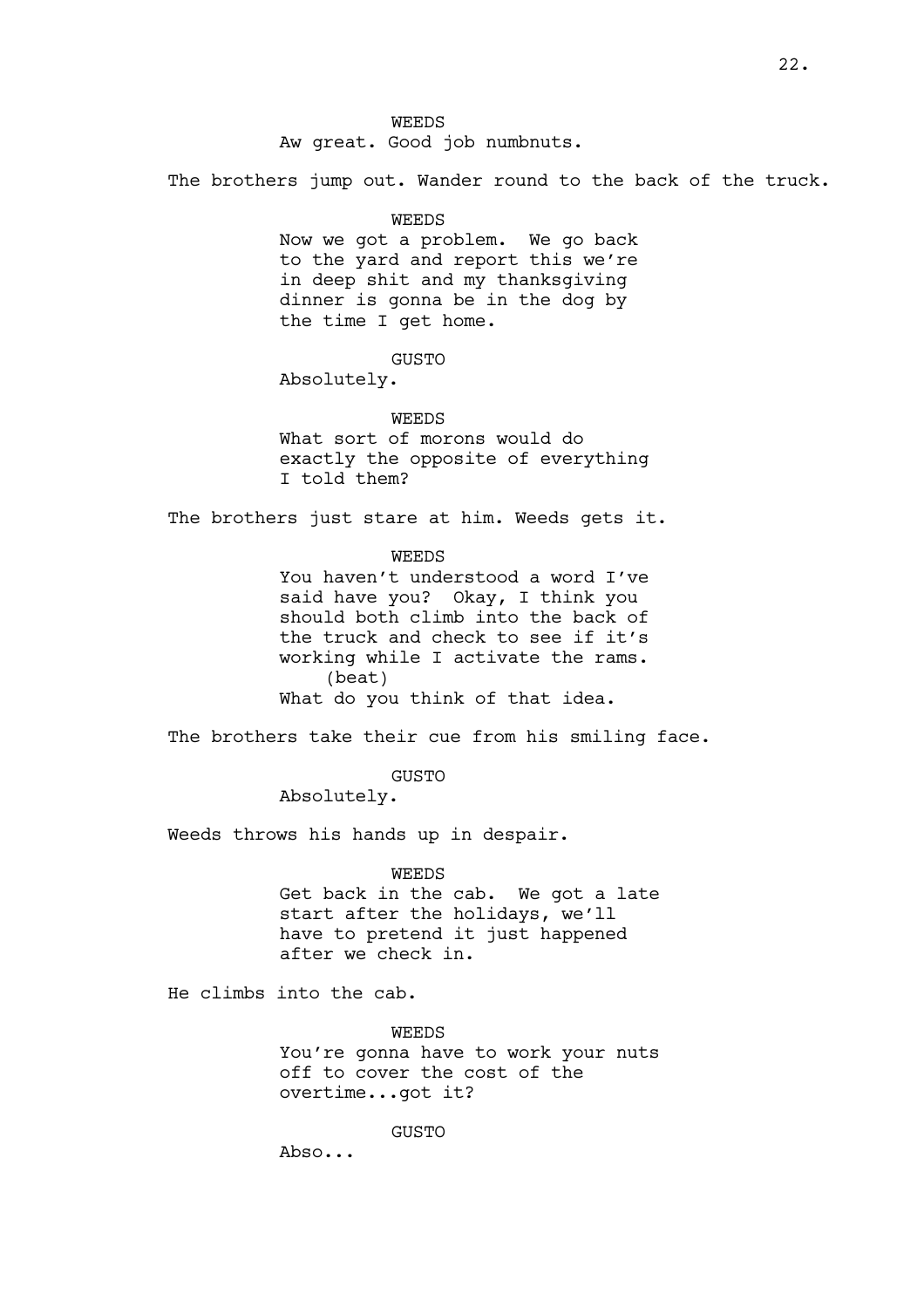Weeds cuts him off with a glare.

WEEDS

In the cab.

They climb in. Weeds hits the gas and they roar away.

INT. LEE'S HOUSE - DAY

Abby is listening on the phone. Anxious.

ABBY Hi baby it's me. Just a little worried, you've been gone a long time and I don't know what's happening...

There's the sound of a vehicle pulling up outside the house and doors slamming. Abby smiles.

> ABBY Okay, never mind, I think that's you now.

She puts the phone back and goes to the door. Opens it. Melissa and Jimmy burst in all excited.

> JIMMY That was awesome.

MELISSA Yeah, exactly how many hot dogs did you eat?

JIMMY Hey, I'll need the weight if I do Sumo...

Abby looks outside. Mr Frank's car sits in his drive.

EXT. MR FRANK'S GARAGE - DAY

The electric door hums open. Mr Franks waves -- gives her a cheesy smile. Drives into the garage. Abby closes the door.

> ABBY Where's your Dad?

Melissa shrugs.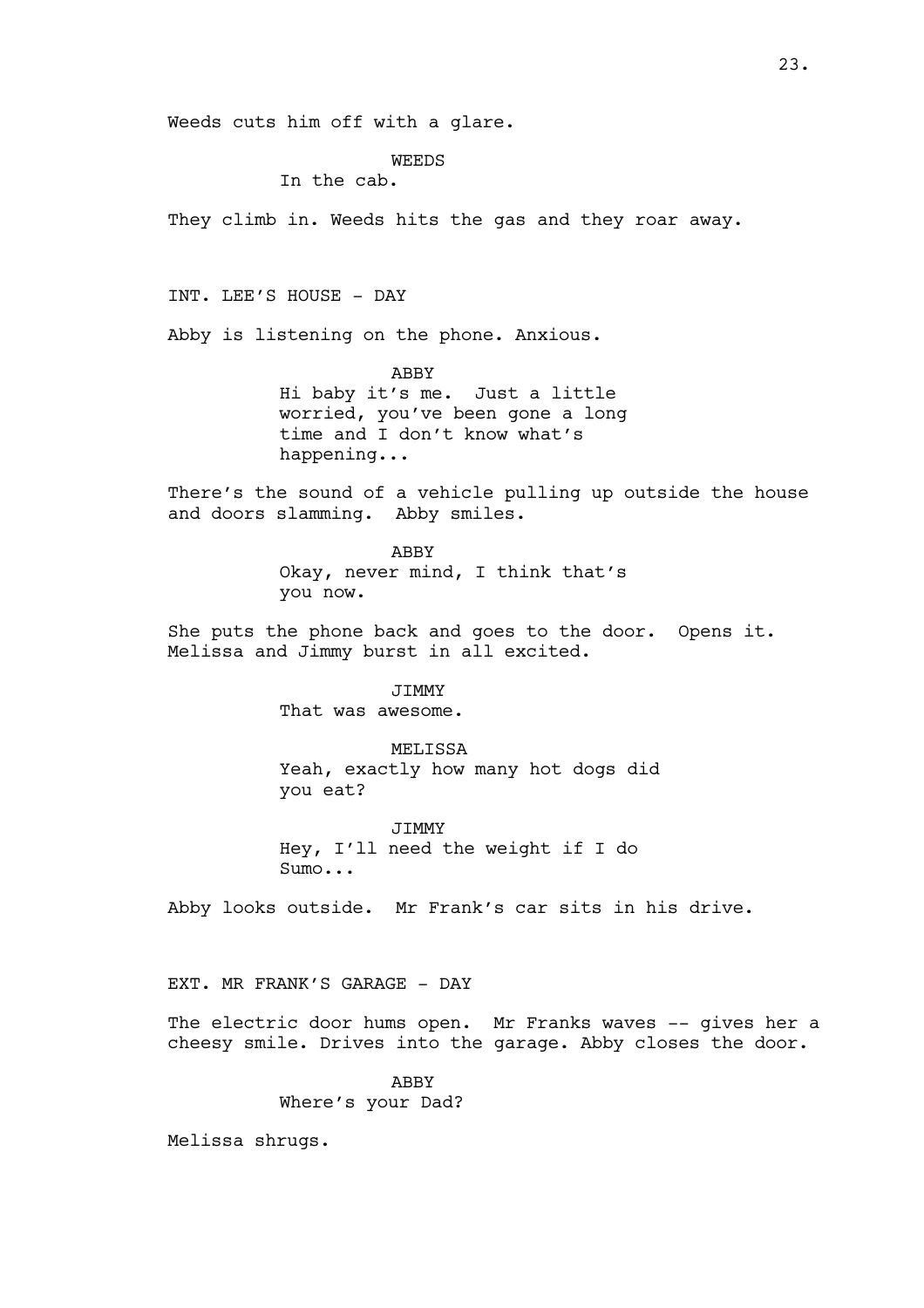MELISSA Dunno. We went to the little league game with Mr Franks. Left Dad drooling over some scuzzi radio.

JIMMY Isn't he home?

ABBY No. If he brings home any trash he's really in the shit, and so are you two.

She dials on her cell.

EXT. CALIFORNIA - NIGHT SKY - DREAM SEQUENCE

A star filled sky. The moon full and bright. The cosmos in all its glory. And from this we drop down to discover...

JAMIL and ABBY

Lying on a rug beneath the stars. A pack of beers nearby. Abby's eyes shine in the moonlight.

They kiss. It's long and hungry.

JAMIL How does it feel to be Mrs. Lee?

ABBY It feels pretty good.

She smiles.

JAMIL I want this night to last forever.

ABBY

Me too.

Jamil looks up at the stars.

JAMIL Can you hear that?

ABBY

What?

JAMIL The sound of the heavens singing their approval.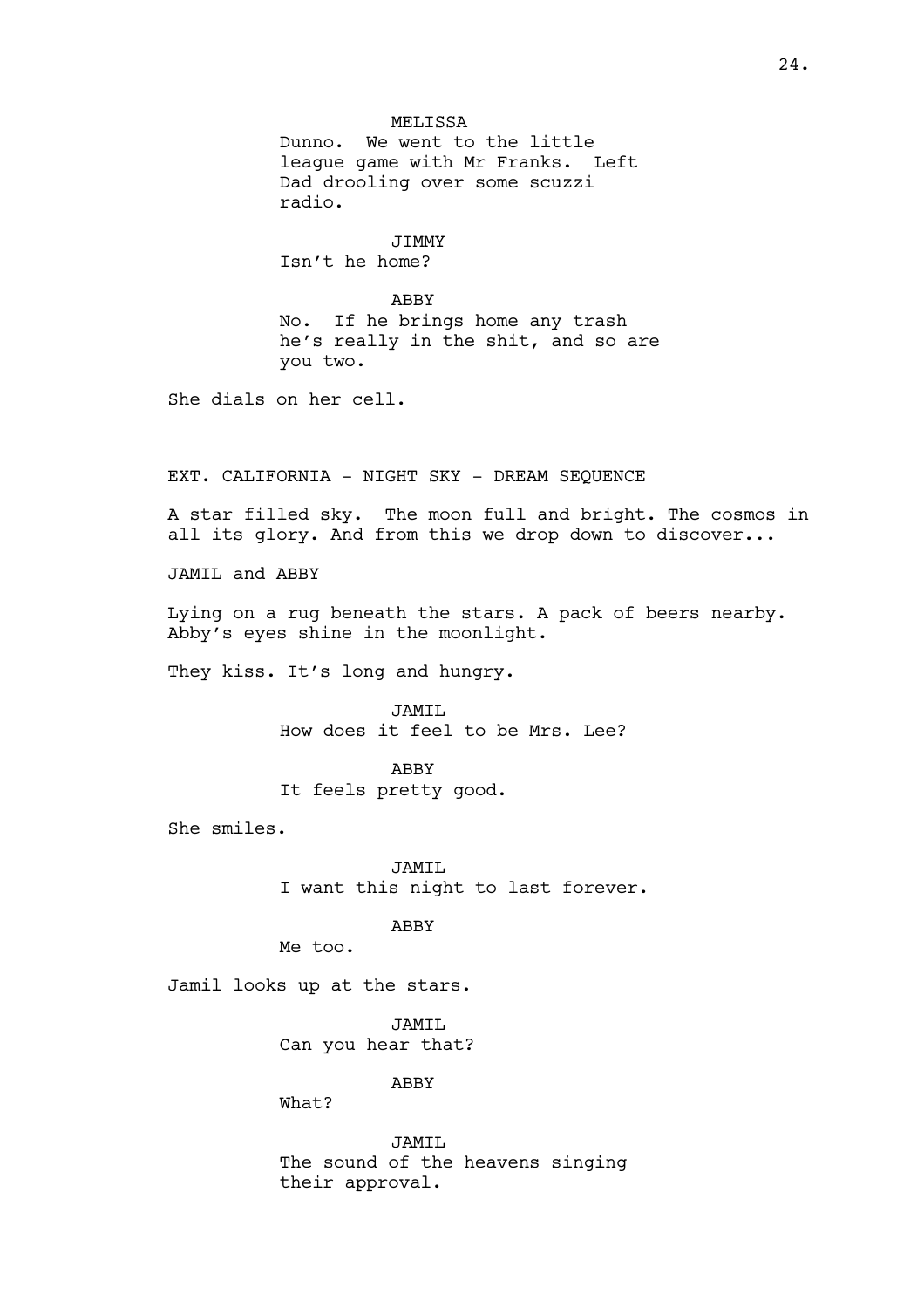ABBY

# What's that smell...is that you?

Above them the sky seems to shrink and the music grows as we...

INT. GARBAGE TRUCK - CRUSHER UNIT - DAY

Looks like a starlit sky -- dots of green and blue light wink in the dark. Broken and abandoned luminous numerals on old wrist watch dials, flicker like stars in the gloom as...

A CELLPHONE chirps.

Each flash illuminating Jamil's face. He's squashed amongst the bags of rotting vegetables -- the diaper drips goo down his forehead.

Something twitches in the darkness -- moves slowly towards his face. A HAND -- the muscle spasm of a dead man?

EYES flick open. WIDEN as Jamil jerks out of unconsciousness, hand scrabbling for the cell. Finding it, hitting the button. An enormous effort as he focusses.

JAMIL

Hello...

INTERCUT JAMIL/ABBY

INT. LEE HOUSE - KITCHEN - DAY

Abby is relieved to hear his voice, she covers it with anger.

ABBY Where the hell are you?

INT. GARBAGE TRUCK - CRUSHER UNIT

Jamil looks around in the dark -- vague shapes, junk, rotting food bags -- the stench of garbage.

> JAMIL I don't know...I got shot. I remember an accordion, French music. It's dark -- there's rubbish, smells bad.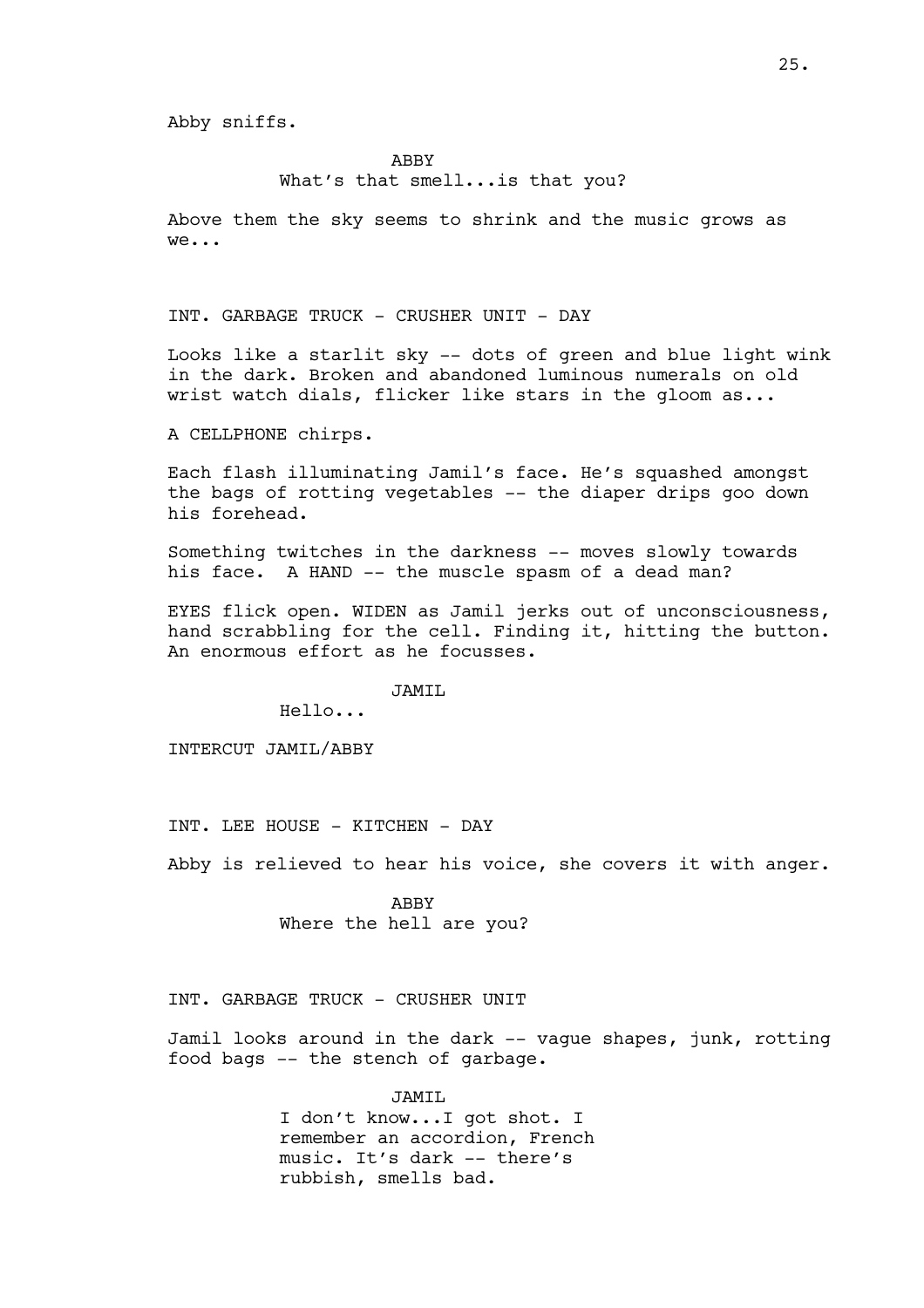ABBY You got shot! What? Are you hurt?

He reaches inside his jacket. Pulls out the metal licence plate -- two dents where Gregor's bullets impacted.

> JAMIL I'm okay, a bit shook up.

> > ABBY

Oh my God. I'll call the police, they can trace you through the cell.

Jamil rubs his face -- his hand hits the soggy diaper. Fluids run down his arm. He looks around, eyes straining to see in the gloom. Shocked by his mortality.

> JAMIL I think I'm in a garbage truck.

> > ABBY

...hello?

Jamil looks at his cell -- it's dead. Battery flat.

INT. LEE HOUSE - KITCHEN - DAY

Abby listens to static on the line.

ABBY

Jamil, Jamil? Baby...

She stares at the phone. Redials. Listens to the answer machine.

ABBY

Baby, we got cut off...ring me back on the home line, I'll ring the police on my cell. We'll find you, just hang in there.

EXT. ALLEYWAY - DAY

The pickup screeches to a halt alongside the dumpster. Gregor and Milo exit the vehicle. Gregor heaves open the dumpster - strains to see inside.

> GREGOR Can't see shit. Here, you get inside, he must be at the bottom.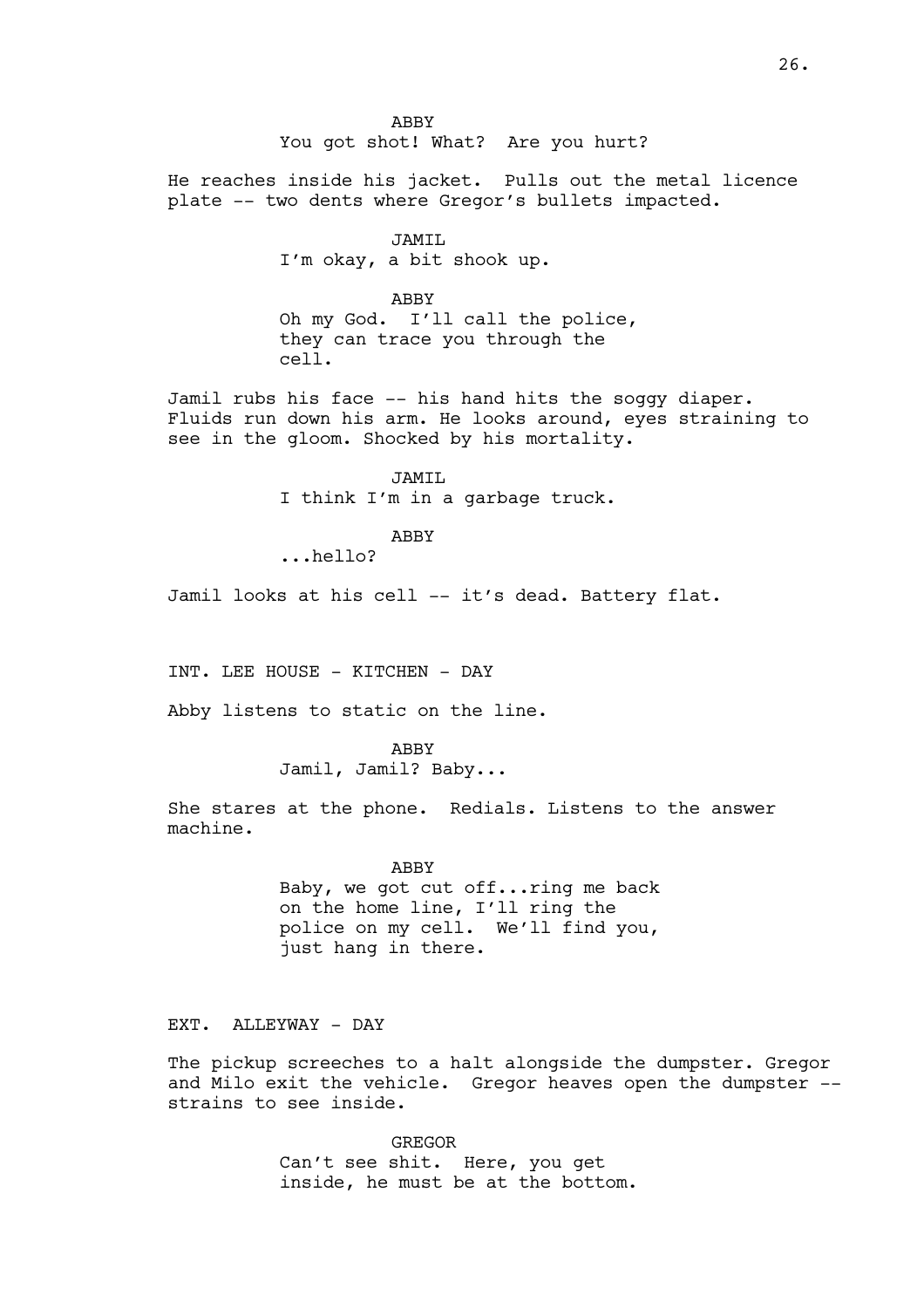MILO

What?

GREGOR Little bit of shit on your shoes now...or in big shit later.

Milos climbs resignedly up and onto the side of the dumpster. He balances precariously on the edge like a gymnast  $-$ - then, slips and plunges down into the rubbish.

> MILO (O.C.) You're shitting me!

## DUMPSTER

Milo gingerly feels in amongst the rubbish. Pulls his hand out dripping with rotting vegetables. He finds a SHOE, holds it up.

#### **MTT<sub>O</sub>**

He's gone.

GREGOR No. I fill him with bullets...

MTT.O Maybe he's injured, can't get far.

They look around the alleyway. The homeless guy sits against a dumpster at the end of the alley. He gnaws on a chicken bone. Grease drips down his chin. He gives a knowing smile.

> HOMELESS GUY Garbage truck's already been...you missed the good stuff. You snooze you lose.

Gregor goes over -- punches him in the head. He rolls over, out cold.

GREGOR

You snooze.

Milo looks at him, shakes his head.

MILO Now he can't tell us anything.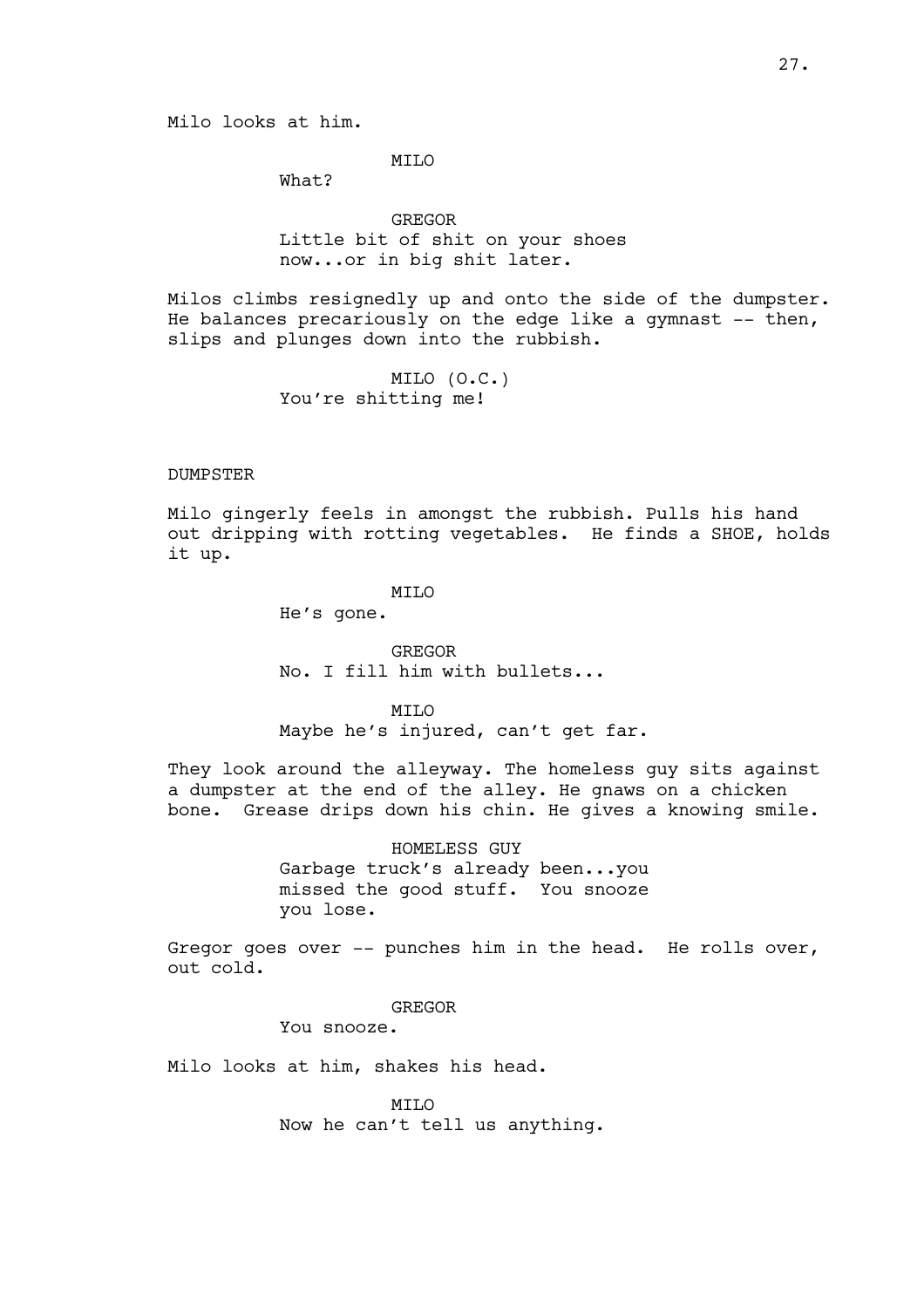GREGOR We find garbage truck, we find him. Easy.

Off Milo's face. Yeah right.

PRELAP the sound of a tinny police SIREN as we...

INT. GARBAGE TRUCK - CRUSHER UNIT - DAY

Blue light dances on the face of Jamil.

Colored lights from an old clockwork toy police car bring relief to the cold dark prison Jamil finds himself in. He winds the toy up -- uses it to look around.

The toy siren makes a sad whoop which echoes off the walls.

#### ANOTHER ANGLE

A clearer look at his circumstances. The floor of the unit is covered with plastic trash bags.

Behind him a wall of fetid garbage and broken household appliances that could give way at any moment and bury him under a ton of stinking trash.

The flickering lights from the toy begin to die, Jamil keeps winding the little key, desperate to bring light into the darkness.

He finds a soggy box of matches, just a few inside. He winds the key again as he looks around. See's a half eaten birthday cake as the light dies -- winds the key again until...

SNAP! The key sheers off in his hand -- the light dies. The toy gives one last despairing whoop.

> JAMIL Hey! Anybody there? Help! Help! Can anybody hear me?

EXT. GARBAGE TRUCK DEPOT - CONTINUOUS

Pulling out high and wide to show Jamil's location. And for the first time we see the futility of his situation.

The truck is just one of hundreds sitting in a secure depot -isolated, closed for the holidays and a long way from anyone.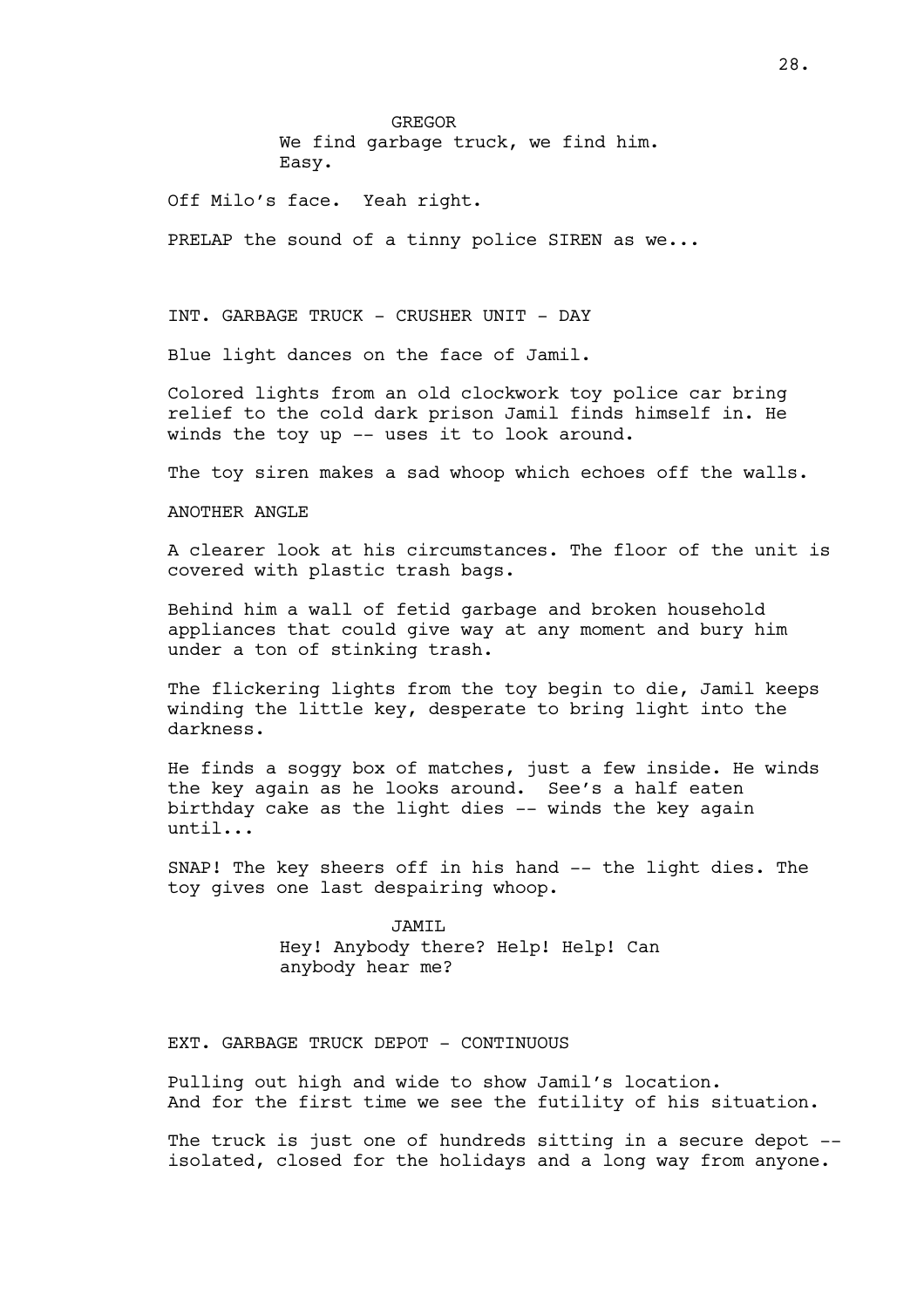Jamil's shouts are snatched away by the wind.

# INT. KOWALSKI'S TRUCK HEADQUARTERS - DAY

Kowalski sits behind his desk -- fingers steepled, face grim. Milos and Gregor try not to catch his eye, which is awkward as he fixes them alternately with a piercing look.

Milo eyes the shredder nervously -- holds his hand in a tight grip with his other hand, keeping it safe.

# KOWALSKI So what do we think here? He just

got up, dusted himself down and walked away?

## GREGOR

I shoot him in the heart, he's dead, I swear.

## KOWALSKI

Really? That's priceless, because the way I see it, either he's not dead and he's running around with my property, or we're looking for a freakin' Zombie.

**MTT<sub>O</sub>** We looked everywhere.

KOWALSKI

Everywhere?

GREGOR

In the alley...

## KOWALSKI

Well here's a thought. Why don't you genius's try looking in the right place. Jeez, I could hire chimps with smarter fleas.

He looks from one to the other.

# KOWALSKI

Go check out the nearest landfill and recycling sites. Find the stiff and bring me my data.

Gregor nods.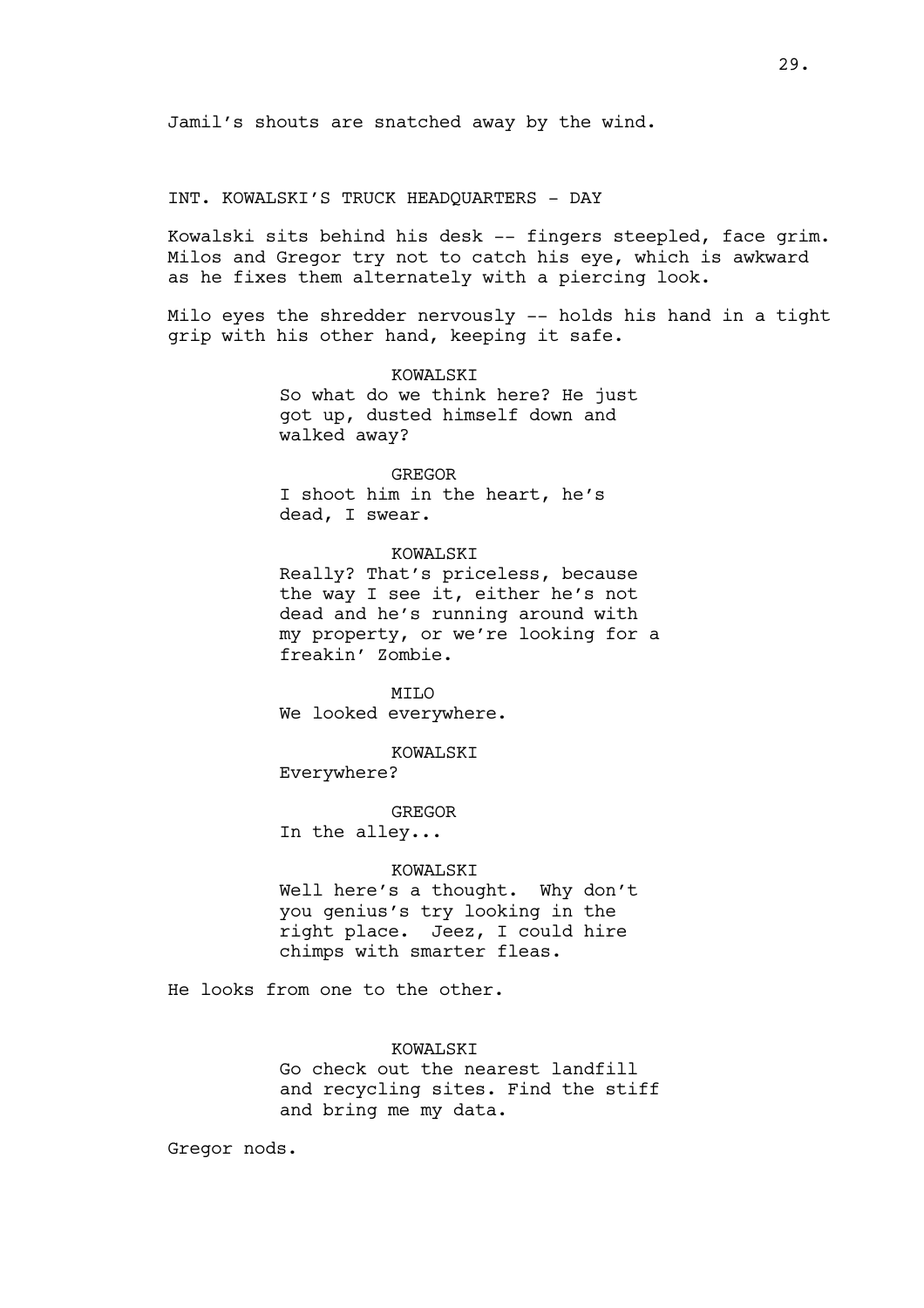Milo leans over, whispers something in Gregor's ear.

GREGOR

Flies.

KOWALSKI Get outta here before I dump you both in the crusher.

They head for the door at speed.

INT. LEE HOUSE KITCHEN - DAY

Abby paces. Phone clamped to her ear.

ABBY His cell cut out before he could tell me anymore. (listens) I know it's Thanksgiving tomorrow, I know you're understaffed, but he could be in danger, he said he'd been shot...

Abby shakes her head.

ABBY

I don't know who shot him, I already told you, we got cut off. (listens) I was calm, it's you that's making me angry...cut backs? You're joking.

Abby paces round the room.

ABBY (listens) There must be someone you can send. ...I need to find my husband.

She turns an makes a frustrated face to her children.

ABBY A P.I? Well if that's all you have. Okay, thank you.

She hangs up. Turns to Jimmy and Melissa.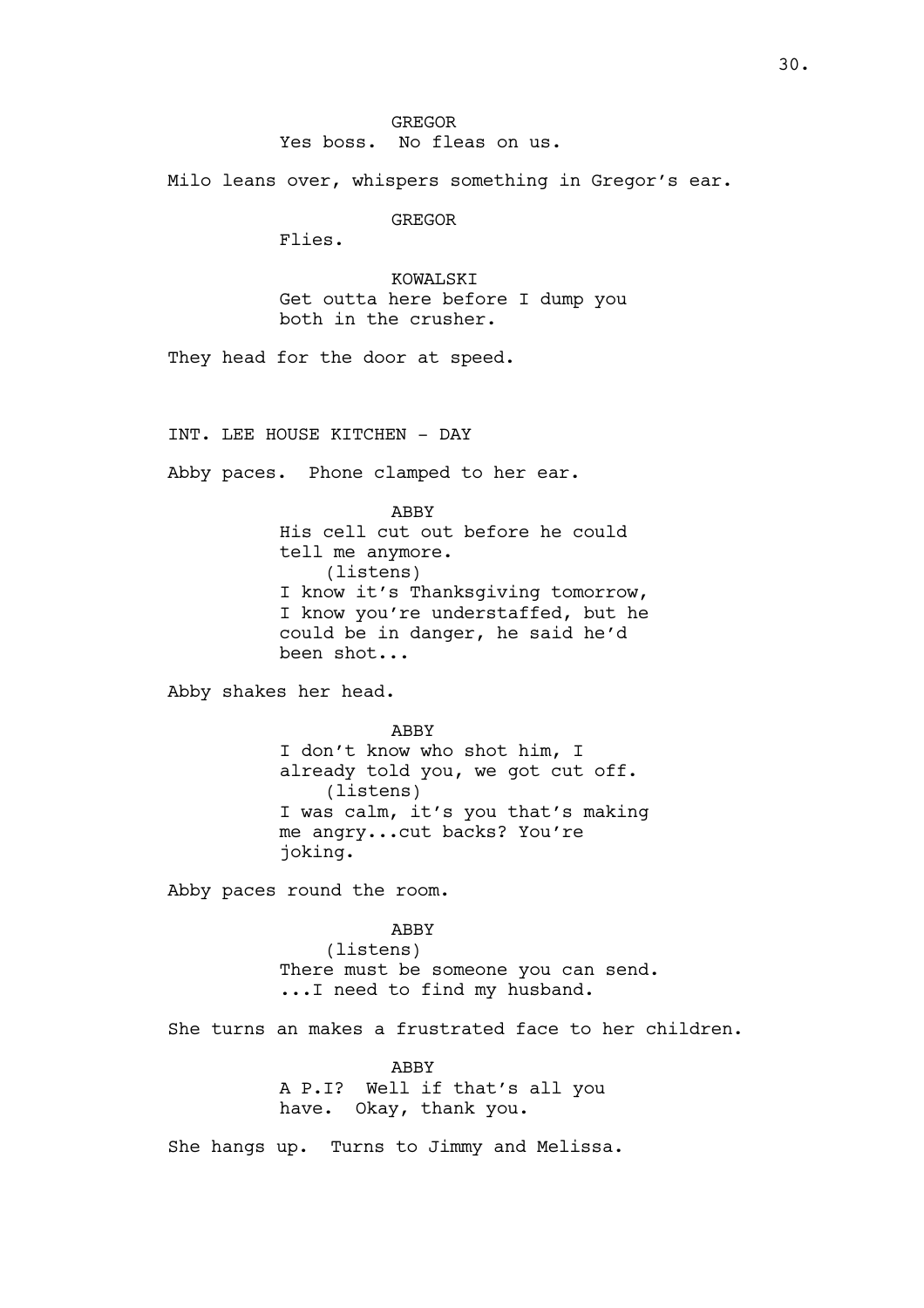ABBY They're sending someone over. A Private Investigator from out of town.

JIMMY Why would someone shoot dad?

ABBY I don't know sweetie.

MELISSA He can be pretty annoying.

ABBY This is serious. Your dad's out there somewhere, he could be in danger.

JIMMY Will he be back for Thanksgiving?

Abby rumples Jimmy's hair.

ABBY You know your dad, he can find a turkey in a snowstorm.

PRE-LAP

The sound of Turkeys gobbling. And under this...

DISPATCH (V.O.) He's a private investigator, used to be on the force. Lives out of town now, he had some issues, but he's a good man.

EXT. FARM - ESTABLISH - DAY

A rundown small holding somewhere in the country.

INT. BARN - SAMETIME

HANDS pull on leather gloves over tattooed knuckles. One knuckle reads *ZERO*, the other *TOLERANCE*.

Chickens and Turkeys wander around a barn. A leather clad figure sits astride an ancient MOTORBIKE and SIDECAR. We only see him from behind.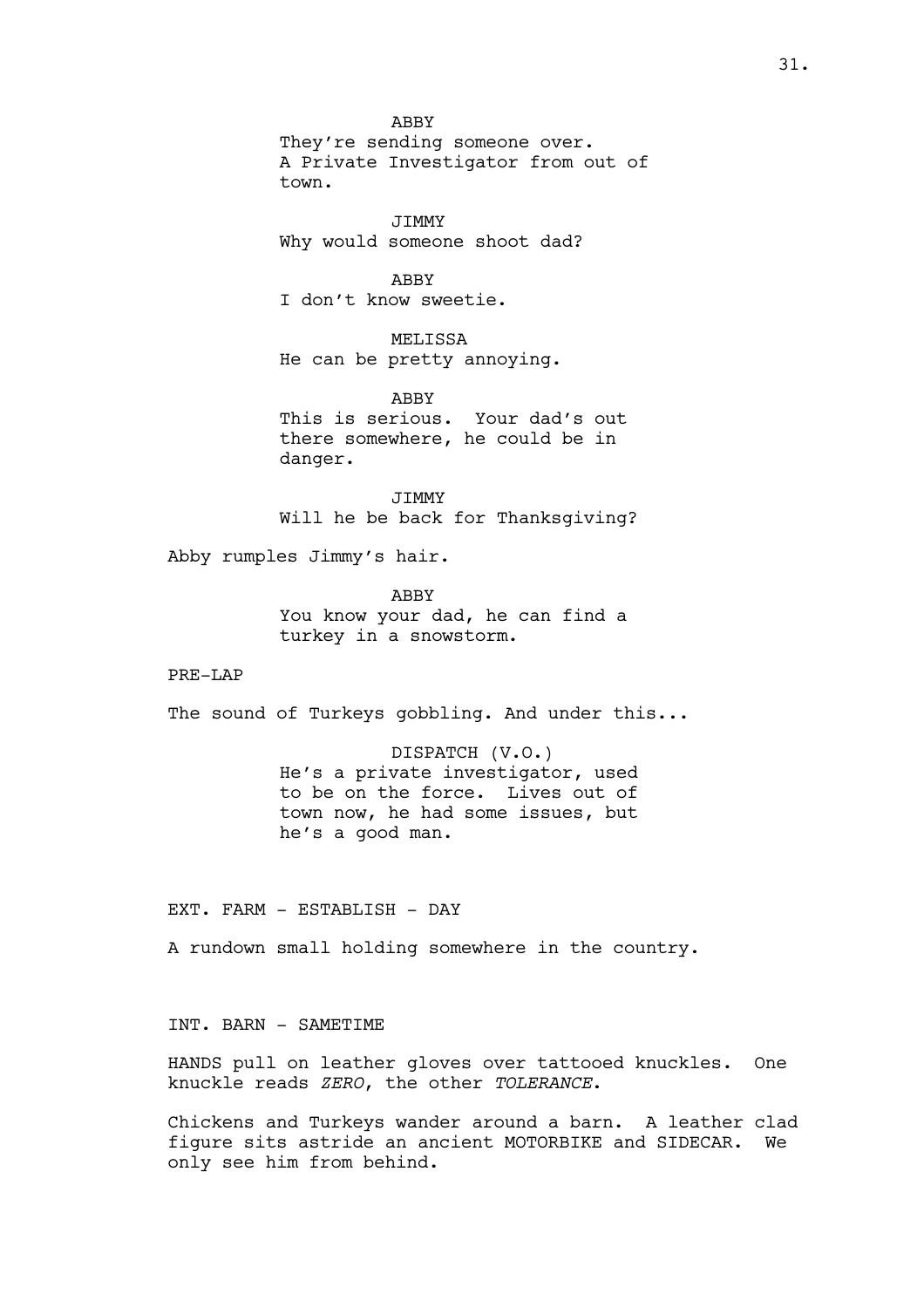He pushes his hair back as he slides a HELMET on.

CLOSE ON

A tattoo on his neck: *"TO PROTECT AND SERVE"*

EXT. BARN

The motorbike roars out. Scattering chickens.

MUSIC PLAYS: *Steppenwolf "Born to be wild"*

INT. CRUSHER UNIT - DAY

Dark. Something moving around. A scuffling noise. A match flares -- reveals Jamil's face. In the flickering light of the flame he looks around -- searching for something.

ANGLE ON

Next to his feet the half eaten birthday cake -- some candles jutting out of the mouldy icing. Jamil bends down and carefully pulls the candles out.

Lights them with one of the matches. He holds the candle up. Looks around his stinking prison. Something whimpers from behind a black bag bulging with trash. Jamil leans down.

Pulls the bag carefully away. Two eyes stare balefully up at him. T-Bone, trapped in the dumpster, sits, lonely and frightened -- shivering with fear. Jamil reaches out...

> JAMIL Hello little buddy, what are you doing here?

He slowly offers his hand for T-Bone to sniff. T-Bone lunges at him -- sinks teeth into his hand.

JAMIL

Owww<sup>!</sup>

Jamil wrenches his hand away. Drops the candle, plunges them into darkness.

> JAMIL (O.S.) Son of a...

Another match flares. Jamil rubs his hand painfully. Lights a candle from the floor. T-Bone stares at him from between two trash bags.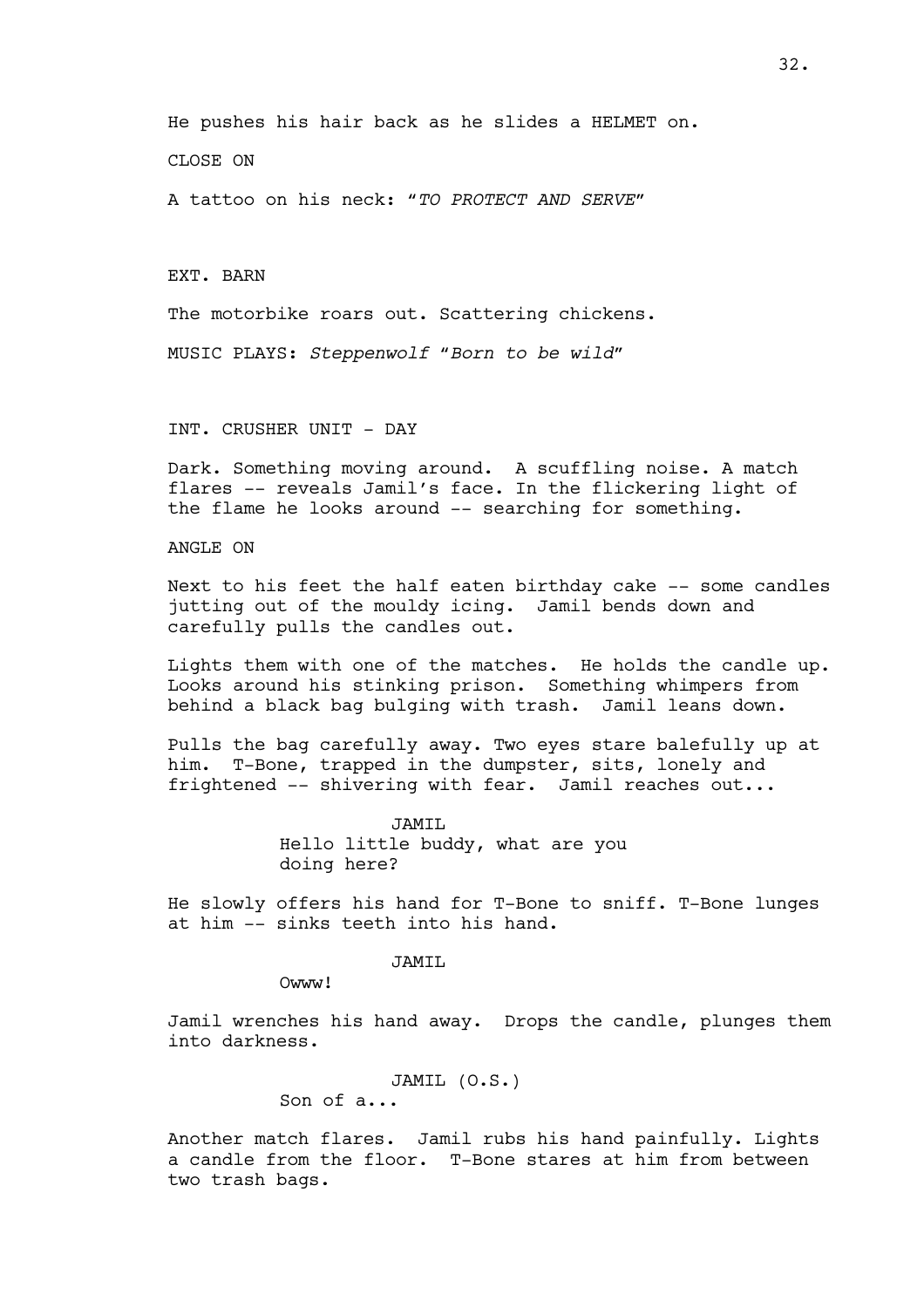JAMIL Okay, I'm not going to hurt you.

He places a candle on a tin of paint. Bends down to peer between the trash bags. T-Bone looks up at him suspiciously. Jamil remains still and quiet.

T-Bone slowly slinks out from behind the bags. Looks up at Jamil. He pants. Pink tongue flicks over an impressive row of sharp teeth.

> JAMIL There we are, nothing to worry about. Just you and me and a whole lot of shit to get out from under.

T-Bone moves up to Jamil. Sniffs his pant leg. Cocks his leg -- pisses over Jamil's pants and the candle - extinguishing it -- plunging them back into darkness.

> JAMIL (O.S.) Great. You and me are going to have to have a discussion. First thing is, you gotta stop pissing on me.

EXT. LEE HOUSE - STREET - DAY

The motorbike splutters to a halt outside.

CLOSE ON

The RIDER heaves himself off the bike. Removes the helmet, shakes out his long hair. Meet WALDO SMUGGS, 50s. A face that's seen more bad shit than good.

INT. LEE HOUSE - SAMETIME

Melissa stares out of the window. Eyes wide.

MELISSA

That's him?

Abby heads for the door.

ABBY Thank heavens.

MELISSA Looks more like a Hell's Angel.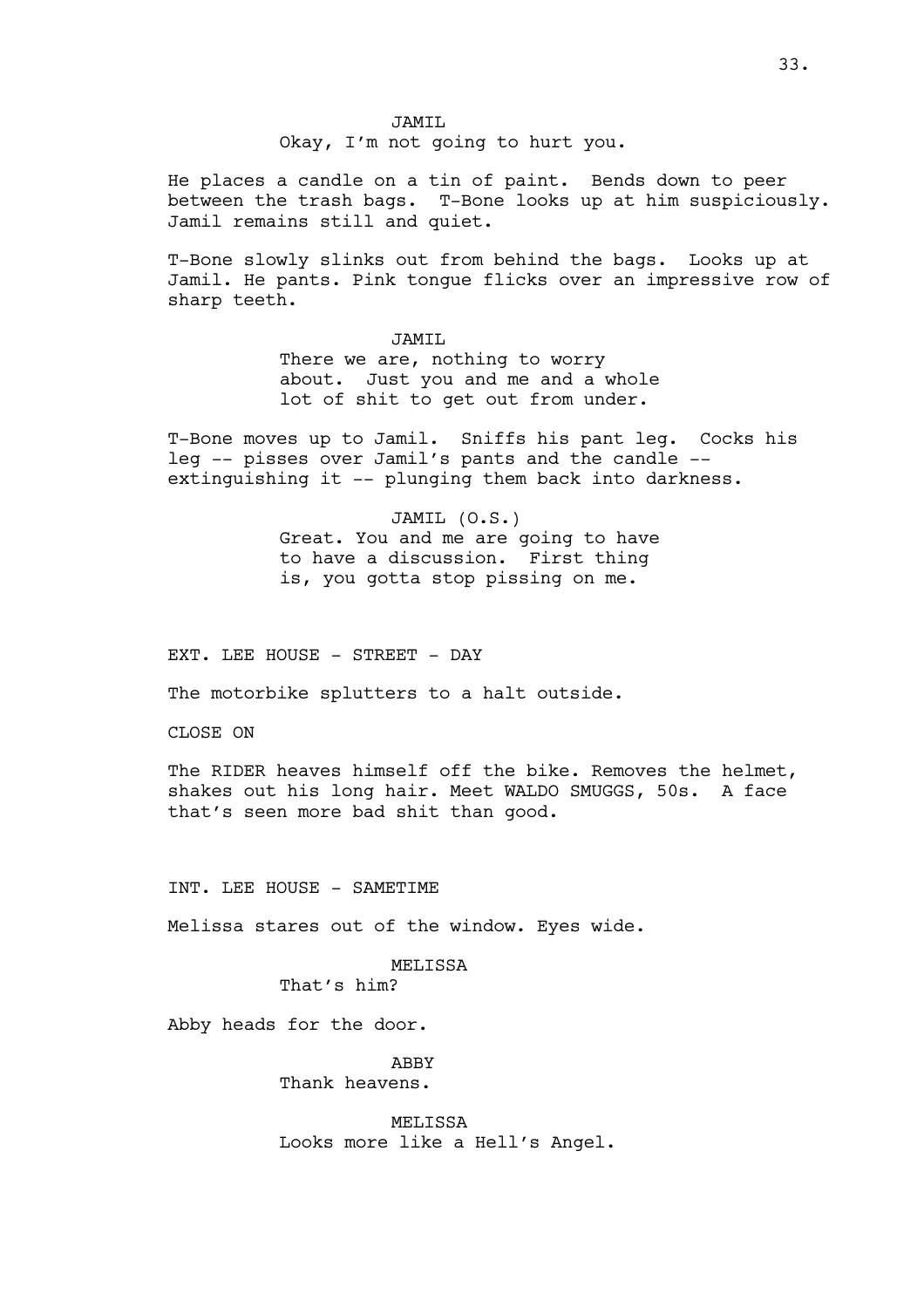INT. LEE HOUSE - SITTING ROOM

Abby, Melissa and Jimmy sit on the couch opposite Waldo, a little rumpled and out of shape. He's jammed into a chair.

Jimmy wears his favorite Karate outfit. On the coffee table in front of Waldo the remains of a cake.

Three other plates show evidence of biscuits that have gone the same way.

Waldo is a man who enjoys his food.

WALDO Gee, that was great...

He licks his fingers in appreciation.

WALDO What with all the rushing around I can't remember the last time I ate...

Melissa sniffs. Snorts a remark under her breath.

MELISSA

The 80s.

Abby shoots her a look. Melissa pouts. Waldo looks at Jimmy.

WALDO

Kung Fu huh?

Jimmy looks at him.

**JTMMY** 

Krav Mage.

Waldo looks blank.

WALDO

Gee, they always gotta' have some fancy new name for it. I haven't done that stuff since...I don't know...

MELISSA

The 80s?

Abby jumps in.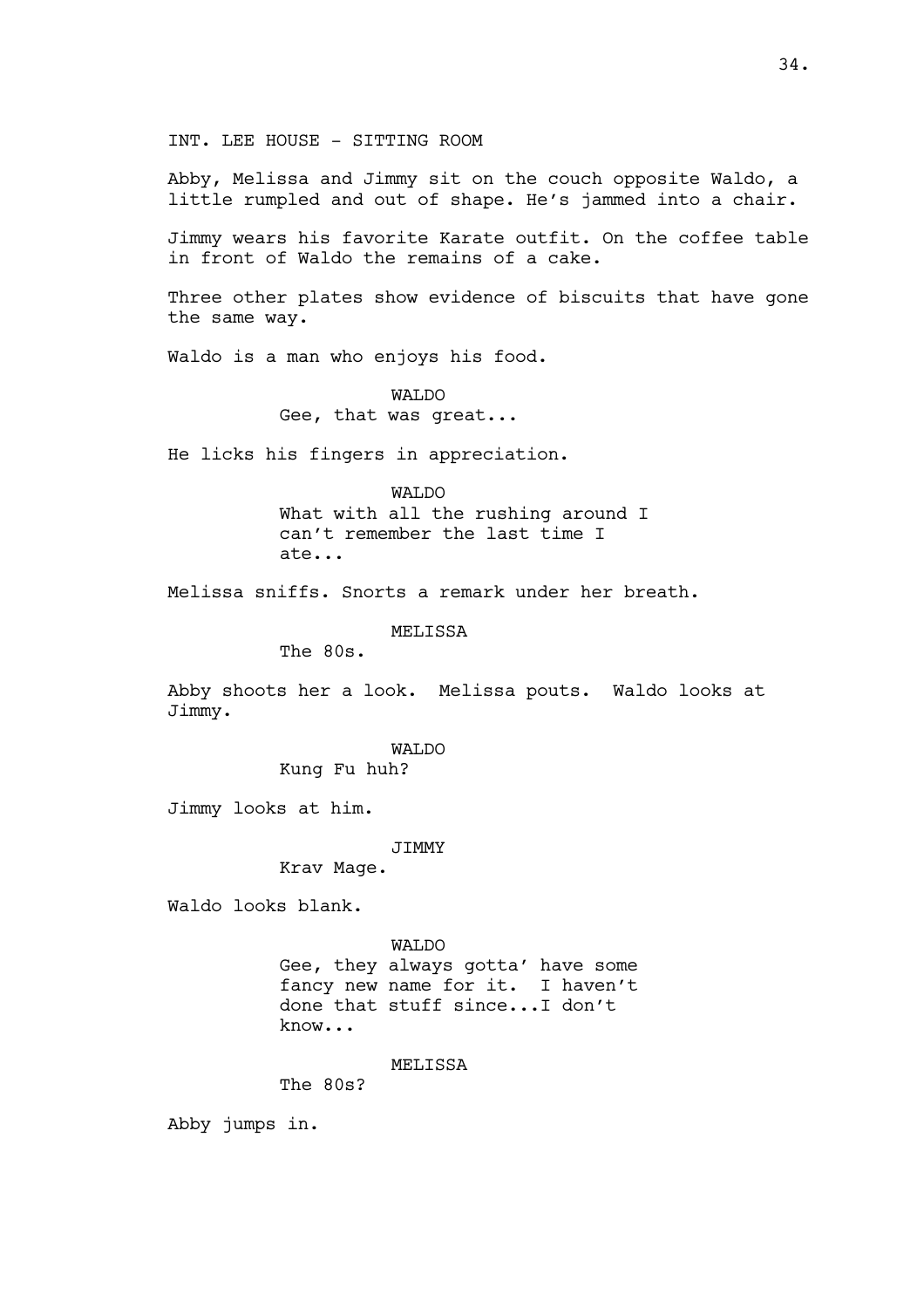ABBY What are you going to do to find Jamil?

Waldo rubs his chin.

WALDO At least we know he's alive...

JIMMY He's been shot!

WALDO Well that's what he says...

ABBY You think he's making this up?

## WALDO

The truth is Ma'm, thousands of people go missing every year, and a lot of them...well they just don't want to be found.

ABBY

Look Mr. Smuggs, I don't know what you're getting at but we have a happy marriage, and two wonderful kids, Jamil has no reason to run away.

## WALDO

Yeah, that's what I thought about me and Candy. We hit it off right away...there was a spark, know what I mean?

#### ABBY

Sorry?

#### WALDO

Oh yeah, we were living the dream, got ourselves a nice little slice of heaven up in the hills. She had a job with a realtor, I was a fresh faced young rookie with my eye on a promotion...

## ABBY

I don't think...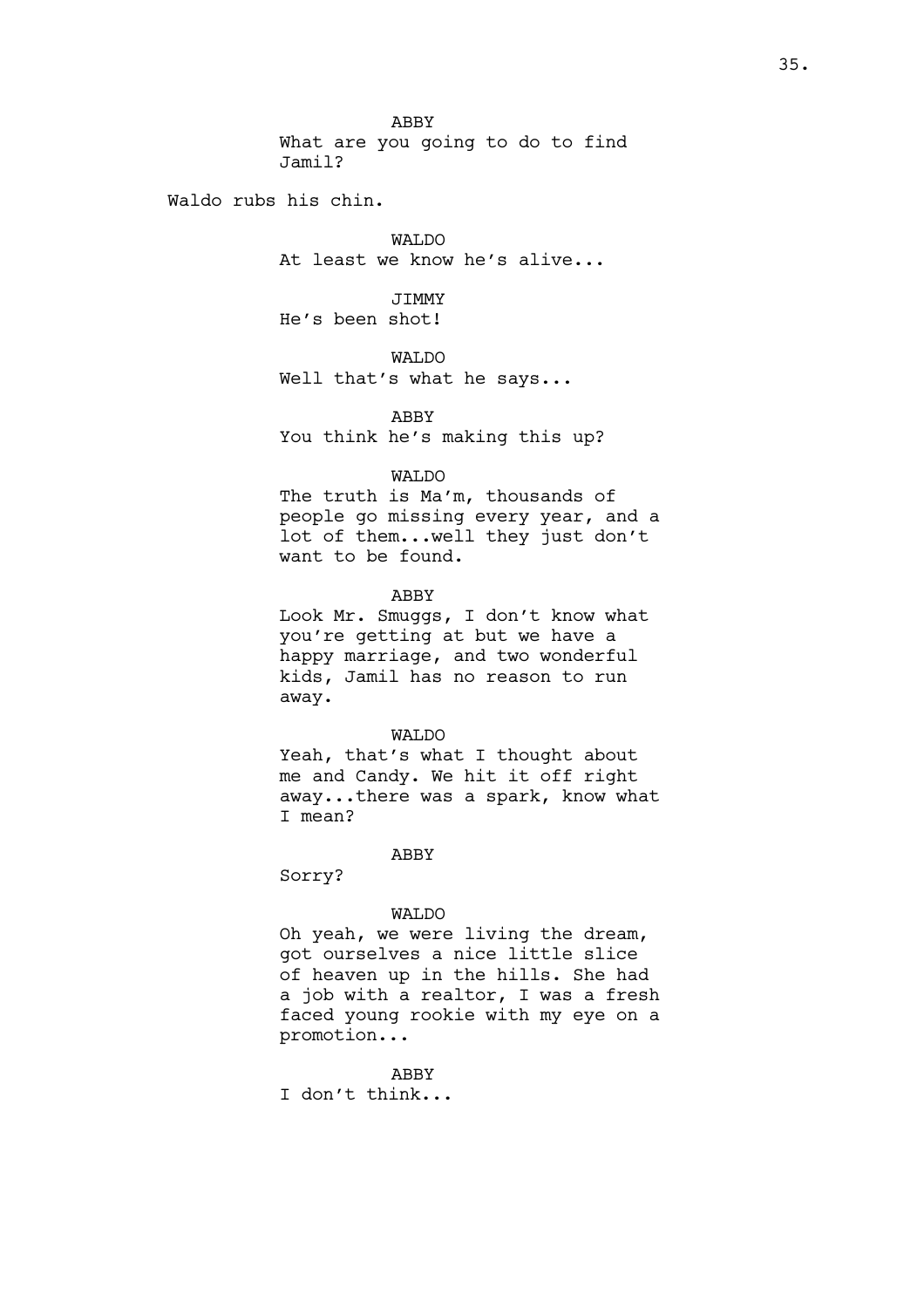### WALDO

I should have seen it coming, staying out late with the clients, the weekend conferences, cell numbers scrawled on the back of her business cards...

### ABBY

Can we...

But Waldo plows on.

### WALDO

I mean Jeez, I even put a pool in and a hot tub...it's never enough is it? They just want more...new clothes, a better car yada yada yada.

### ABBY

Could we just...

### WALDO

Next thing I know she's moving in with some hippy dippy yoga teacher who can twist himself into the shape of a goddam pretzel.

Waldo reaches for the remains of the cake on the plate, crams it into his mouth. Licks his fingers clean.

#### WALDO

So while I'm out on the streets working my ass off keeping Joe Schmo safe from the bag guys she's banging this transcendental huckster who's put her in touch with her inner child...

#### ABBY

Sometimes women just need a little time to find themselves...

## WALDO

Find themselves? Oh yeah, she did that alright. Found herself in bed with schmucks. I mean I even had a tattoo done for her...

He stands up and opens his shirt. We don't see the tattoo, only the reaction to it.

**MELISSA** 

Yeaw...gross.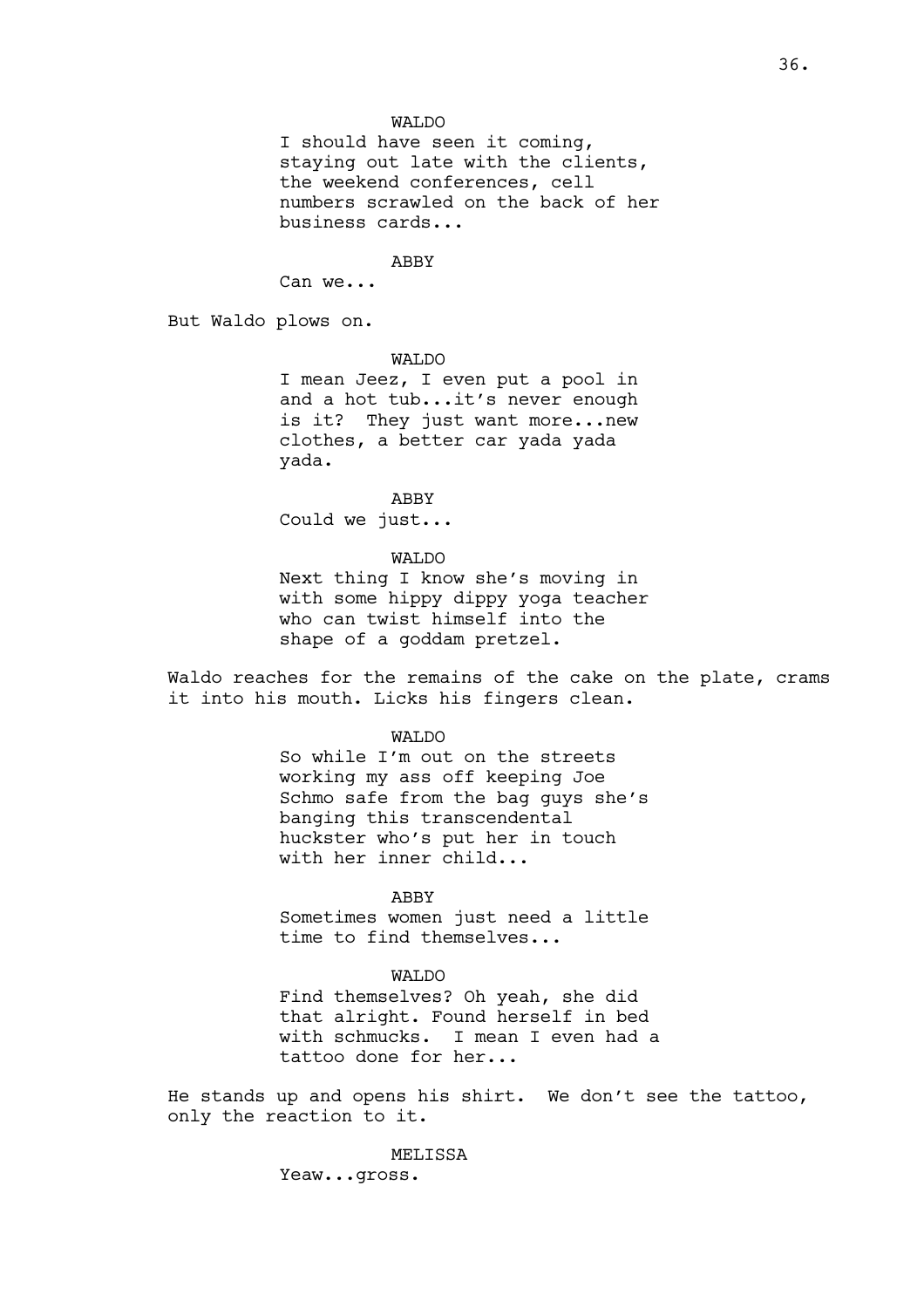JIMMY

What is that?

WALDO It's a teddy bear...

MELISSA Looks more like an alleycat.

JIMMY

Or a possum.

WALDO I got a discount, two for the price of one...I can show you...

He turns round. Starts to ease his pants down his butt cheeks. As one they all yell.

ALL

Noooooo!!!

### ABBY

Officer, I'm really sorry things didn't work out with you and Candy, but you have to believe me, Jamil isn't running away, he's trapped somewhere and he needs our help.

# WALDO

Okay, sorry for the over share, but things have been pretty rough recently, losing my wife and having to leave the force. Made me realize that some people's marriages aren't always as solid as they think.

ABBY Trust me, Jamil and I are solid. So. What are you going to do to

#### WALDO

He mentioned garbage and French accordion music?

ABBY

Yes.

find him?

WALDO Maybe he's trapped in a dumpster.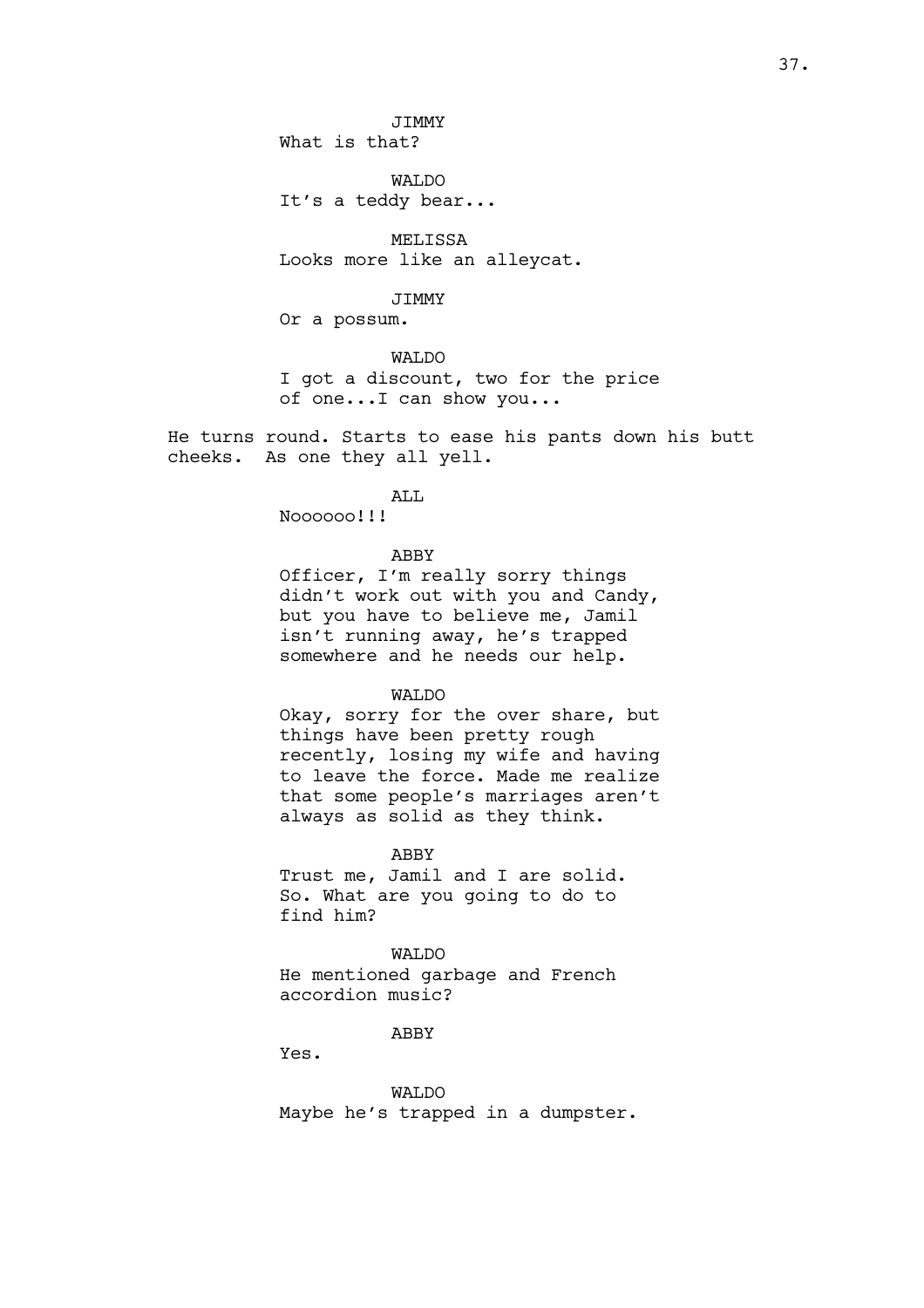ABBY But then he'd be able to climb out. He thought he might be inside a garbage truck.

WALDO Maybe. The guys who shot him must have thought he was dead. Put him in a dumpster and he wound up in the trash. (beat) Did he say if he was moving?

ABBY

No.

WALDO Must be parked up for the holiday.

ABBY So you can find him?

WALDO

I hope so.

ABBY What do you mean?

WAT<sub>DO</sub> Well after the holidays they go back to work...

The color drains from Abby's face as she works it out.

INT. GARBAGE TRUCK - CRUSHER UNIT - DAY

T-Bone sits looking at Jamil who pedals an ancient bicycle balanced on a couple of old lead acid car batteries. A weak light emits from a dynamo driven front lamp.

The bicycle wobbles precariously as Jamil pedals.

JAMIL Thing is T-Bone, you don't mind if I call you T-Bone?

T-Bone scratches his ear, breaks wind and sniffs the resulting smell appreciatively.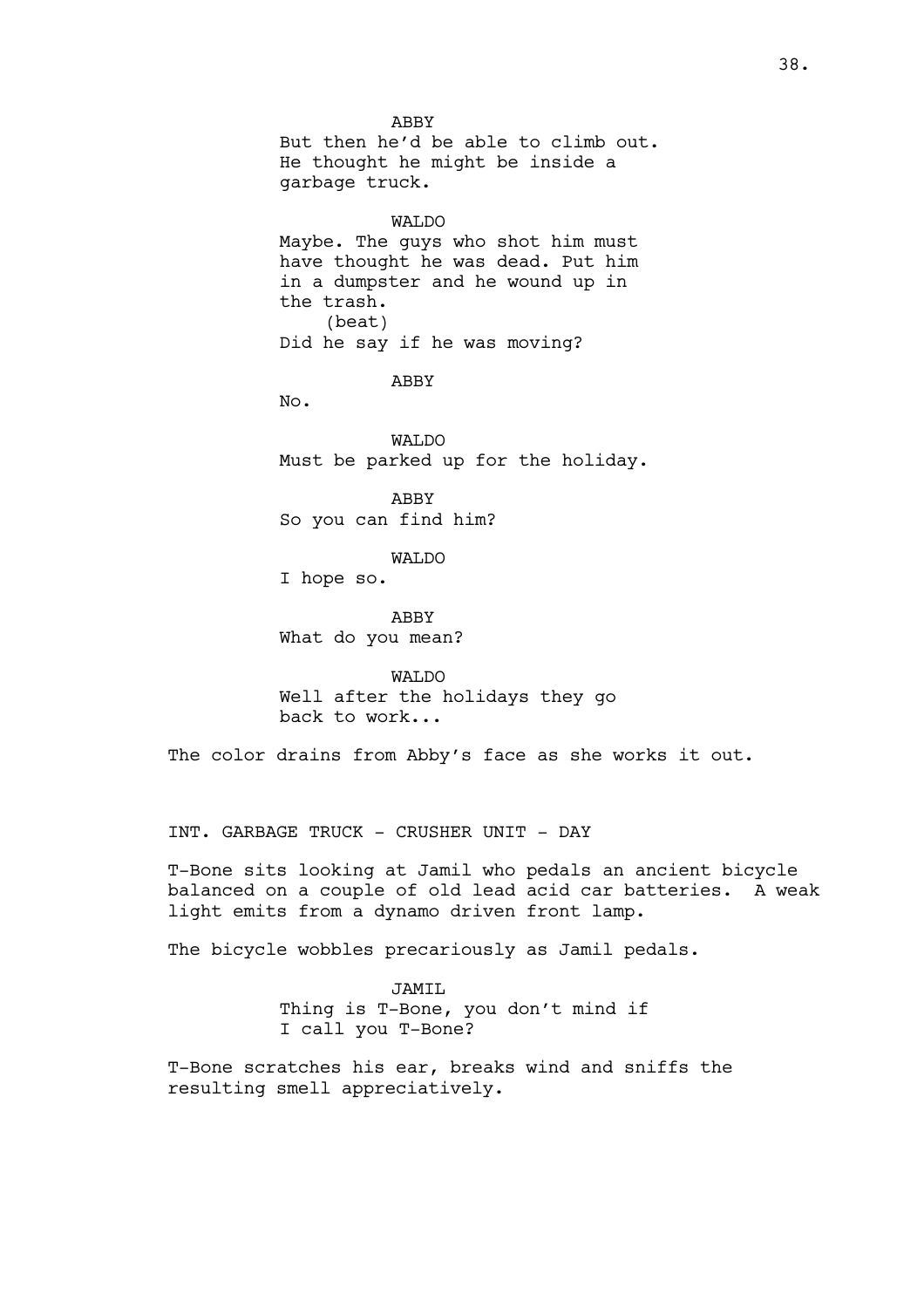I'll take that as a yes. We need to adapt to our environment. People just throw everything away these days. Nobody knows how to mend anything, if something breaks they just dump it.

T-Bone licks his paws.

JAMTT.

That's how I make my living, I mend things for people that don't like to waste things. They're called poor people.

T-Bone stares at Jamil.

### JAMIL

You however, exist on the leftover food thrown out by rich people. You see how everything has a balance. This is our universe in here, and we need to make us a spaceship to get us back into the real world.

Jamil starts to slow down, the pool of light flickers and gets weaker.

#### JAMIL

First thing we gotta' do is get us some proper light, 'cos my legs are killing me.

He increases his rate of pedaling, he angles the front wheel, shines the headlamp beam around the dark piles of rubbish. Searching for something. He stops moving the light.

# JAMIL

### Here we go.

He reaches over to the wall of trash. Carefully pulls out a rusty old torch. Tries the switch. Nothing. He struggles to open the torch up, finally gets it open.

A square battery with two coiled springs as terminals on the top is wedged inside. It's leaky and corroded.

# JAMIL

Contacts are corroded.

He keeps peddling. Reaches into his pocket and pulls out a bunch of keys. Scratches at the white corrosion on the terminals until he's exposed some bright, clean metal.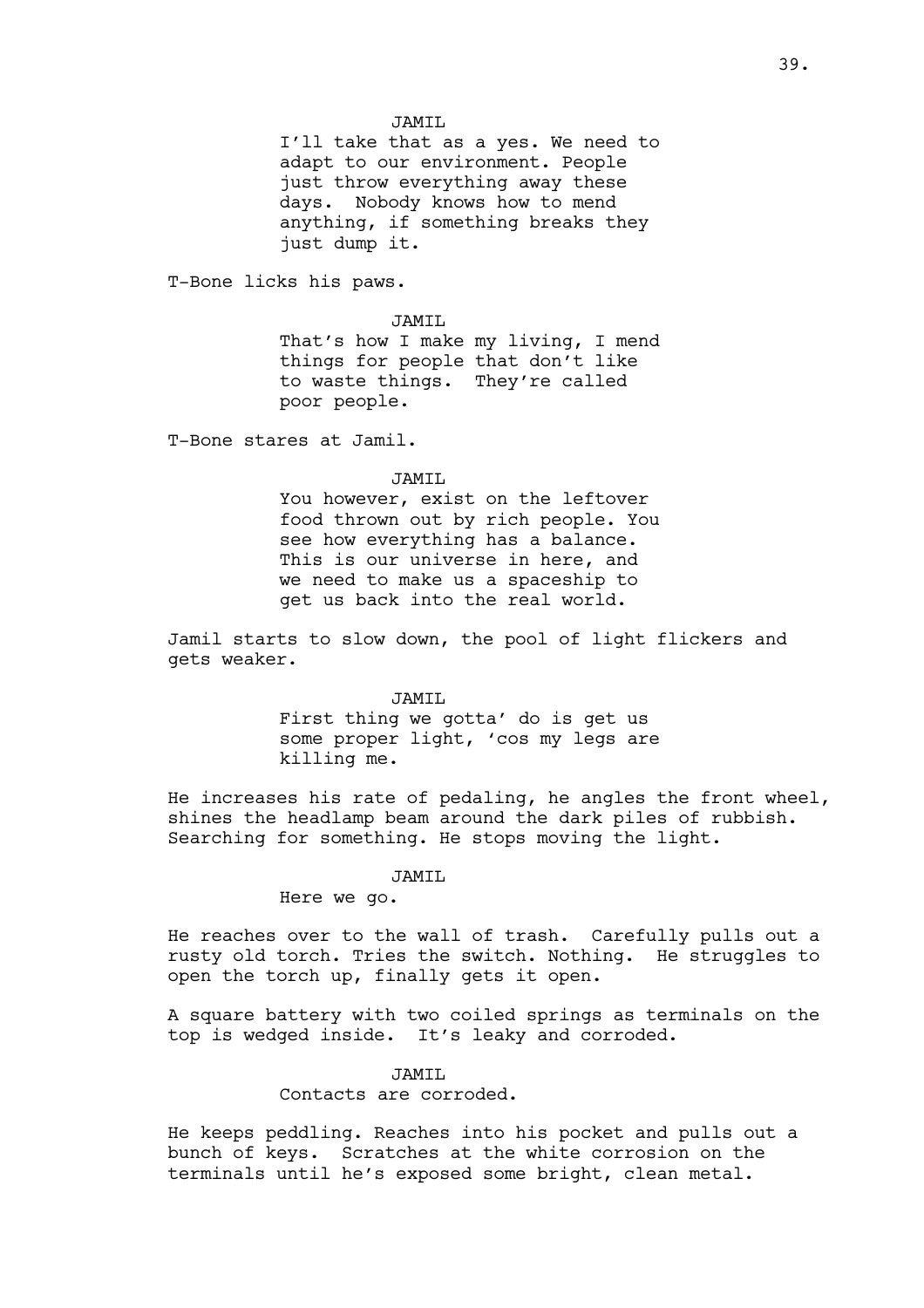JAMIL Okay. Let's see what we have.

He slides a switch on the top of the torch. A weak light flares out from the bulb. Jamil shakes the torch and the light grows brighter, illuminating the interior of the truck.

#### JAMIL

This ain't gonna last forever so we need to get some things organized.

He climbs of the bike. Adjusts his crotch.

JAMIL

Gonna' need to put some padding on that saddle.

He looks around. The wall of rubbish towers over them oppressively. He rummages amongst the rubbish, pulls out a plastic LIGHT SABER.

### JAMIL

Awesome.

He fiddles with the switch. The sabre glows into life. Bathes the truck in a blue glow.

Jamil swirls the sabre around as T-Bone looks on.

### JAMIL

I am your father...

The saber dies. Jamil speaks in a YODA voice.

#### JAMIL

Broken I am...

He chucks the light sabre away.

#### JAMIL

We need to build a barrier so we don't end up buried under a ton of shit. And we need some sort of power supply.

Jamil looks around. Pulls a piece of electrical flex from the trash. He searches amongst the rubbish -- pulls out a rusty pair of garden cutters.

Strips the insulation from the wire.

He opens another corroded torch. Twists the wires around the terminals of the lamp inside.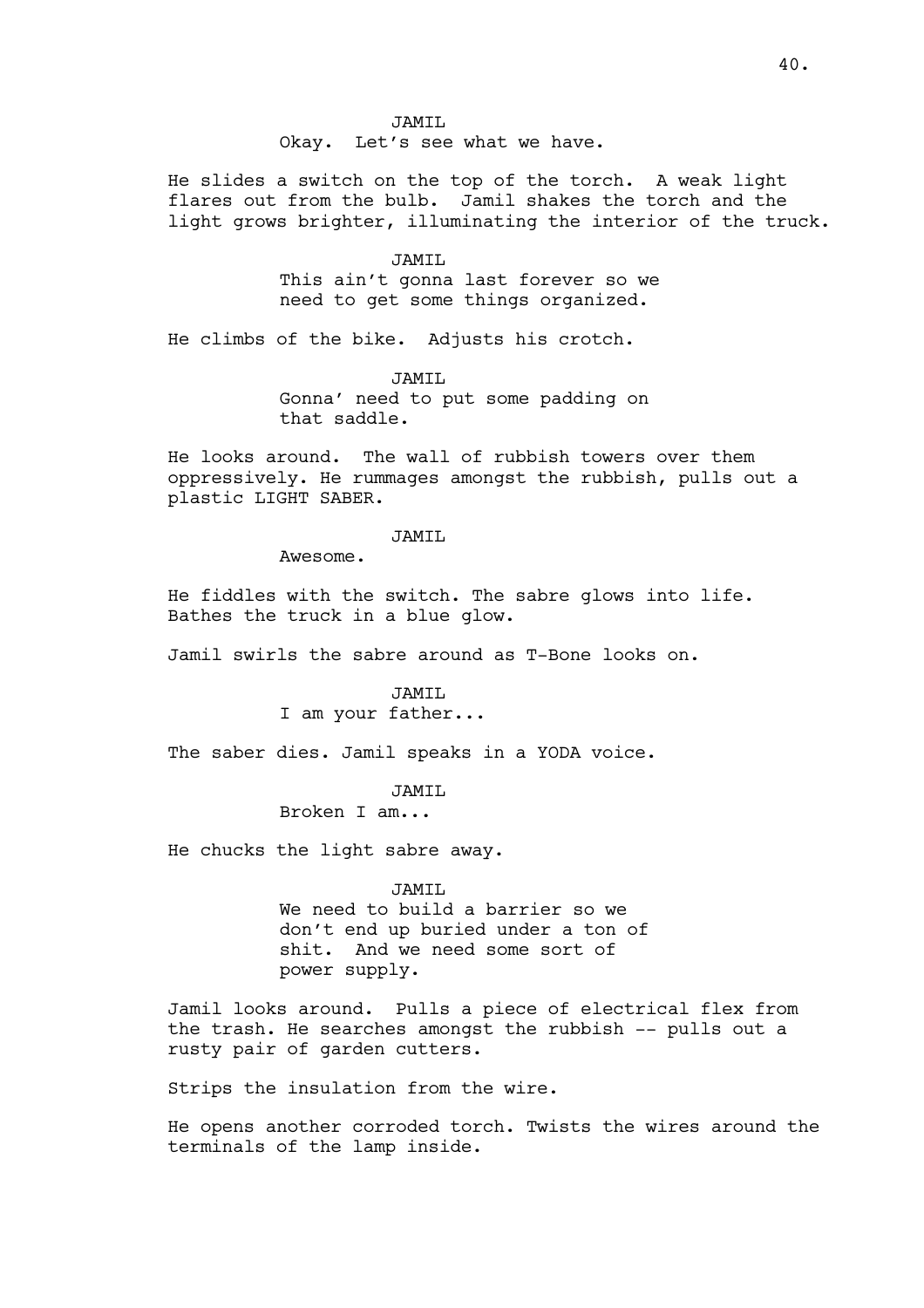Takes the bare wires. Winds one of them round the car battery negative terminal.

> JAMTT. Let's see if there's any power left in this.

He connects the other wire to the positive terminal. Nothing, it's dead.

> JAMIL Okay. We need to find another one.

### EXT. TRANSPORT YARD - NIGHT

A full moon shines down on the hundreds of motionless trucks.

# INT. CRUSHER UNIT - NIGHT

Jamil puts another CAR battery on top of a wall of them that he's built to contain the trash.

> JAMIL Looks like we're out of luck little guy. Once this battery goes it's

back to the ball ache

T-Bone starts to whimper.

JAMIL What is it little buddy...you hungry?

Jamil looks around. Carefully pulls open some plastic trash bags. Rotting food spills out.

> JAMIL Yuk. That's a bit rich even for your guts. What have we got here?

He pulls out rusty tin. Scrapes away at the side of it to try and read the label. It looks like a picture of a fish. Jamil squeezes the sides of the can.

> JAMIL No swelling. Should be okay if we can just get it open...

T-Bone growls. Moves towards Jamil fangs showing.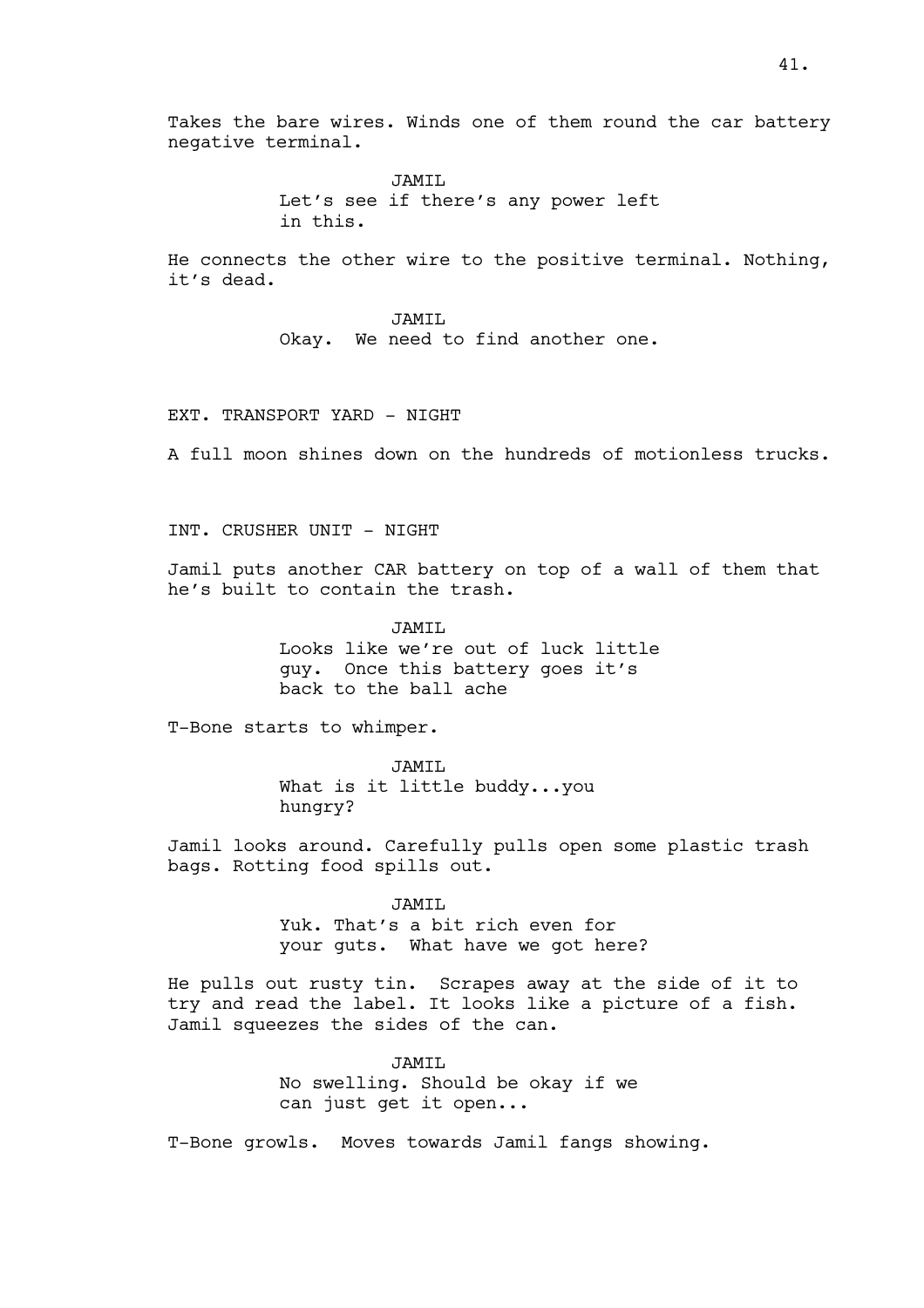Easy, we're a team here, share and share alike. I mean without me who's going to open the tin.

Jamil waggles his fingers.

JAMIL

I'm talking opposable thumbs buddy.

T-Bone rolls his gums back exposing more sharp teeth.

JAMIL I'm warning you, don't come any closer or I'll...

T-Bone lunges at the can. His teeth crunch into it, a spray of juice squirts out as he starts to mangle the can.

> JAMIL Sure, go ahead why don't you, it's best you check it out first anyway.

There's a grinding noise as T-Bone rips into the can and then it's finished.

T-Bone licks his mouth, his paws. Breaks wind, cocks his leg and pees over one of the lead acid batteries.

> JAMIL Oh thanks for sharing, appreciate it.

T-Bone continues to empty his bladder on the battery. He seems to be smiling.

> JAMIL I don't know what your smiling at, we have to live here, this is our home...and you should never shit on your own doorstep.

Something starts to change in the crusher. It starts to get lighter -- the torch bulb wired into the battery grows brighter. Keeps growing in strength until -- BANG!

It EXPLODES!

# JAMIL Whoah! What the...?

He looks at T-Bone, looks at the battery -- takes in the pee that has flooded the cell holes in the top of it.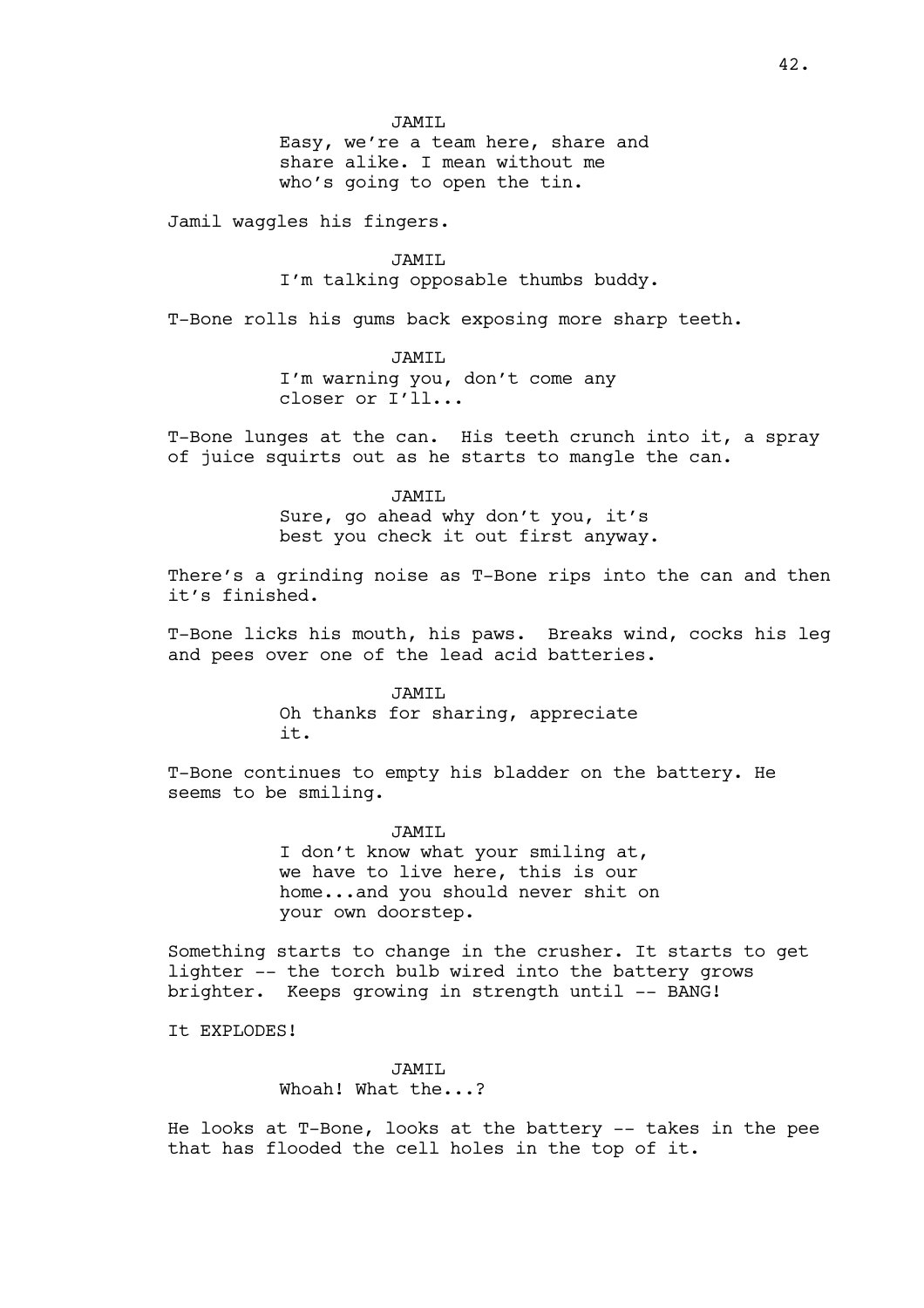JAMIL Your pee...it's acid, you've reenrgised the cells.

He looks at T-Bone. Holds out his arms.

JAMIL Get up here you Little scamp.

T-Bone launches himself at Jamil. Lands in his arms, knocks him off balance. Jamil hits the deck. Laughs.

> JAMIL You did it buddy, we got power!

INT. CRUSHER UNIT - LATER

It's getting cold in here. T-Bone has been dressed in an old moth eaten SWEATSHIRT. He looks even cuter than normal. Yellow light from the torch bathes the grimy truck.

Jamil wears a combination of stained sweatpants, torn anorak and a number of miss-matched T-Shirts to keep warm.

He has a pair of old trainers, odd rubber washing up gloves and a pink BEANIE.

T-Bone slurps water out of a rusty bowl. He looks a little hollow eyed. Wanders over to a battery. Cocks his leg. Nothing comes out. Jamil sits on an old CAR SEAT.

T-Bone mooches over to an old BABY car seat, slumps into it

JAMIL Well dry huh? Okay. I guess we're gonna have to wheel in the big guns.

Jamil lugs a battery over, unhitches his pants. Pees into the battery. Hitches his pants. Carries the battery over to where the rest of them are stacked.

> JAMTT. Okay. We got ten batteries, that's one hundred and twenty volts.

He takes the end of a wire and twists it round a battery terminal. The wire leads to a string of CHRISTMAS lights draped around the crusher. Nothing happens.

JAMTT.

Oh c'mon!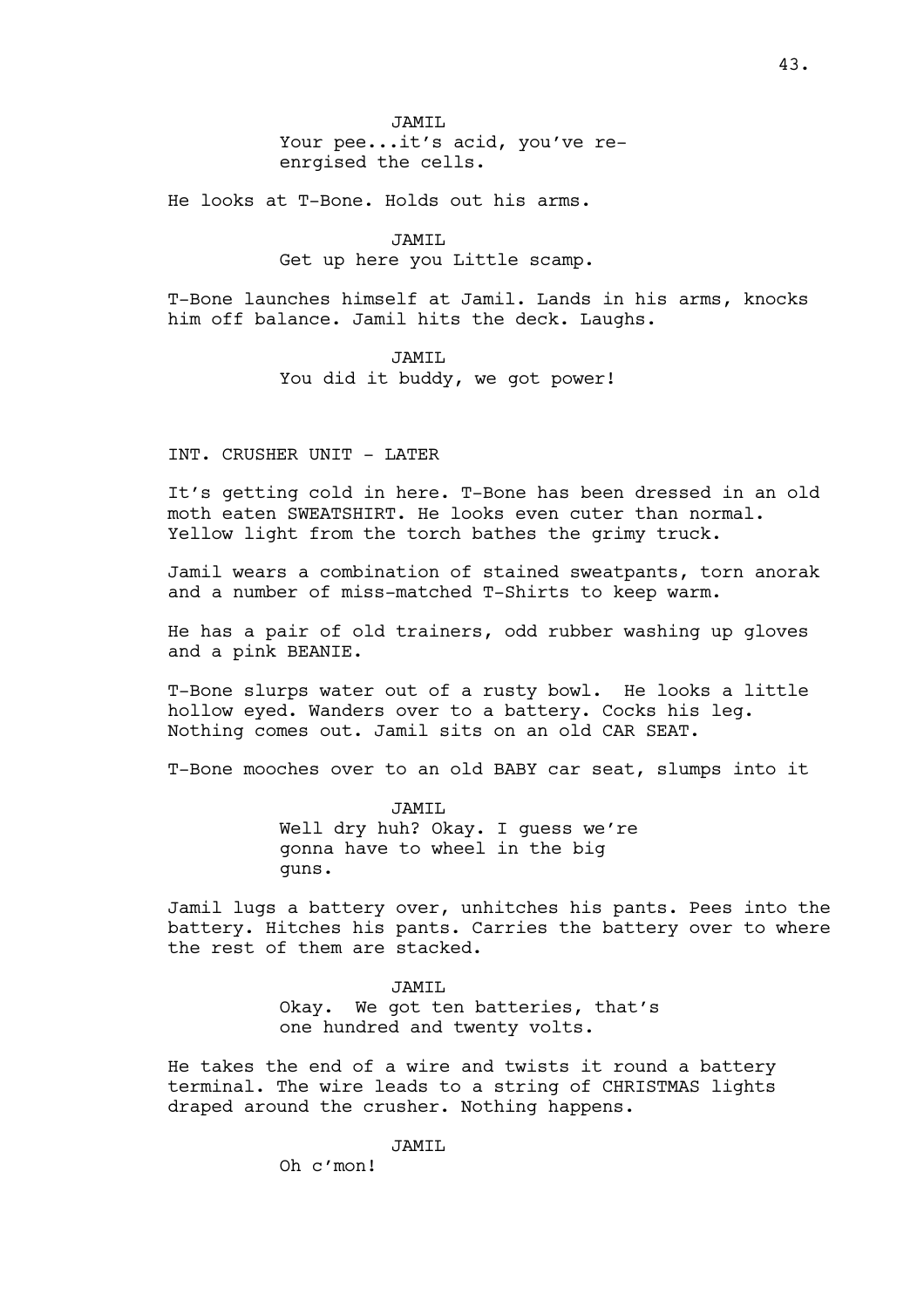Jamil reaches up and tightens a bulb in a holder. The crusher is suddenly filled with multi-colored light as the bulbs wink into life.

Transformed into a kind of stinking Santa's grotto Jamil looks over at a snoring T-Bone.

#### JAMIL

Happy thanksgiving little fellah.

The lights go out. Then come back on, then go out. Then start to run patterns around the wire. Now it's like a really grungy night club.

> JAMIL Great. Now we just need some bad music to go with it.

And as if by magic that's exactly what they get. A cheesy pop song starts to grow in volume -- fills the metal space with it's tune.

# JAMIL

What the...

And then Jamil realizes. It's the sound of an old cellphone...his only contact with the outside world.

But where's it coming from?

He starts to rip into plastic trash bags, tearing desperately through them.

# JAMIL

Where the hell are you?

Stinking food waste pours from bags, he's getting covered in shit...and there it is, an old pre-pay cell. Covered in some sort of SAUCE. He grabs for it...

### JAMIL

Come to daddy...

SNAP! T-Bone is onto it. Seizing the sauce covered morsel, crunching into it.

The cell sparks and dies. Jamil stares in disbelief as his one link with the outside world dies.

JAMIL

What!

T-Bone licks the cell clean. Looks up smiling. Starts to nose through the remains of the food waste, oblivious.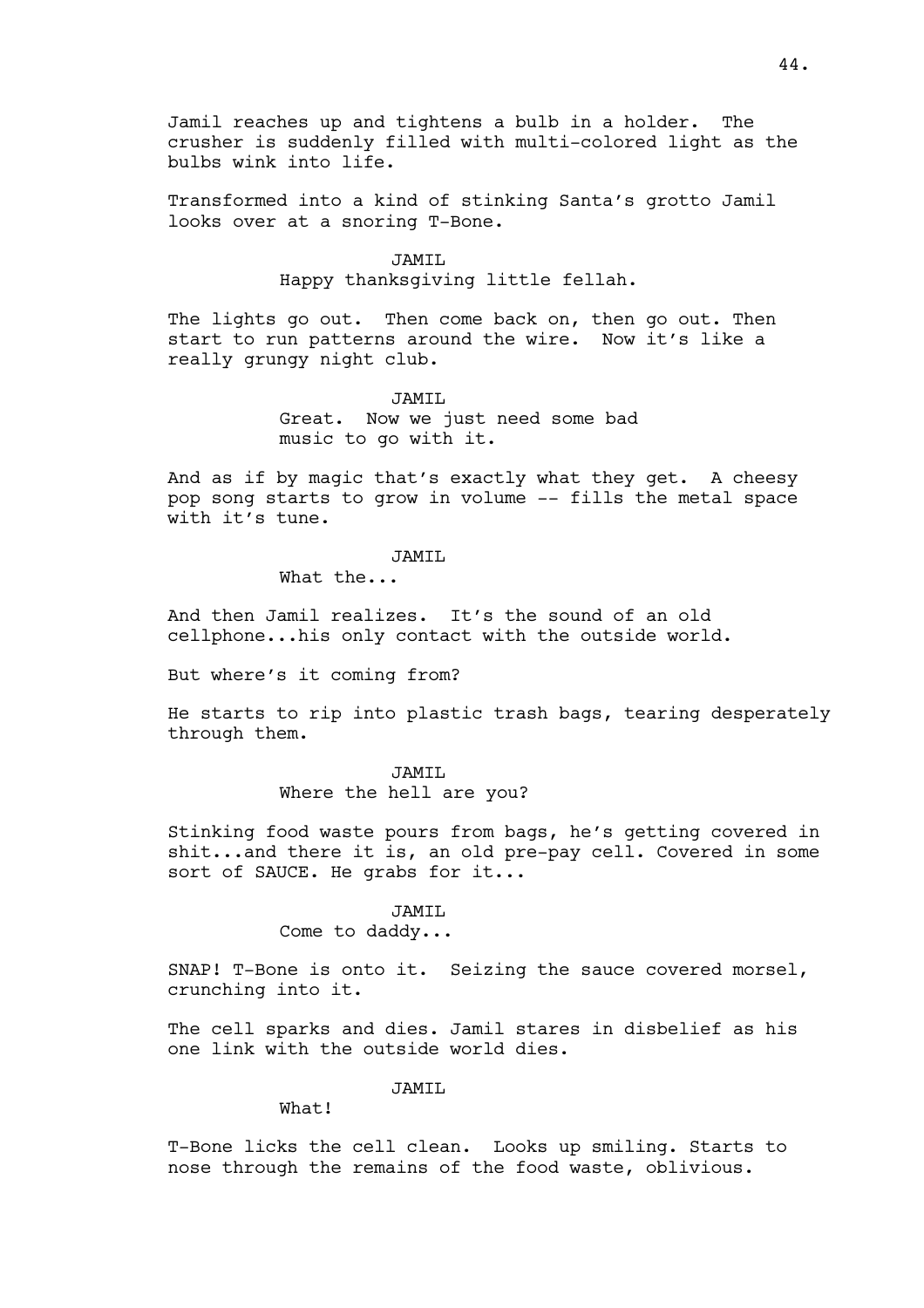Jamil slumps onto the floor, devastated. Looks at T-Bone.

JAMIL

What is wrong with you?

INT. GARBAGE TRUCK - CRUSHER UNIT - LATER

Jamil has been rooting through the rubbish bags. The place is littered with bits of rubbish, food, broken toys and cans and plastic containers.

He has a pile of old CELL PHONES in front of him. He's trying to construct one working cell.

There's a pile of corroded batteries, various shells, cases and SIM cards.

> JAMTT. Funny how we take communication for granted...you use peemail, I use email. You read smells, I text.

He fires up a CELL. The screen flickers on.

*"INSERT SIM CARD"*

He slips one of the SIM cards he holds into it and tries again.

*"CONTACT PROVIDER"*

JAMIL

No one leaves any credit on their cells. Just need a coupla minutes, one minute. Just so they can get a trace.

SERIES OF SHOTS

Prising the back off a Cell.

Inserting a SIM CARD.

Throwing a Cell onto a pile of broken cell phones.

Throwing a battery onto a pile of flat batteries.

Putting a BATTERY into a Cell.

END SERIES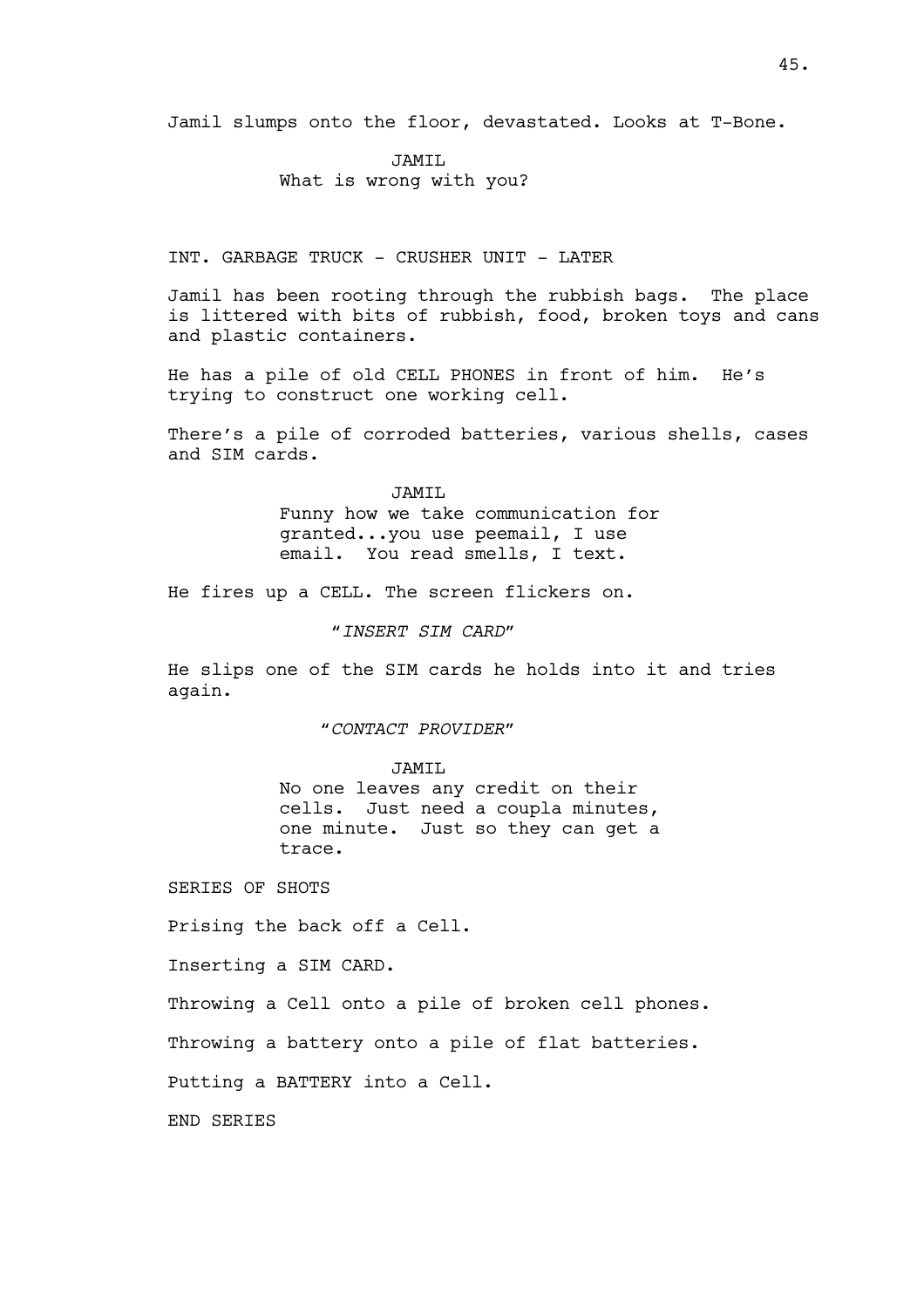Jamil has one Cell left. He slides the last SIM card into it and fires it up. The screen glows. A weak signal registers on the readout. It still has credit.

### JAMIL

Yes!

He punches the air.

JAMIL Who should I phone? (beat) Abby can't track me. It has to be the cops, I'll dial 911.

JAMIL Okay little buddy, there's a turkey leg with your name on it when we get outta here.

He presses the keypad. 9-1-1. Letters come up on the screen. Jamil looks at it in disbelief.

JAMIL

Oh c'mon!

He stabs at the keypad again...and again. Just letters, the shift key isn't functioning. He can only input text.

He thinks this through. Frustrated.

JAMIL Text! I can text her to get them to track it.

He texts Abby.

INSERT TEXT

"ABBY, IT'S ME, JAMIL. CONTACT POLICE. GET THEM TO TRACK ME. LOVE YOU."

He sends the text. Waits. PING! A message pops up on the screen.

*INSUFFICIENT CREDIT - TOP UP NOW!*

JAMIL

What!!!

He jumps up and down. On the cell phone, smashing it into pieces in his frenzy.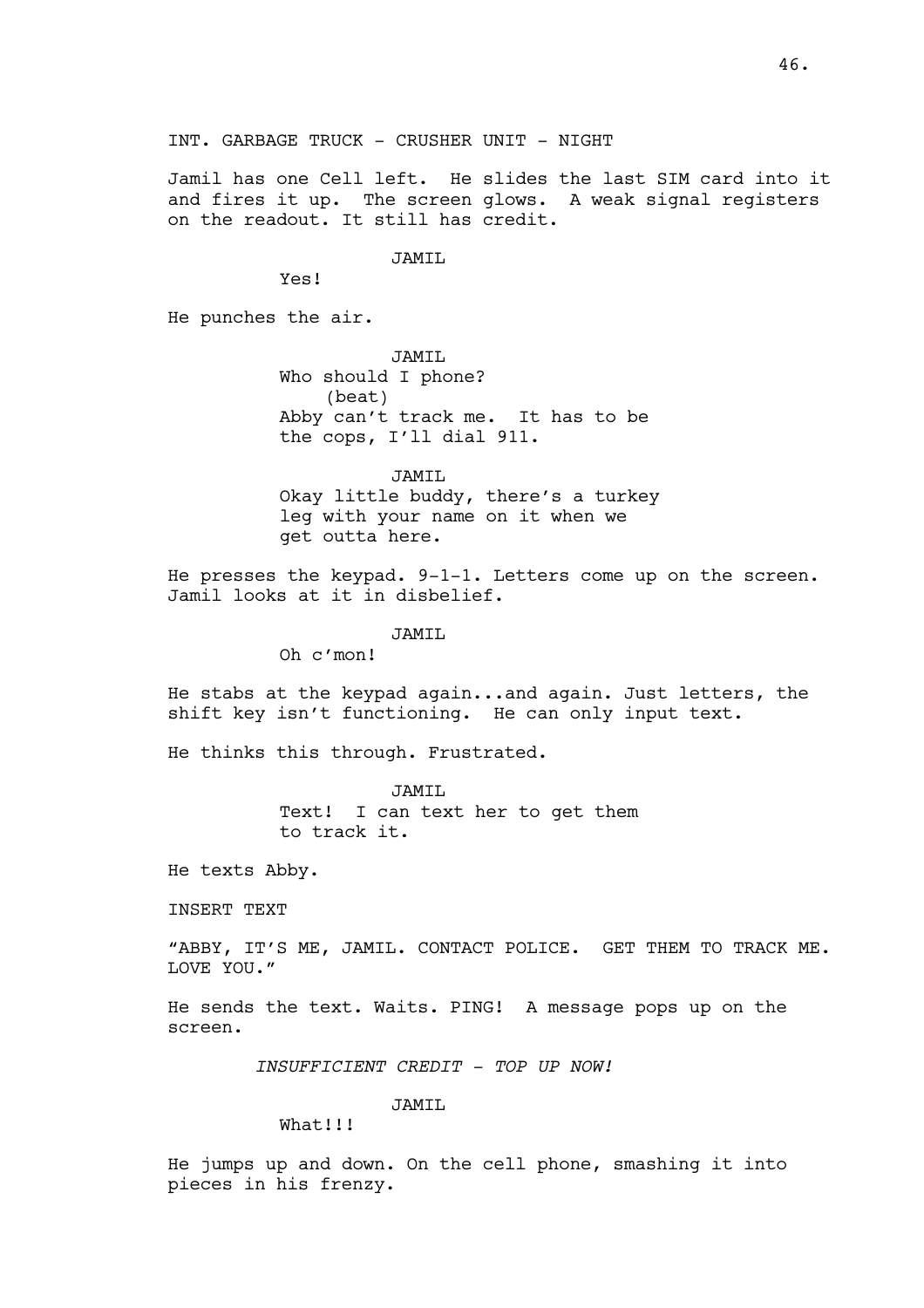He gets down on the floor. Sorts through the mangled pieces of the cell phones.

From somewhere in the gloom. The tinkling SOUND of a music box drifts eerily across to them...then fades away.

Jamil looks over at T-Bone.

JAMIL You hear that? This place is giving me the creeps.

Jamil painstakingly tries to construct a working cell from the broken pieces.

> JAMIL I just need to get one working. I can make an emergency call without credit...

INT. CRUSHER UNIT - LATER

T-Bone looks up at Jamil.

JAMIL

Wobbles precariously. Balanced on a ZIMMER FRAME. He holds a CELL PHONE up. Searches for a signal.

CLOSE ON

The SCREEN. One bar signal. Fading.

Jamil leans over -- the signal grows.

AHHHH!

He falls off the Zimmer.

Tumbles into the bags of rotting food.

Somewhere below him a DOG TOY squeaks as he lands.

## INT. CRUSHER UNIT - LATER

Jamil slumps down on the floor. Head in his hands. Desolate. T-Bone comes over, looks at Jamil. Licks his face, whimpers. Puts his paw on Jamil's arm.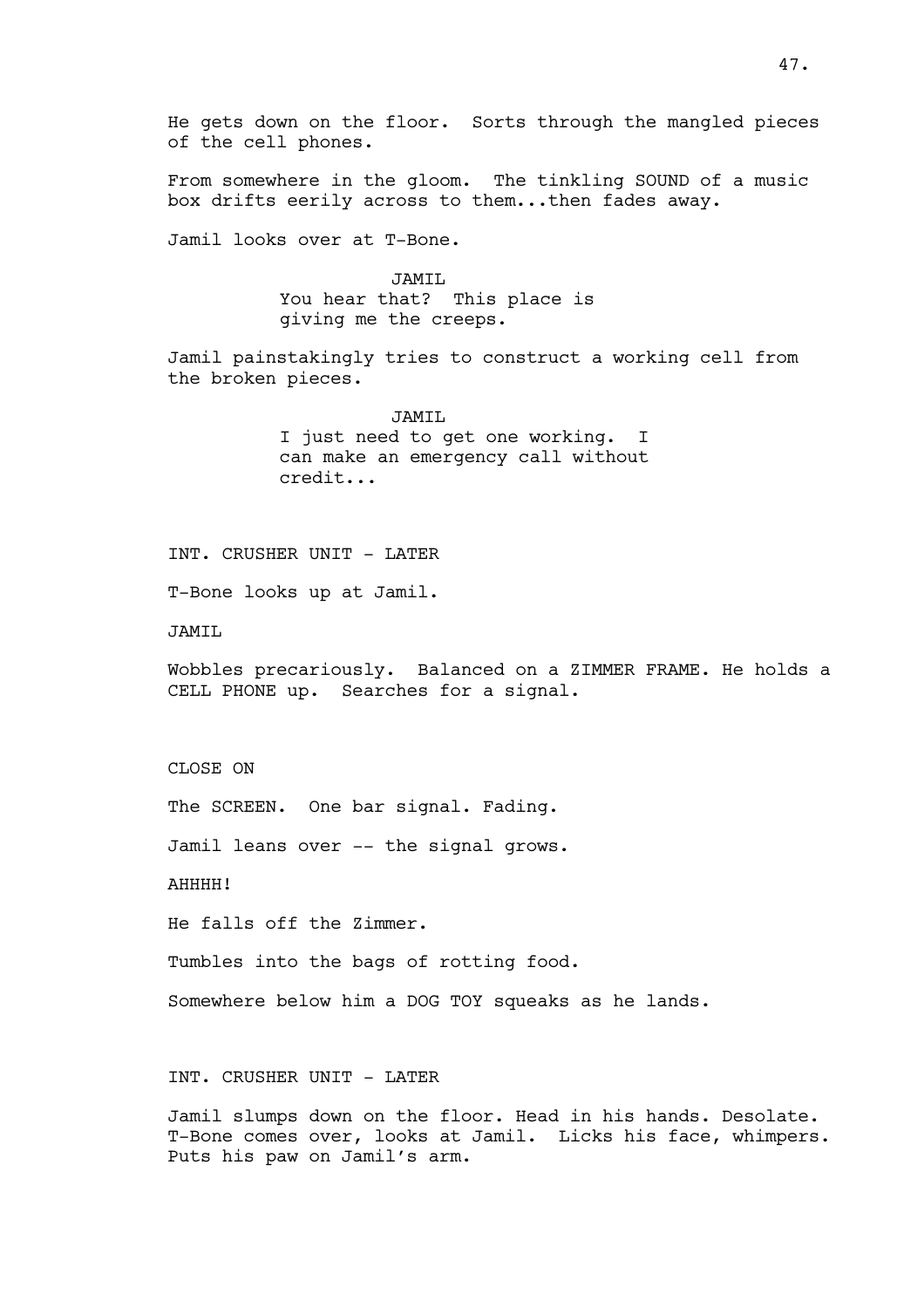JAMIL

I know, I'm an idiot. You're the smart one. I just need to get my head down for a few minutes.

T-Bone pulls something out of the trash. The SQUEAKY TOY! He starts chewing it.

SQUEAK! SQUEAK! SQUEAK!

JAMIL I just need to sleep, I'll get us out of here, I promise.

T-Bone starts barking and wagging his tail. Jamil shakes his head.

#### JAMTT.

### You want to play?

T-Bone rushes around the floor. Seizes the squeaky toy. Jumps up and down with excitement.

OFF JAMIL This is the last thing he needs right now.

EXT. GARBAGE TRUCK - CRUSHER UNIT - THANKSGIVING - DAY

Dawn rises over the lines of parked trucks. A few stray cats work the area, foraging for scraps. The distant sound of a HOWLING dog drifts across the site.

INT. CRUSHER UNIT - DAY

Jamil is slumped over on an old cushion, snoring gently. An old ball clutched in his hand. T-Bone starts to howl.

Crudely taped to the wall are numerous cheap CLOCKS, they mainly display different times.

Enough of them show nearly the same time, and from this Jamil gets an average of the real time. And it's running out.

T-Bone increases the intensity of his howling. Jamil snaps awake.

JAMIL

Jesus!

T-Bone pants, licks his face.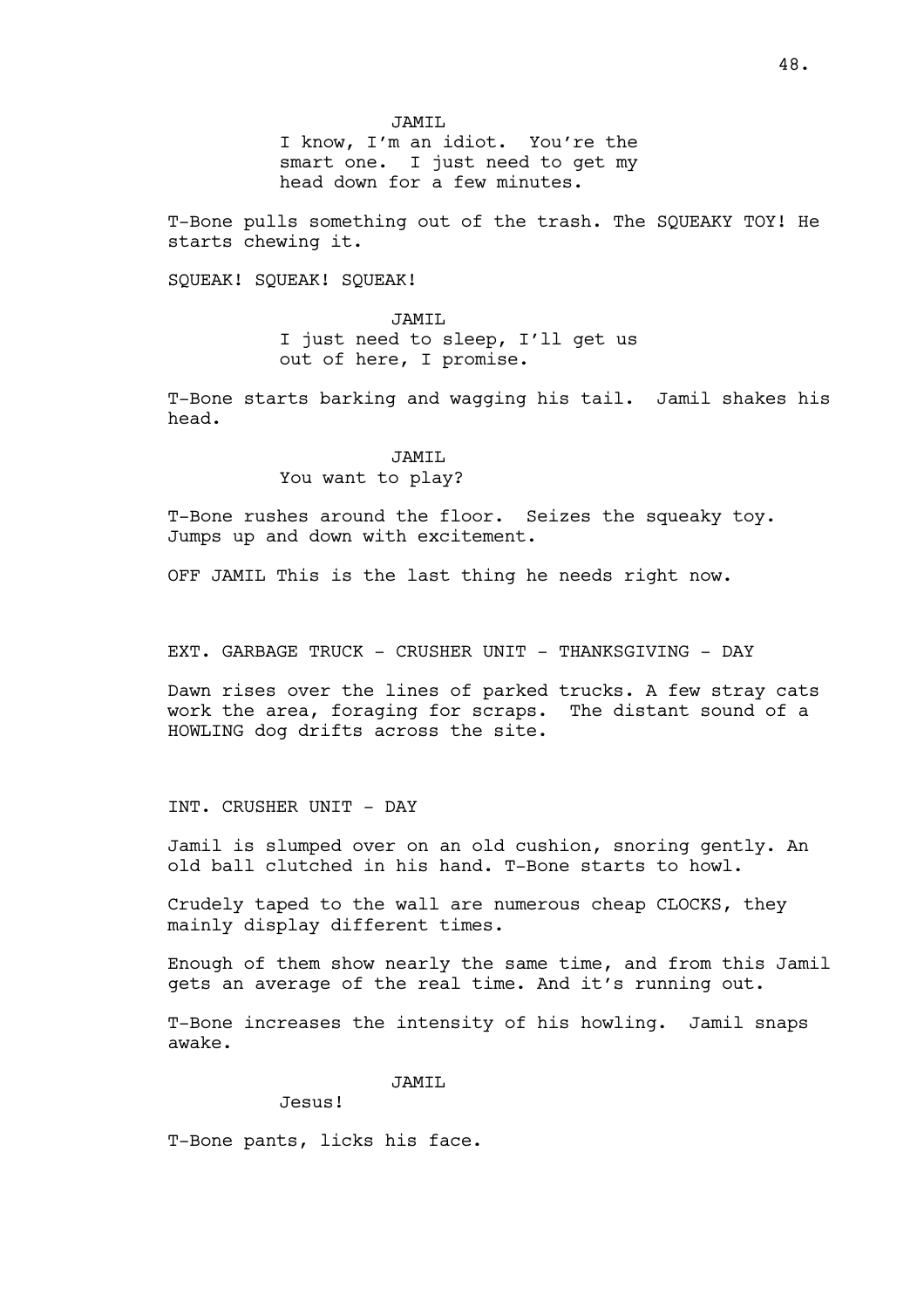### JAMIL

Now what?

Jamil looks around.

#### JAMTT.

You want something to drink? I guess we drained you to charge the batteries. Need to get some water.

Jamil looks around, T-Bone watches.

JAMIL We need to make a still.

He rummages amongst the rubbish, finds a sheet of clear plastic and some old electrical flex.

### JAMIL

Warm air hits the cold plastic and condenses to form water, which we can catch in a container...

Jamil comes up with an empty plastic water bottle. He makes a crude circle from the plastic sheet which he ties off to the corner of the garbage container.

He uses an old shoe to weight the centre of the sheet, which forms an inverse cone, under which he places the plastic water bottle container to capture the moisture that forms.

> JAMIL Okay, by tomorrow we should have our own supply.

T-Bone looks up at him. Scratches at his leg.

JAMIL Okay, I know that look. You want something to drink now. Well then we need to dig deep.

He starts to carefully move sacks of rubbish, reaching inside, looking for something. He pulls out a plastic bottle of lemonade.

Opens the top, takes a sip from it. Screws up his face.

JAMIL Well little Buddy, I've tasted worse.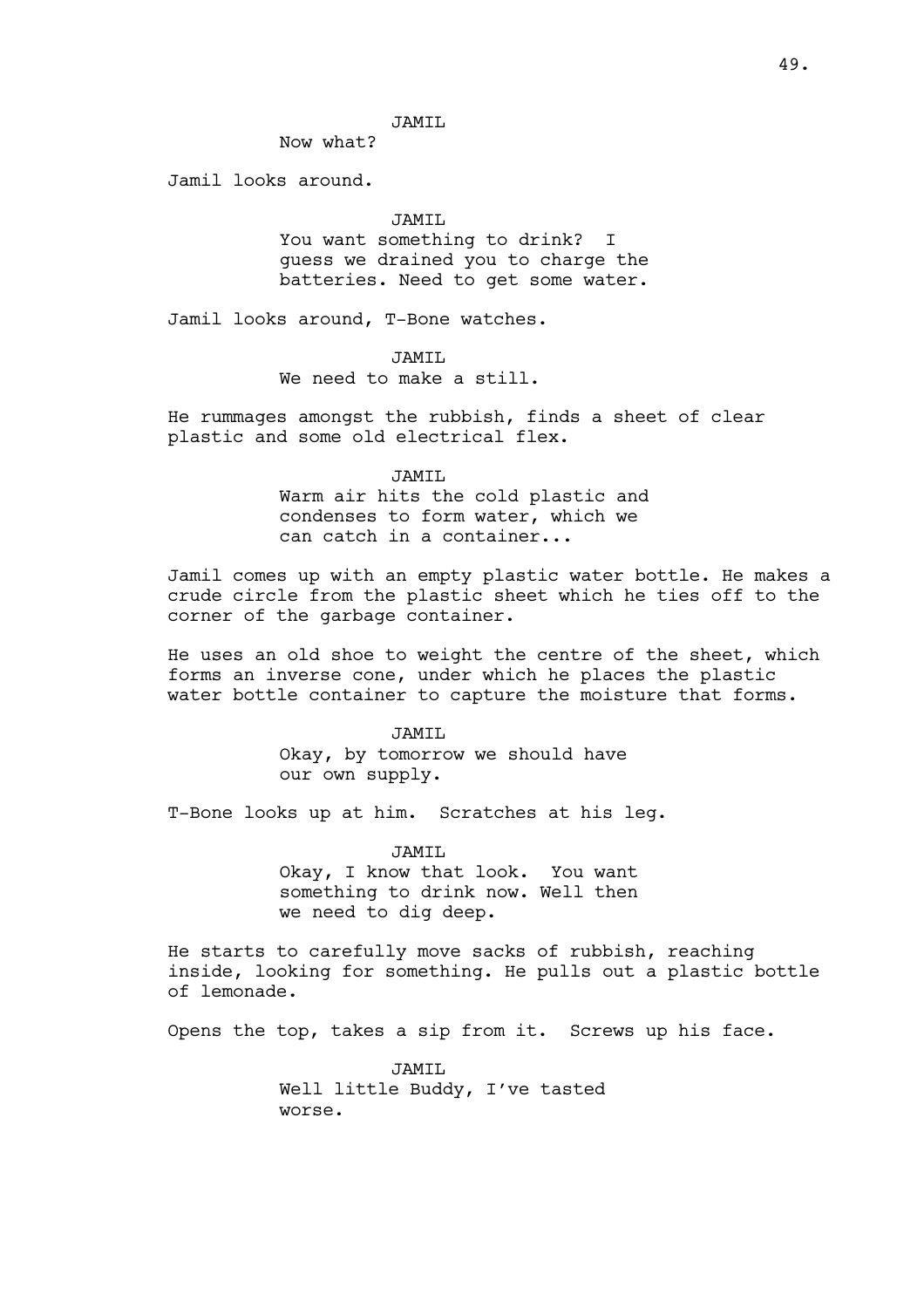He pours the contents of the bottle into an old cracked dish on the floor. T-Bone sniffs it, takes a cautious sip from it. He looks up at Jamil, wide eyes full of reproach.

> JAMTT. I know, but we don't have a lot of choice right now.

Jamil sighs, starts to go through the rubbish bags again. Pulls out a dented tin of SPRITE.

> JAMIL Okay, now we're getting there, little too heavy on the sugar, but we ain't exactly on a diet here.

He pulls the ring -- liquid foams out. He tips some into the bowl for T-Bone, who laps it up. Then breaks winds, wags his tail and smiles up at Jamil.

> JAMIL Thanks for sharing. We're going to have to set up our own little waste disposal site. We don't want to be wading though our own shit do we

T-Bone wags his tail.

JAMIL Okay, now we've got that clear, we need to work on busting out of here.

INT. LEE HOUSE - KITCHEN - DAY

little Buddy?

An air of sadness hangs over the household. Abby, Jimmy and Melissa halfheartedly prepare for Thanksgiving.

> MELISSA What if he doesn't come back?

ABBY Oh baby, of course he's coming back.

JIMMY The man said loads of people go missing every year.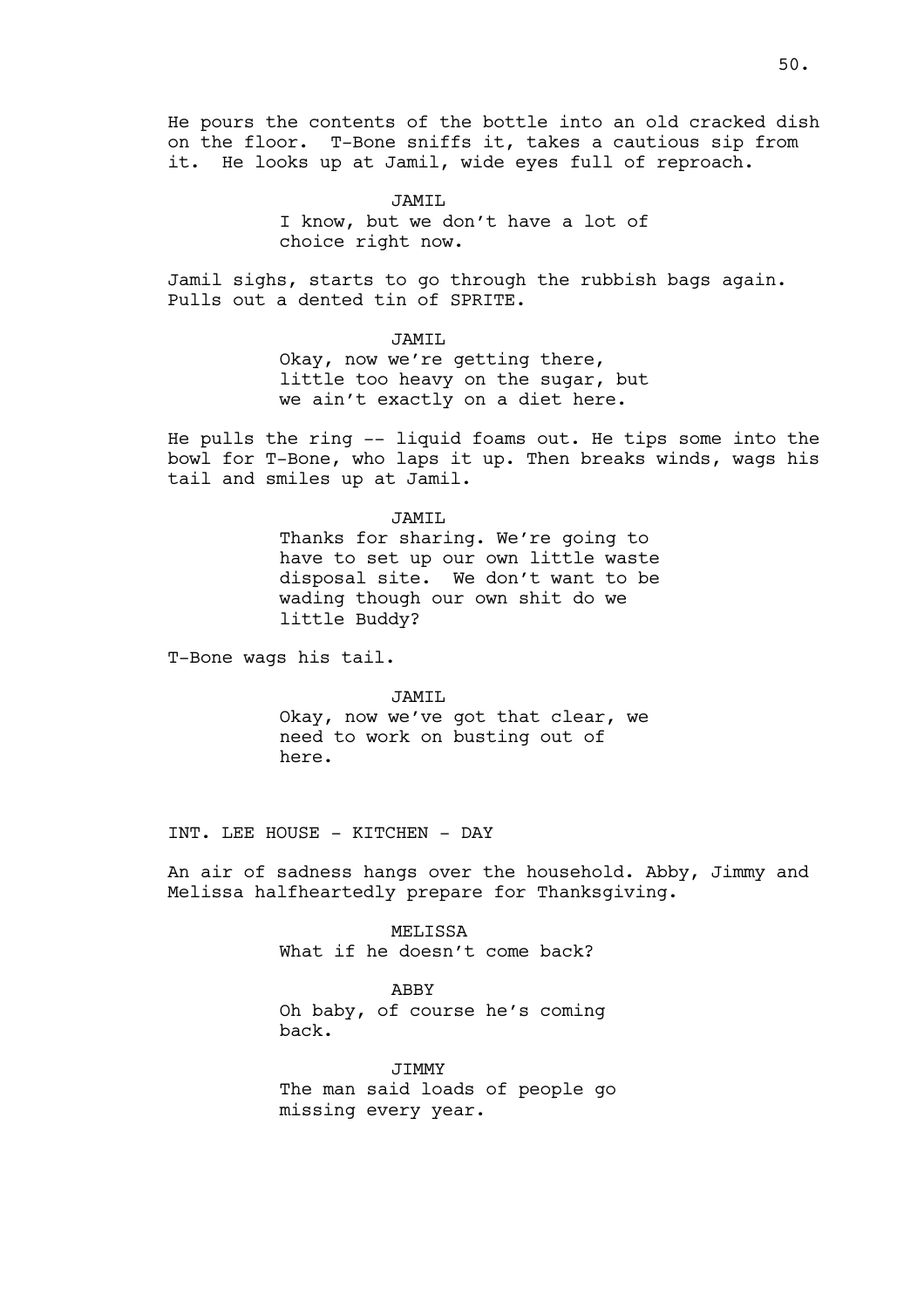### ABBY

I know sweety, but your daddy isn't missing, he's just...

MELISSA Maybe he has run away. Sometimes you're really mean to him.

#### ABBY

Oh honey, that's not true, we're married. Sometimes it can seem like we're being mean to each other, but we're just joking around.

### MELISSA

Like when you poured coffee on him in the diner...

## JIMMY

Oh yeah, that was awesome.

### MELISSA

You said he was looking at the waitress's ass.

### ABBY

How do you even remember that? You were five.

### MELISSA

I could have been scarred for life.

## JIMMY

Yeah, a boy in my class's Father kissed his maid and his wife saw them and they got divorced...now when he hears anybody speaking Spanish he throws up. It's gross.

#### ABBY

Now you're just being silly. Sometimes I shout at your father because he leaves his tools lying around. It doesn't mean I don't love him.

### **JTMMY**

The finest line a man will walk is between success at work and success at home.

ABBY Where'd you hear that?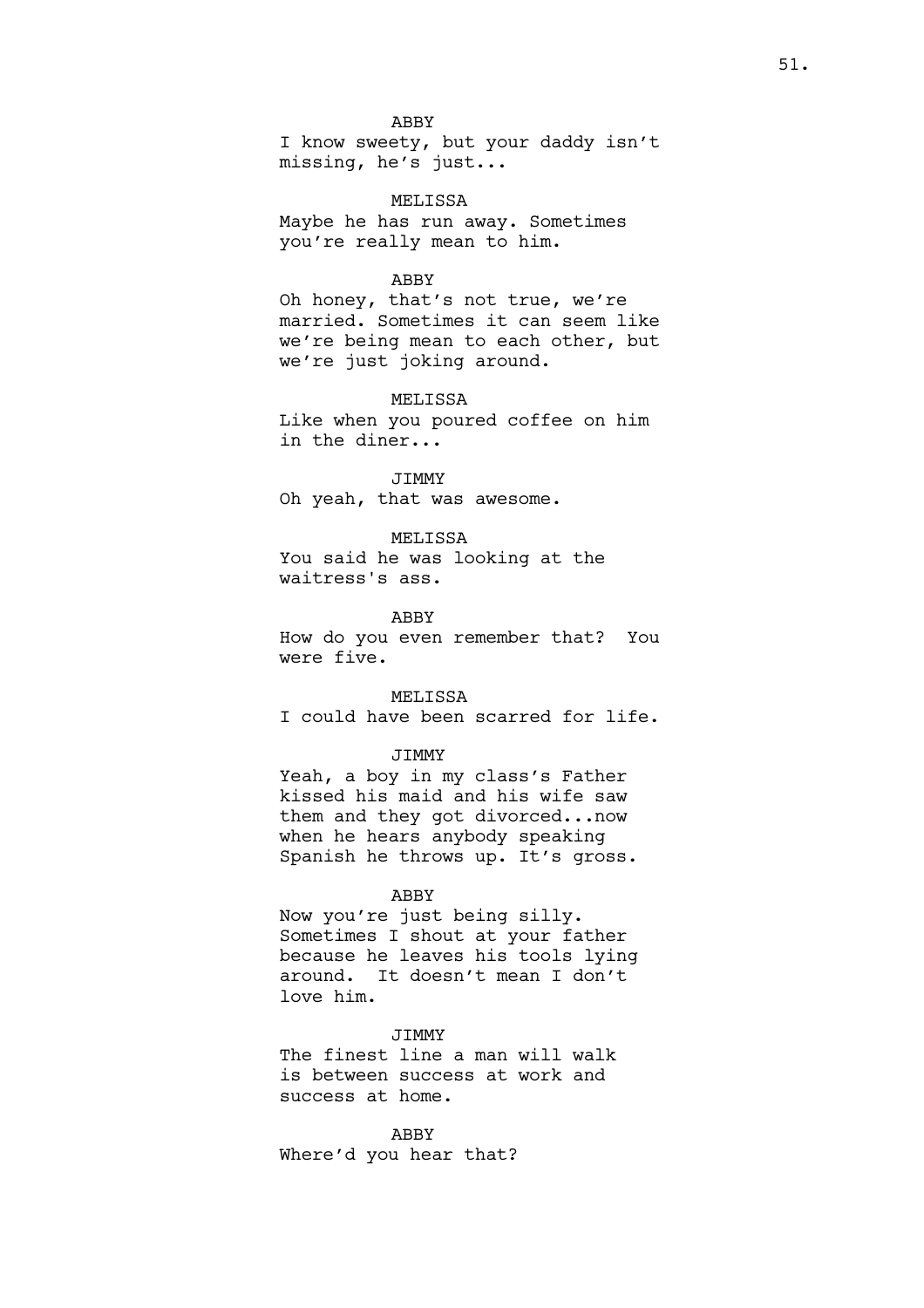John Candy.

MELISSA They made him watch "Trains, Planes and Automobiles" at school.

### ABBY

Why?

**JTMMY** To teach us how complete opposites can wind up friends if they have to work together.

Abby goes over to him, gives him a hug.

ABBY

I promise you when your father gets back I'll never shout at him again.

MELISSA Huh, where's the fun in that.

INT. GARBAGE TRUCK - CRUSHER UNIT - DAY

Jamil works on a POWER DRILL. He's got the drill apart and is cleaning the motor contacts with a piece of sandpaper.

JAMIL

The thing you have to understand is, that a marriage is a partnership. It's not about what you want anymore, it's what's going to keep the peace.

ANOTHER ANGLE

T-Bone sleeps on an old cushion. Lined up next to him are a row of rag tag abandoned children's dolls, threadbare teddy bears, broken Action men and Transformers toys -- a captive audience.

> JAMIL Personally I like to watch action movies, she likes soppy love films. So how does it work? Well I'll tell you.

He snaps the cover on the drill back into place.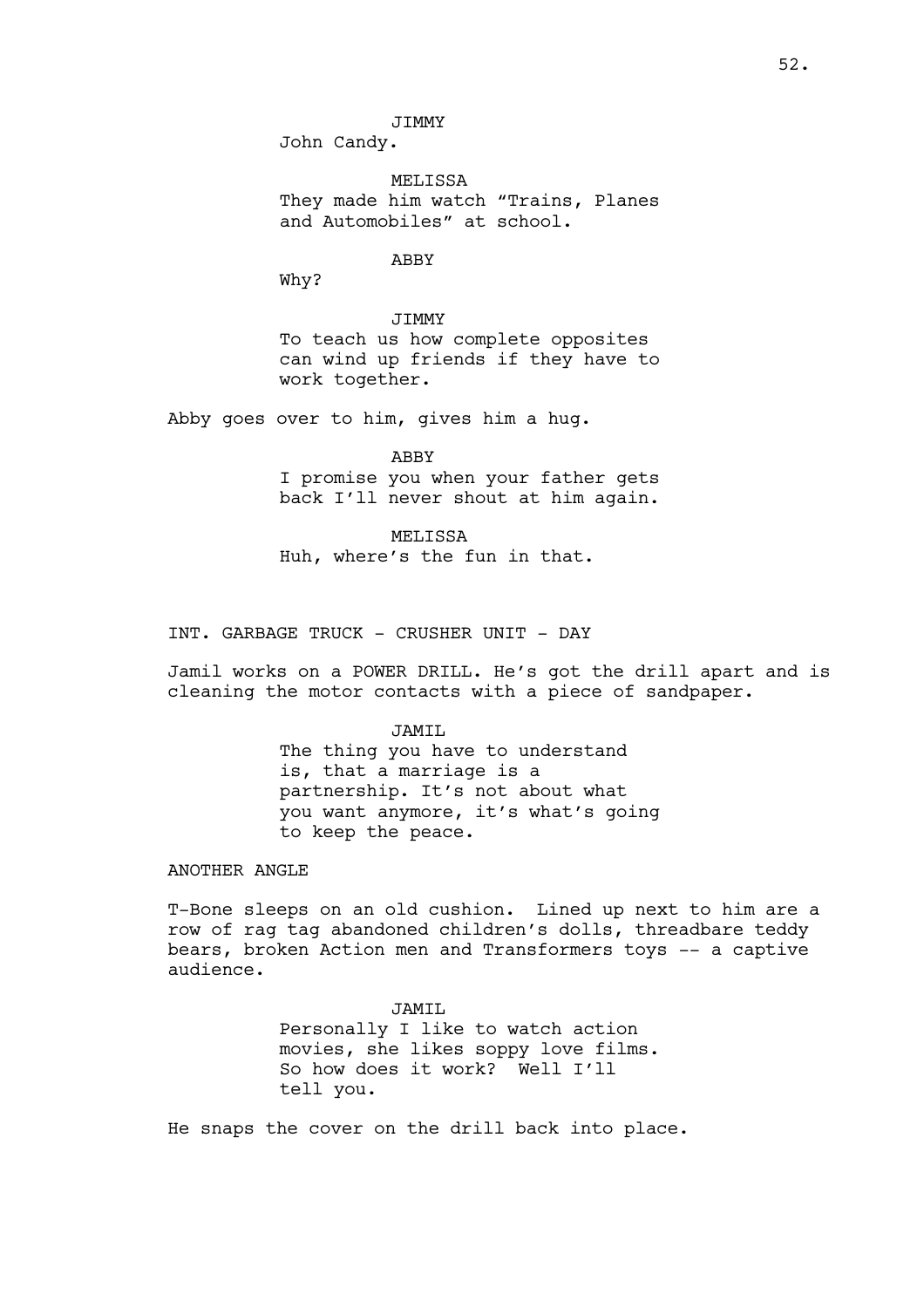I watch soppy love films. Yeah, I know, looks like I'm the loser here right? No way, 'cos everything I can do to make her happy is money in the bank of screw ups.

T-Bone twitches in his sleep, chasing a rabbit or whatever rocks his boat. Jamil looks over at him and smiles.

> JAMTT. And make no mistake, I will screw up and then it's time to cash that goodwill check...

He plugs the drill in. Presses the power switch, it whirs into life...smoke and sparks issuing from the air-slots.

> JAMIL And right now, this really feels like a screw up.

He puts the drill down. Looks around at his puppet audience.

JAMTT. We're a long way from pumpkin pie right now guys.

INT. GARBAGE TRUCK - CRUSHER UNIT - DAY

Jamil is sorting through a pile of discarded power tools spread out on the floor of the crusher.

Drills, jig-saws, nail guns, hedge-clippers. If it has a power lead he's dragged it out. T-Bone watches.

JAMIL

Okay. We need to find the weak point.

He looks around at the heavy steel walls of the crusher. Running his fingers over the welds. Tapping the metal, listening for any change in sound.

He moves towards the crusher end of the unit. His knuckles make a lighter more hollow sound.

A square of metal is secured by star bolts. He taps it again, smiles.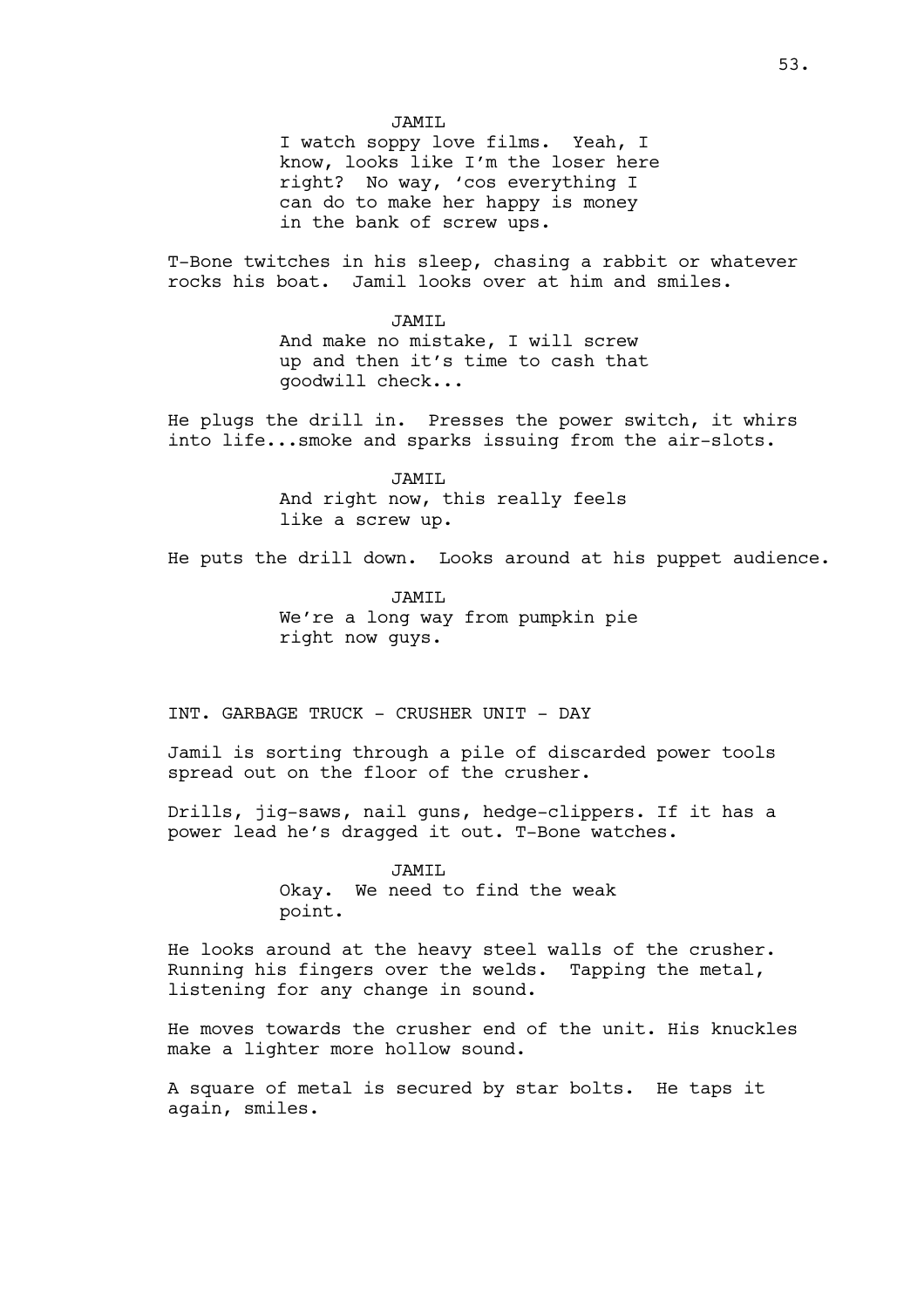JAMIL Bingo. This is the access plate to the remote hydraulic controls. If we can get to that we should be able to pop the rear door.

He picks up a battered drill. Hefts it in his hand.

JAMIL

Wolf 236, quarter inch chuck, twelve-hundred RPM, the king of drills...this baby will cut through steel like a piece of pumpkin pie.

He spins the drill up into the air.

 $ST_1O-MO$ 

As it spins above his head. Misses his outstretched hand. Hits his foot with a dull THUD.

> JAMTT. Son of a...I think I broke my foot.

INT. CRUSHER UNIT - LATER

Jamil limps around. Moves towards the wall of batteries.

He connects the drill into a six-way power socket wired into the wall of batteries. Presses the switch.

The drill makes a grinding noise -- sparks fly out of the motor housing lighting up the unit like fireworks on the fourth of July.

Jamil slips on a pair of cracked 60s sunglasses.

JAMIL Okay, hold onto your ears little buddy, we're going in.

He presses the trigger and pushes the drill bit against the head of a star-bolt.

> JAMIL C'mon, you can do it.

The drill bucks in his hand, sparks and SMOKE pour out.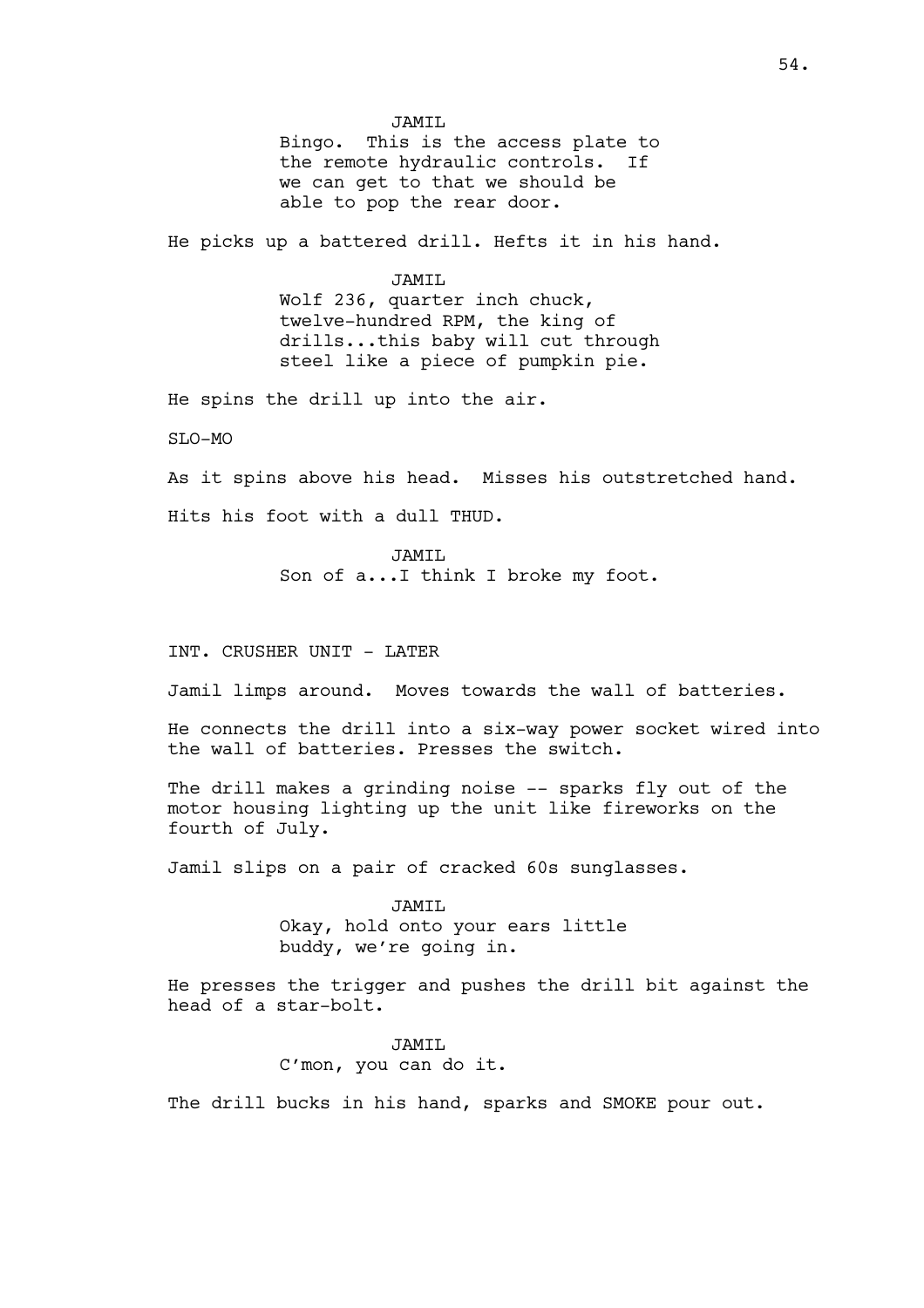JAMIL

Okay Buddy, nearly there. Once I drill through these bolts we're outta here...

The drill sparks...dies.

JAMIL

Damn.

Smoke hangs in the air. Jamil sits on the floor where the smoke is thinner.

> JAMIL Sorry little buddy. Sometimes pumpkin pie is tougher than it looks.

He starts to cough. T-Bone pants. As they both try and catch their breath the smoke starts to drift away towards the other end of the unit. Jamil stares at it. Realizes.

> JAMIL That smokes going somewhere...

He scrambles up the pile of rubbish. Claws his way to where the smoke is moving.

He pulls some trash bags out of the way...follows the smoke. Yanks a final bag out of the way.

He stares at a small heavily armored vent. A duct that prevents gas build up in the unit. Impregnable.

He looks back at T-Bone.

JAMIL No good Buddy, false alarm. Back to plan A.

He clambers back to where the tools lie on the floor. Picks up another battered drill.

Presses the trigger.

BANG! The drill snaps.

JAMTT.

Perfect.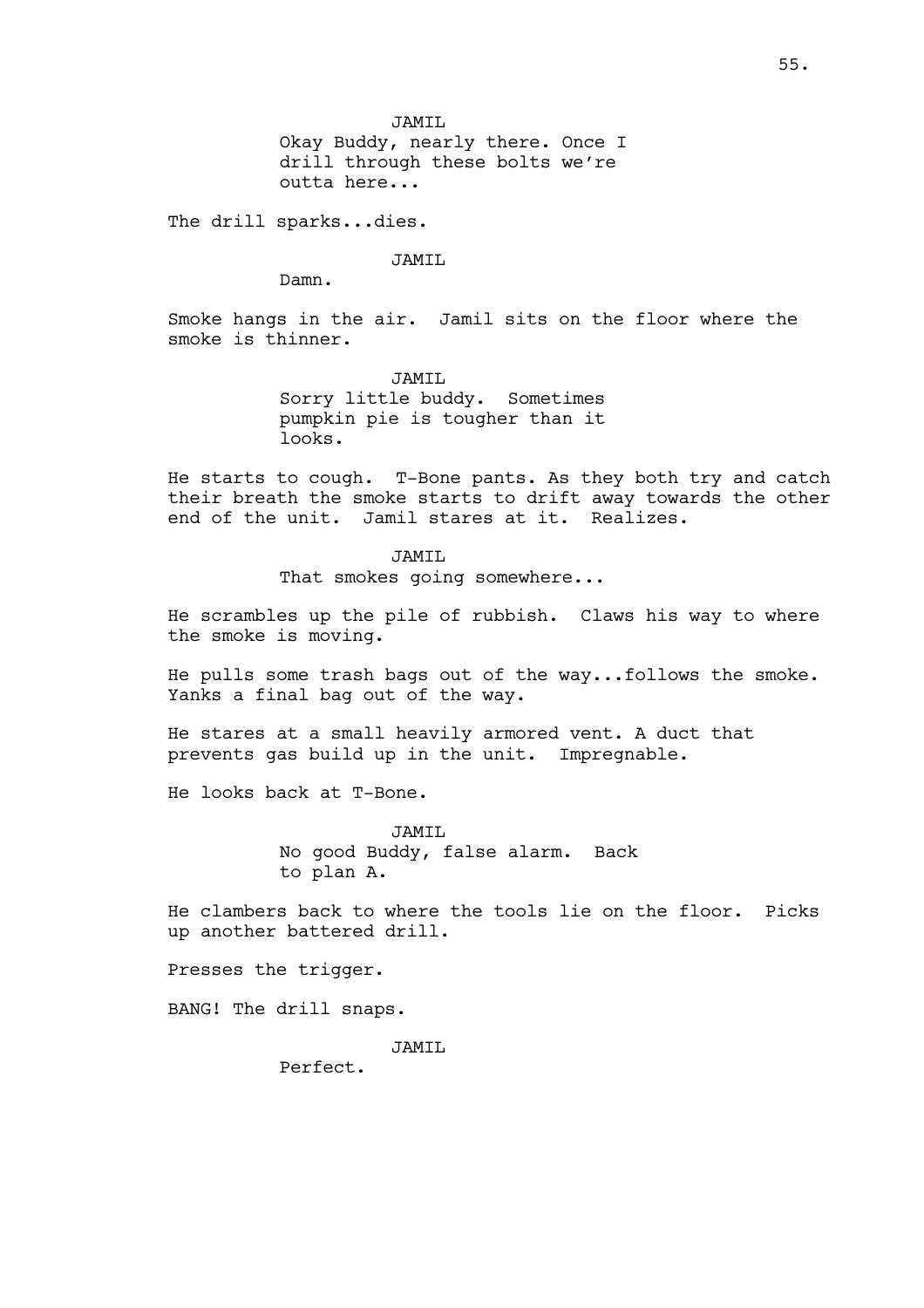Jamil sorts through a pile of broken and bent drill bits - tries to find a useful one. T-Bone looks at him as he works.

> JAMIL So what's your story little buddy? I guess you lived on the streets, must've been tough.

He peers at a masonry drill with a blackened end. Drops it onto the reject pile.

Selects another one, slightly bent but with a sharp point at least. He starts to fix it into the drill chuck.

> JAMTT. Still, you don't pay no taxes, get up when you like, see who you like.

T-Bone scratches an ear. Licks a paw.

TAMTT.

What about your owners? Maybe they just got tired of cleaning up after you, maybe you ran away...were they cruel to you?

T-Bone looks mournfully up at him.

JAMIL Yeah, that's it. People like that outta be shot. We get outta here you ain't going back on the streets, you're coming home with me.

T-Bone pants, his eyes seem to shine as if he can understand every word that Jamil's saying.

Jamil presses the drill switch. The drill rotates -- wobbles slightly.

> JAMIL I won't lie to you little buddy, there's slim to no chance of us getting out of here in time for Thanksgiving, and right now slim is late to the party.

He goes over to the inspection plate -- rests the drill bit against the star bolt head. Presses the trigger.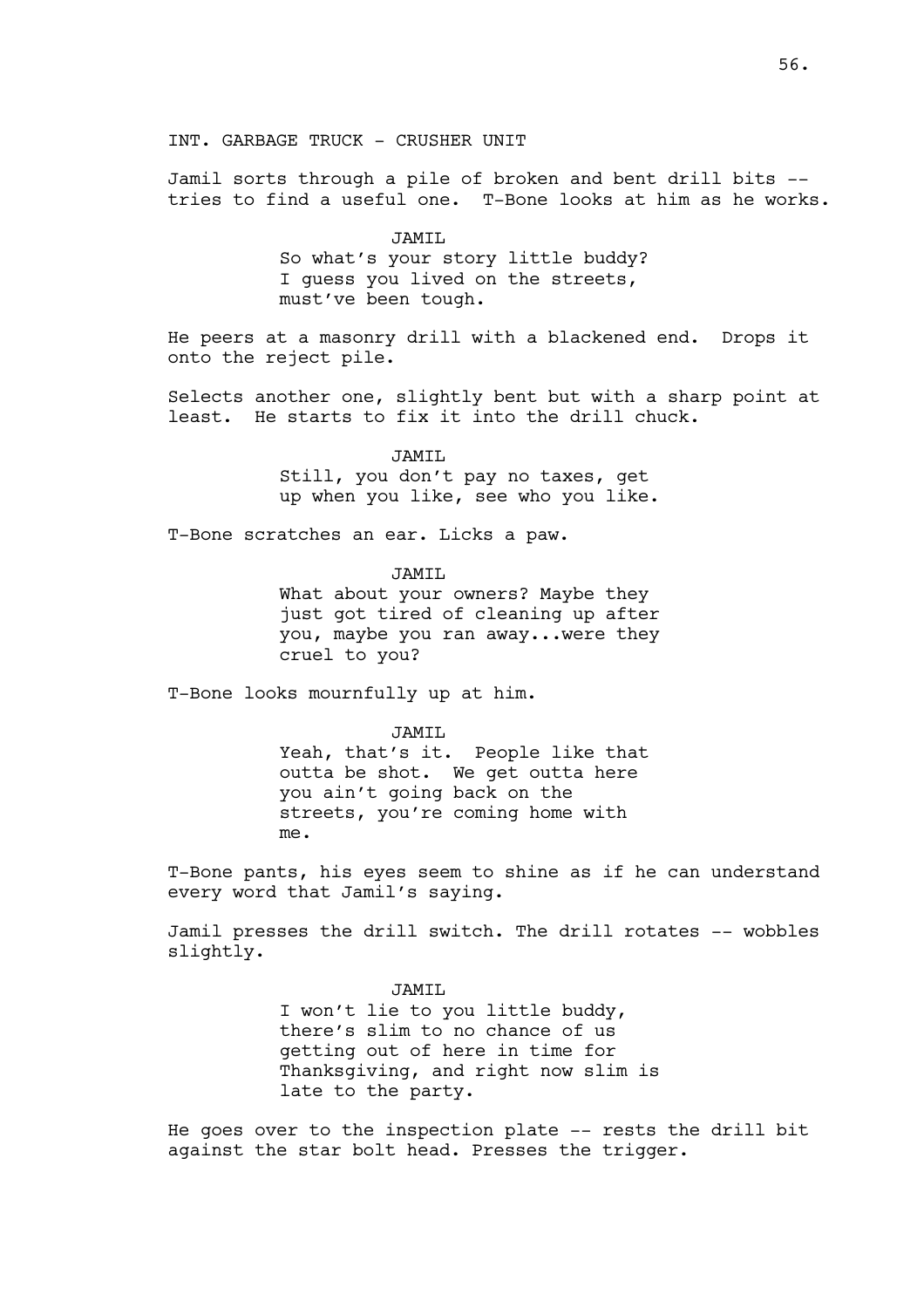The drill oscillates from side to side. He tries to hang on to it.

# JAMIL

Damn!

The drill jumps from his grasp and flies across the unit -drill bit still spinning, bits of rubbish and refuse bags catch on it -- form a rotating plastic and debris snowball.

The ball grows in size -- the drill jams -- overheats.

BANG!

In a flash of smoke and sparks the drill burns out. Jamil looks at T-Bone.

> JAMTT. Looks like slim isn't coming to the party.

EXT. LANDFILL SITE - DAY

Birds flap around piles of trash. The pickup sits outside Kowalski's HQ truck.

INT. KOWALSKI'S TRUCK HEADQUARTERS

Kowalski holds court. Eats from a tub of chicken wings. Crunches the bones with his teeth -- noisily. He's watched by Milo and Gregor. Kowalski sucks the flesh from a wing.

Wipes his mouth and fingers with a napkin, burps, adjusts his pants around his crotch. Fixes the pair of them with his beady eyes.

KOWALSKI

So?

Milo and Gregor look at each other. Kowalski hurls a chicken wing at Milo, it bounces off his head.

> KOWALSKI You want me to come over there and stick you in the eye with a freakin' chicken bone?

> > MTT.O

No boss.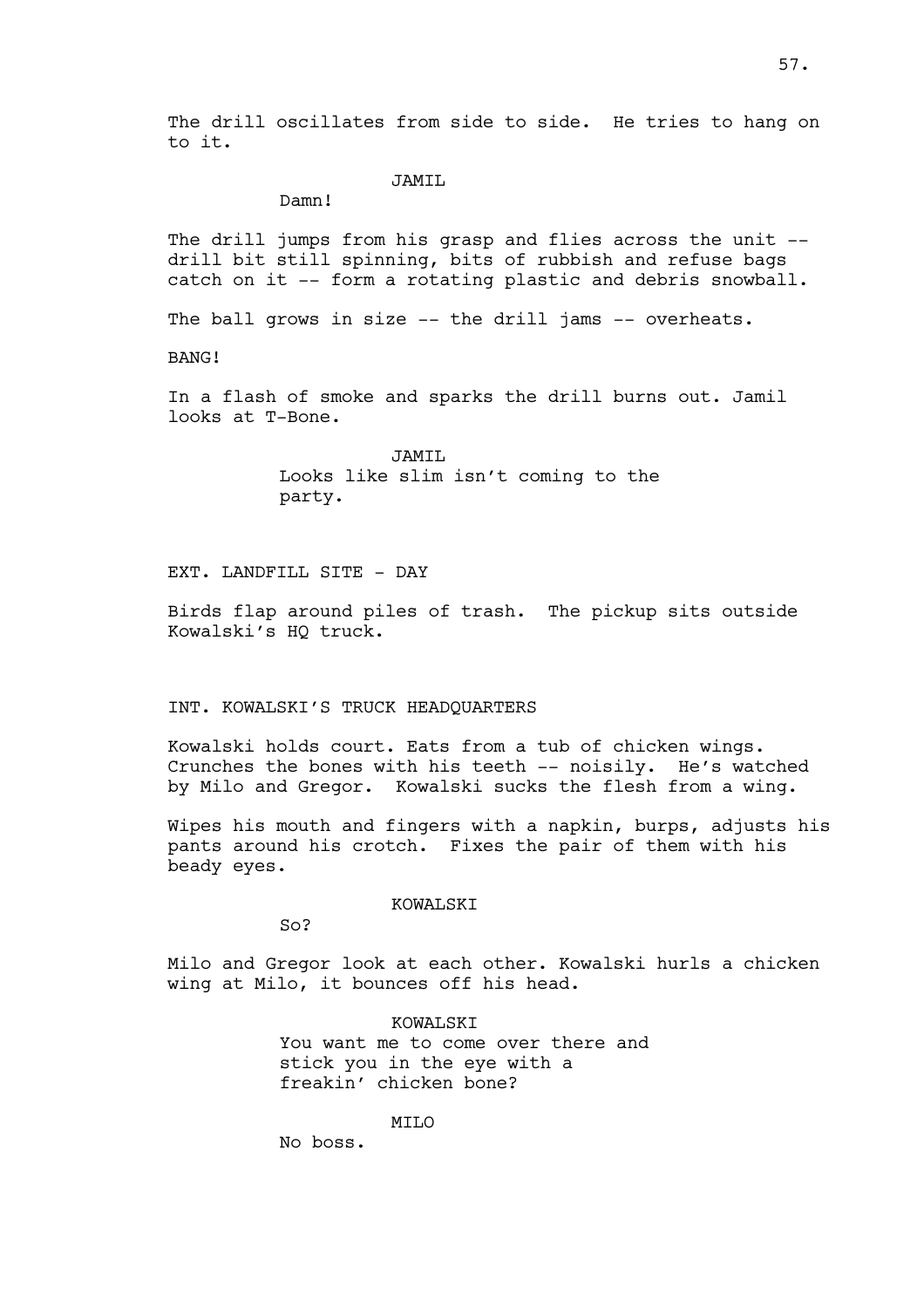# KOWALSKI So tell me what you got?

Gregor clears his throat.

#### GREGOR

We did what you said, we checked all of the local recycling sites, but...

### KOWALSKI

But what? Jeez, you're giving me heartburn here. I'm trying to eat my wings and I can't.

He chucks a gnawed chicken wing back into the tub.

#### KOWALSKT

You know why? Cos' I'm looking at two freakin chickens in front of me. You're making me feel like a cannibal.

**MTT<sub>O</sub>** It's a holiday.

Kowalski shakes his head.

### KOWALSKI

Holiday? No one goes on holiday till I have my freakin' memory stick back where it's meant to be ...in my freakin' hand.

Gregor clears his throat.

### GREGOR

He means garbage people on holiday. All of the trucks are parked up. Can't find anything till after the holidays.

### KOWALSKI

You numbnuts. Once the holiday is over, everybody goes back to work and wherever the stiff is he's gonna be dogfood along with the memory stick. Yo= got less than twenty-four hours to find it, or you'll be joining him. Do I make myself clear

Gregor drops his eyes to the floor.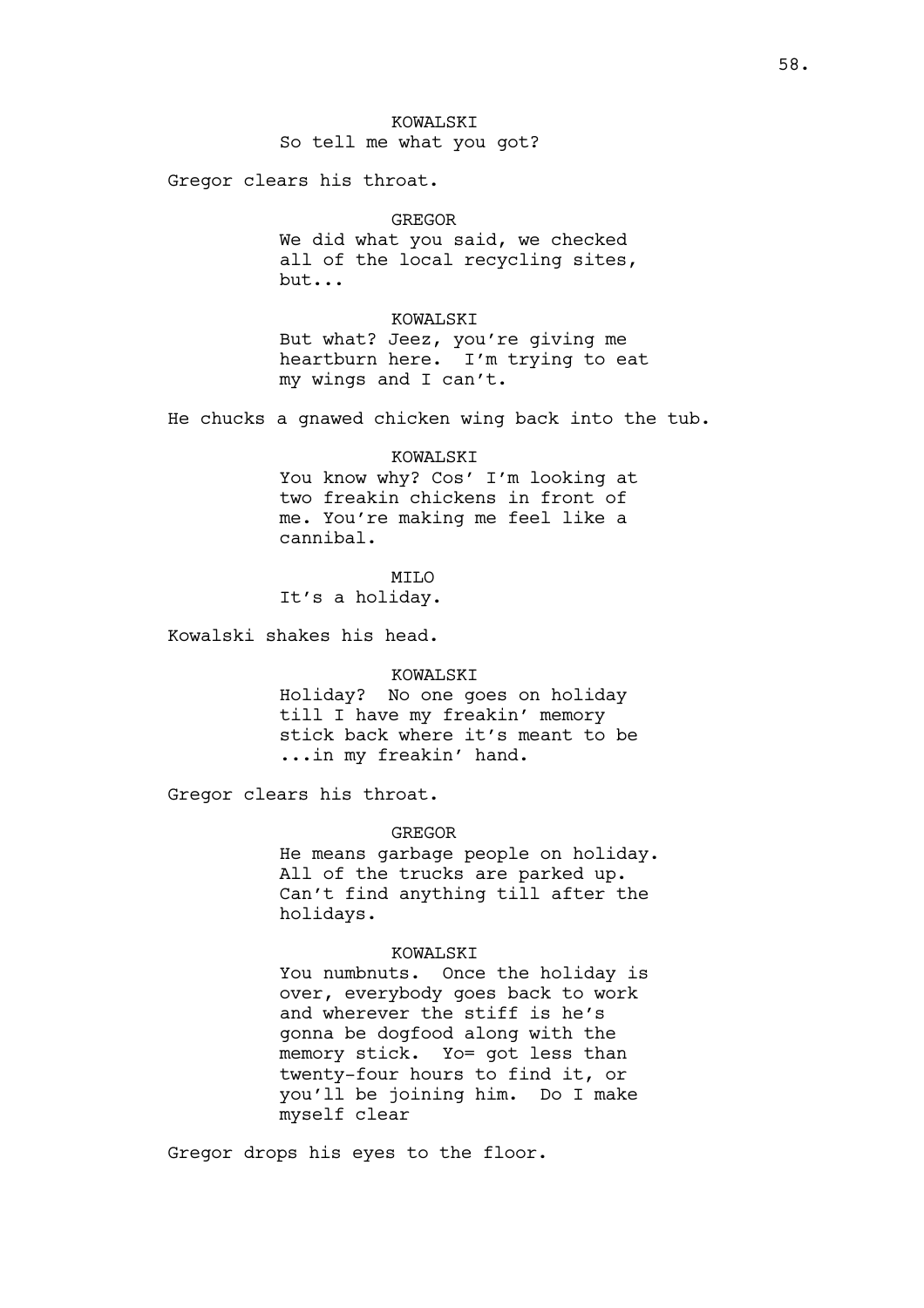### GREGOR

Yes boss.

Kowalski throws another chicken wing at Milo. It hits him in the eye.

> MILO Oww! Sorry, yes boss.

EXT. ALLEYWAY - DAY

Waldo cruises past the end of the alleyway on his bike. Stops. Climbs off his bike.

Heads towards the sleeping figure of the homeless guy. The sound of an Accordion wafts down the alleyway.

Waldo walks past the homeless guy and continues on to the blind man who now plays a very bad version of "Frère Jacques".

> WAT.DO Excuse me, got a couple of questions...

The blind man continues to play.

WALDO If you could just...

The man presses on. Waldo reaches down and puts his hand over the buttons. The blind man struggles to continue playing. Stabbing with his fingers at Waldo's hand.

> BLIND MAN Who's there? What do you want? Just trying to earn an honest crust here.

Waldo puts his badge under the man's fingers.

WALDO

I'm a Private Investigator.

The blind man attempts braille on the badge.

BLIND MAN

P.R.A.T...

WALDO It says Private Investigator. Trust me, I just want to ask you a few questions.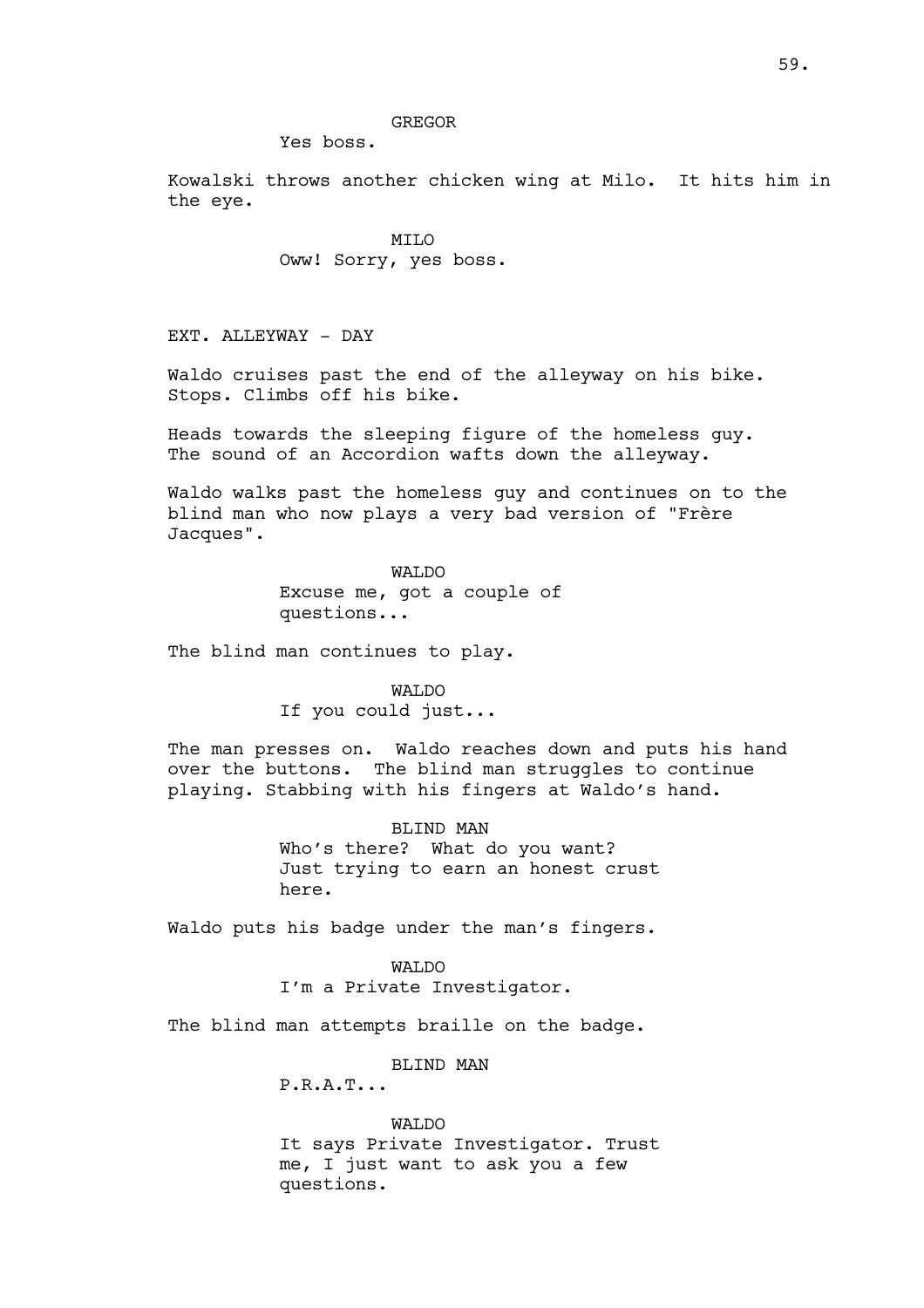BLIND MAN

Okay.

WALDO Were you here yesterday?

BLIND MAN I'm here most mornings, people seem to be more generous in the morning.

WAT<sub>DO</sub>

I can understand that, especially if they have a hangover.

BLIND MAN Yeah, they really dig this Cajun shit.

WALDO You always play this...Cajun stuff?

BLIND MAN

Yes.

WALDO We're you playing when the garbage truck picked up yesterday.

BLIND MAN

Yes.

Waldo makes a note in his pad.

# WALDO

Thanks.

He throws some coins into the man's hat.

WALDO

If you could hold off playing while I question someone else, that would be great.

The blind man feels in his hat. Rattles it. Waldo sighs, reaches into his pocket. Pulls out a five dollar bill. Drops it in the hat.

> WALDO Jeez, everybody's a business tycoon.

The blind man reaches in, pulls the note out...sniffs it.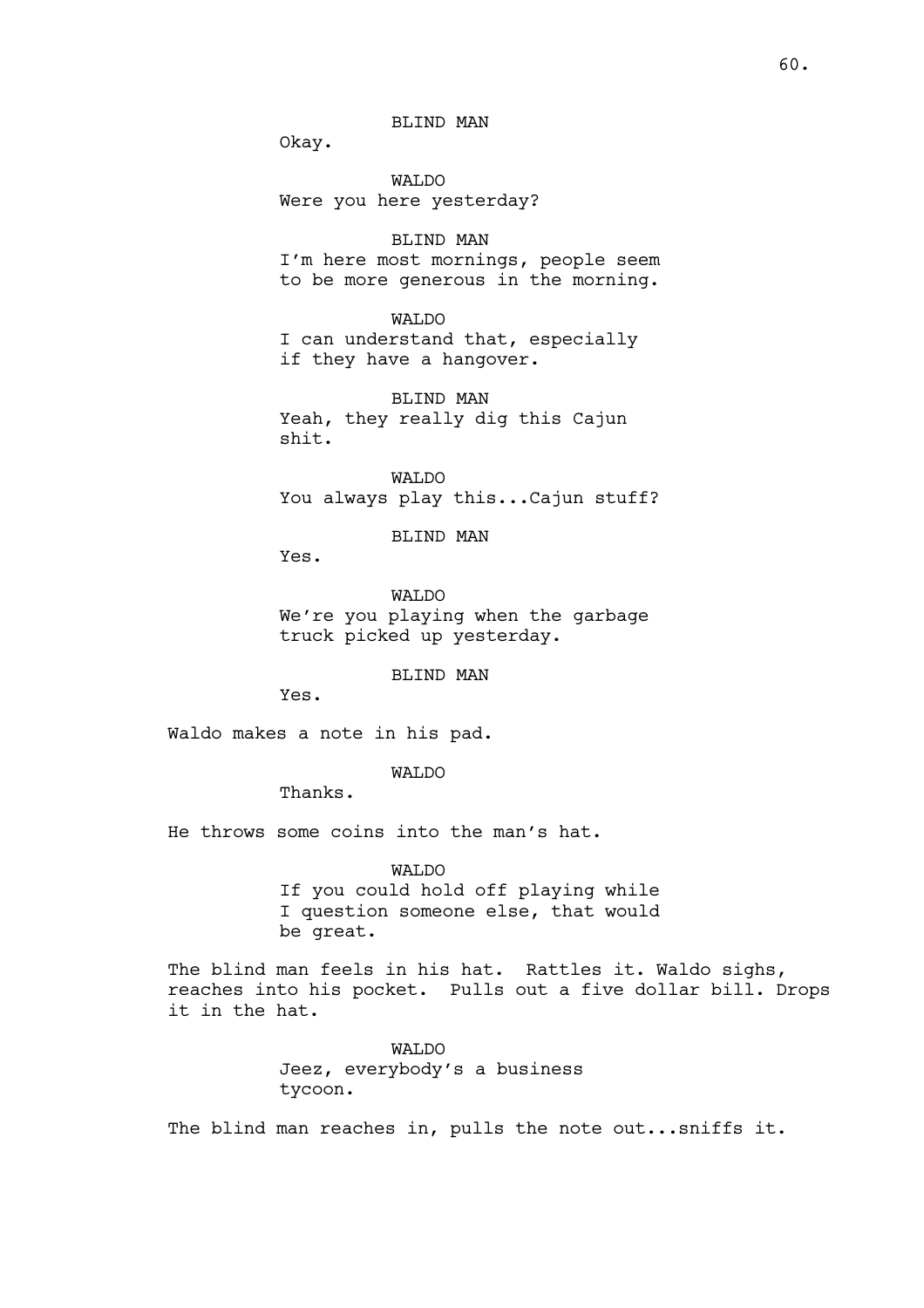Waldo shakes his head. Moves back down the alleyway to the homeless guy. He leans over him. Looks for a clean spot on his filthy coat to shake him.

Can't find one, prods him with a toe. The man snaps away, flails at some imaginary demons.

HOMELESS GUY

Whasssup!

WALDO Calm down, I just want to ask you some questions.

HOMELESS GUY I got rights.

WALDO I'm not accusing you of anything, I just need to know if you were here yesterday morning?

HOMELESS GUY Might have been...

### WALDO

Right, I guess it's difficult to keep track of all of your social engagements?

HOMELESS GUY Sometimes I go to the park...

WALDO Right, so did you?

HOMELESS GUY

 $No.$ 

# WALDO

So you were here. Okay, look, a man's life could depend on this. Did you see the garbage truck do it's pickup yesterday morning?

The man strains to remember.

HOMELESS GUY Yeah, stinks the place out.

He fails to see the irony in this statement.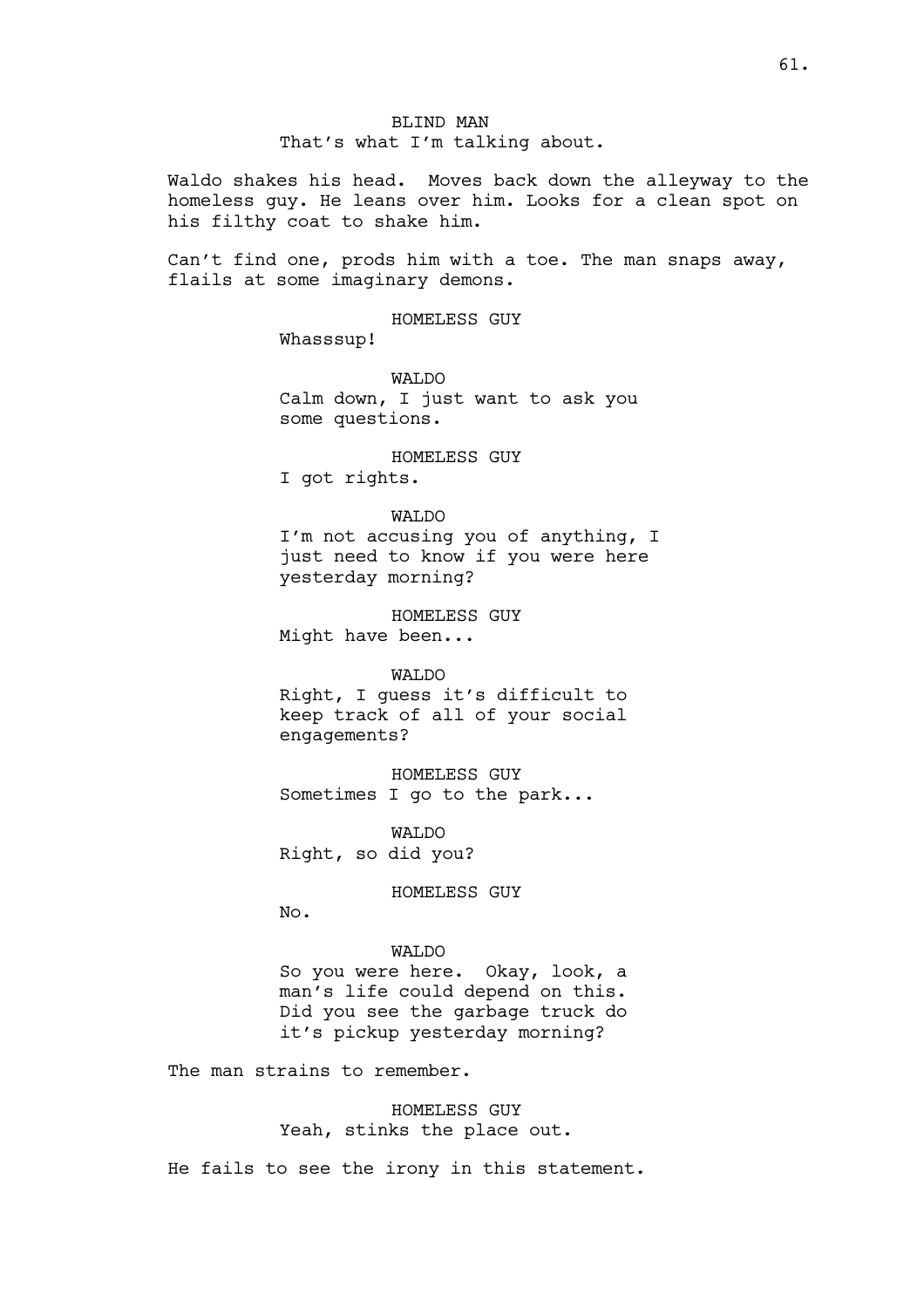### WALDO

Okay. Can you remember anything about the truck, a name on the side or what the men working it looked like?

HOMELESS GUY What I can remember is that some guy came round after they left and smacked me in the head.

### WAT<sub>DO</sub>

Did you report it?

HOMELESS GUY Oh sure, that'll be right up there with the other urgent stuff the police deal with.

WAT<sub>DO</sub> What did he look like?

HOMELESS GUY

Big guy.

WALDO Anything else?

HOMELESS GUY He had a beard.

Waldo nods. Sighs.

WALDO Should be easy to track him down. (beat) So, the garbage operators. Anything about them you can remember?

The man seems to go into a trance with concentration.

HOMELESS GUY

Russian...

# WALDO

Sorry?

HOMELESS GUY Accent's were Russian, or something like that.

Waldo make a note in his pad again.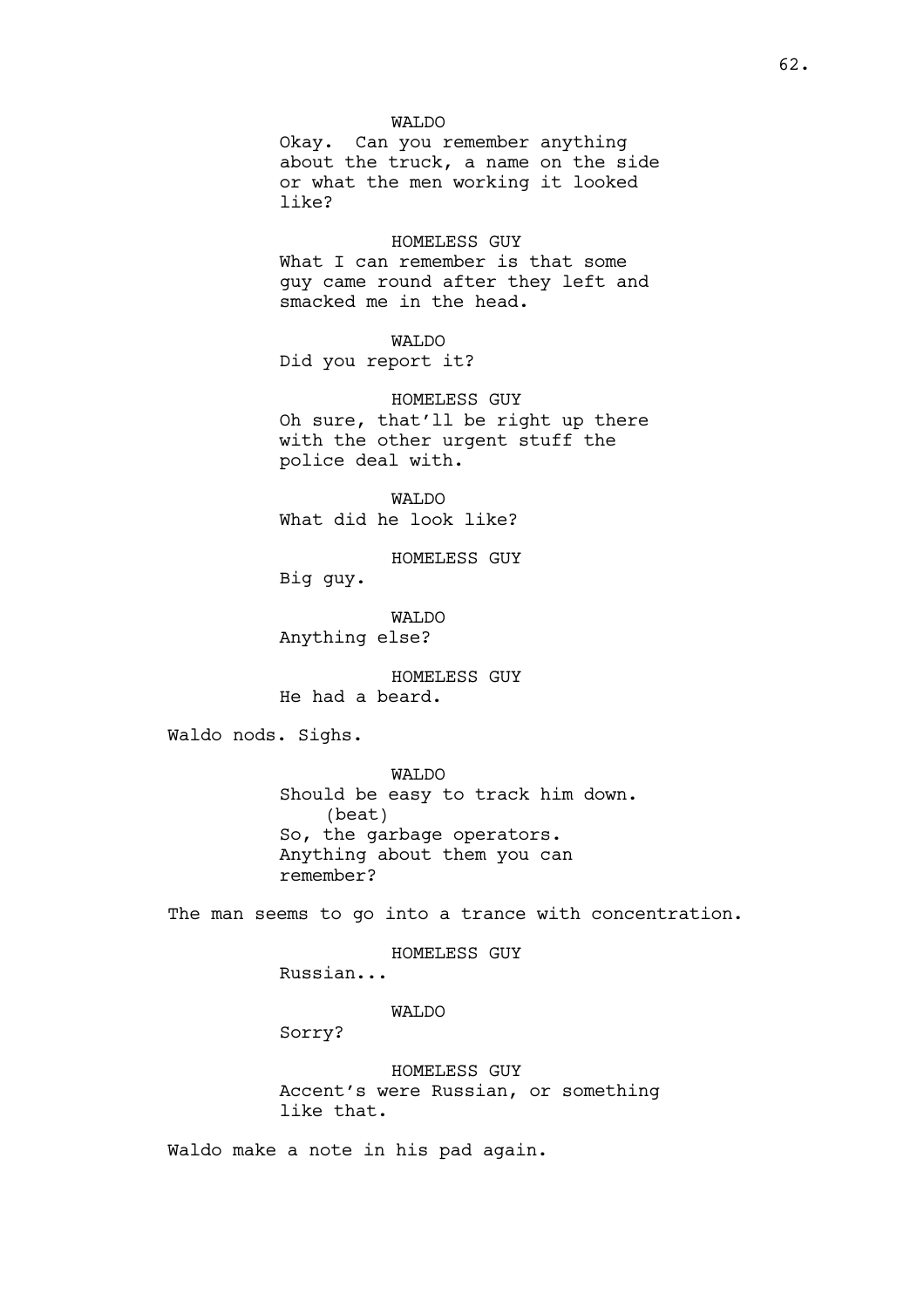WALDO Eastern European?

HOMELESS GUY Yeah, maybe.

WALDO

I don't suppose you saw a license plate or a contractor's name did you?

The homeless man thinks long and hard.

HOMELESS GUY

Romans...

The accordian starts up, Waldo strains to hear.

WALDO

What?

HOMELESS GUY Something to do with Greeks.

WALDO

Togas, ruins, Christians and lions, the Parthenon?

The homeless man struggles to remember. Waldo draws his gun...fires a shot in the direction of the Blind Man.

The accordion music dies as the instrument takes a direct hit.

Waldo yells down the alleyway.

WALDO Sorry...thought I saw a rat. (beat) Think. Was there a name on the truck?

HOMELESS GUY Don't shoot me.

WALDO I'm not going to shoot you, just tell me the name.

The homeless quy smiles...remembers, mind drifting away.

HOMELESS GUY Something to do with...no it's gone.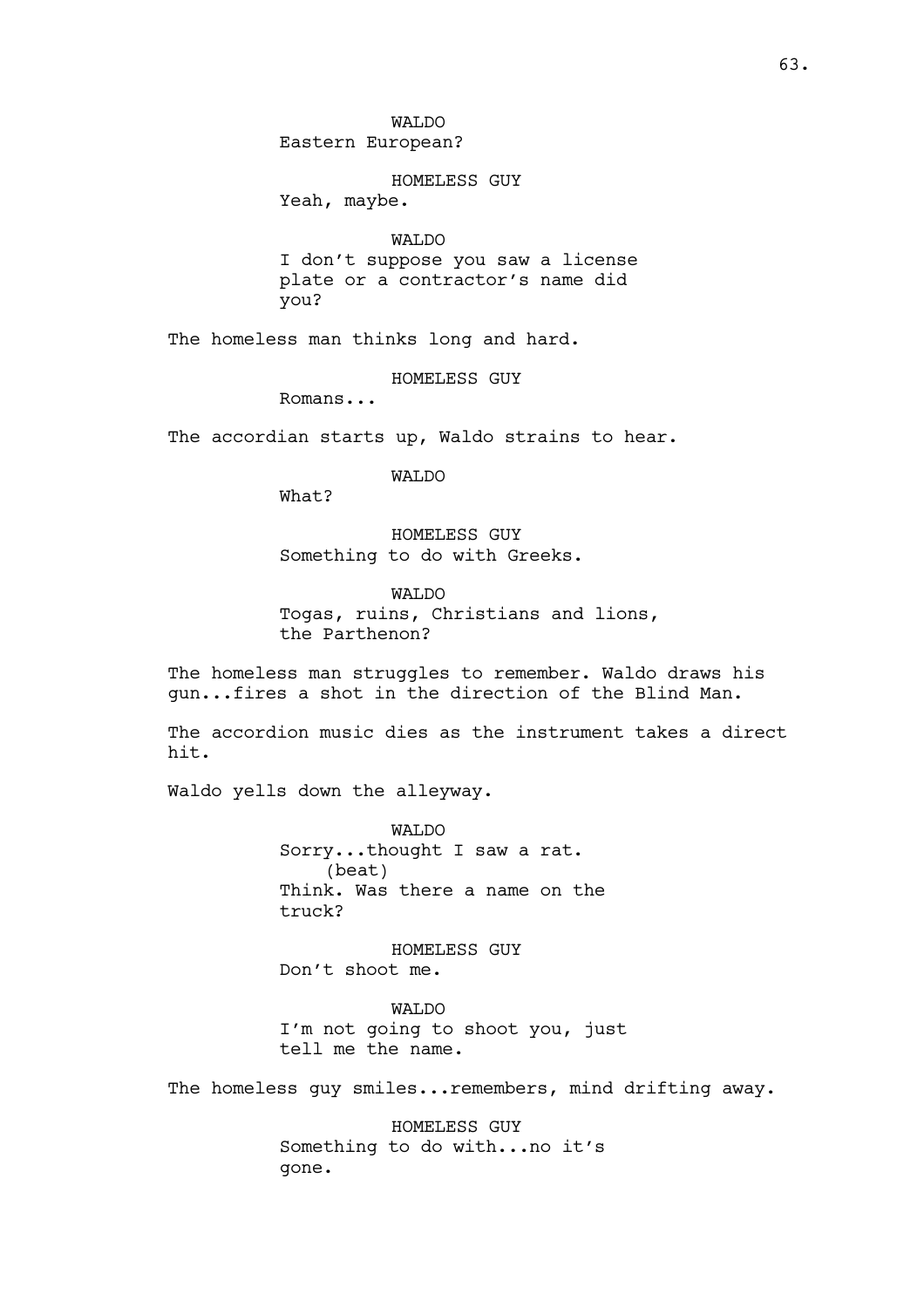# WALDO

Great.

INT. GARBAGE TRUCK - CRUSHER UNIT - DAY

Jamil is surrounded by a pile of old and broken drills.

JAMIL Okay, let's think this through. I went missing twenty-four hours ago, so I'm a missing person.

JAMIL (CONT'D) The police have to at least try and find me. How many garbage trucks service L.A? A few thousand, how many companies, maybe a dozen or so, they're all on holiday now...

He thinks this through.

JAMIL Somebody must have seen something, the guy with the accordion.

Jamil realizes that's a very long shot.

JAMIL They could use a satellite, infra red heat cameras from a police helicopter...

T-Bone looks at him.

JAMIL

Yeah right, budget cut backs, life and death situations...we're not that desperate yet, are we?

His situation starts to hit home. He puts a brave face on it.

JAMIL

They'll find us. Those Chilean miners made it, and they were in much deeper shit.

He nods, this comparison seems to satisfy him.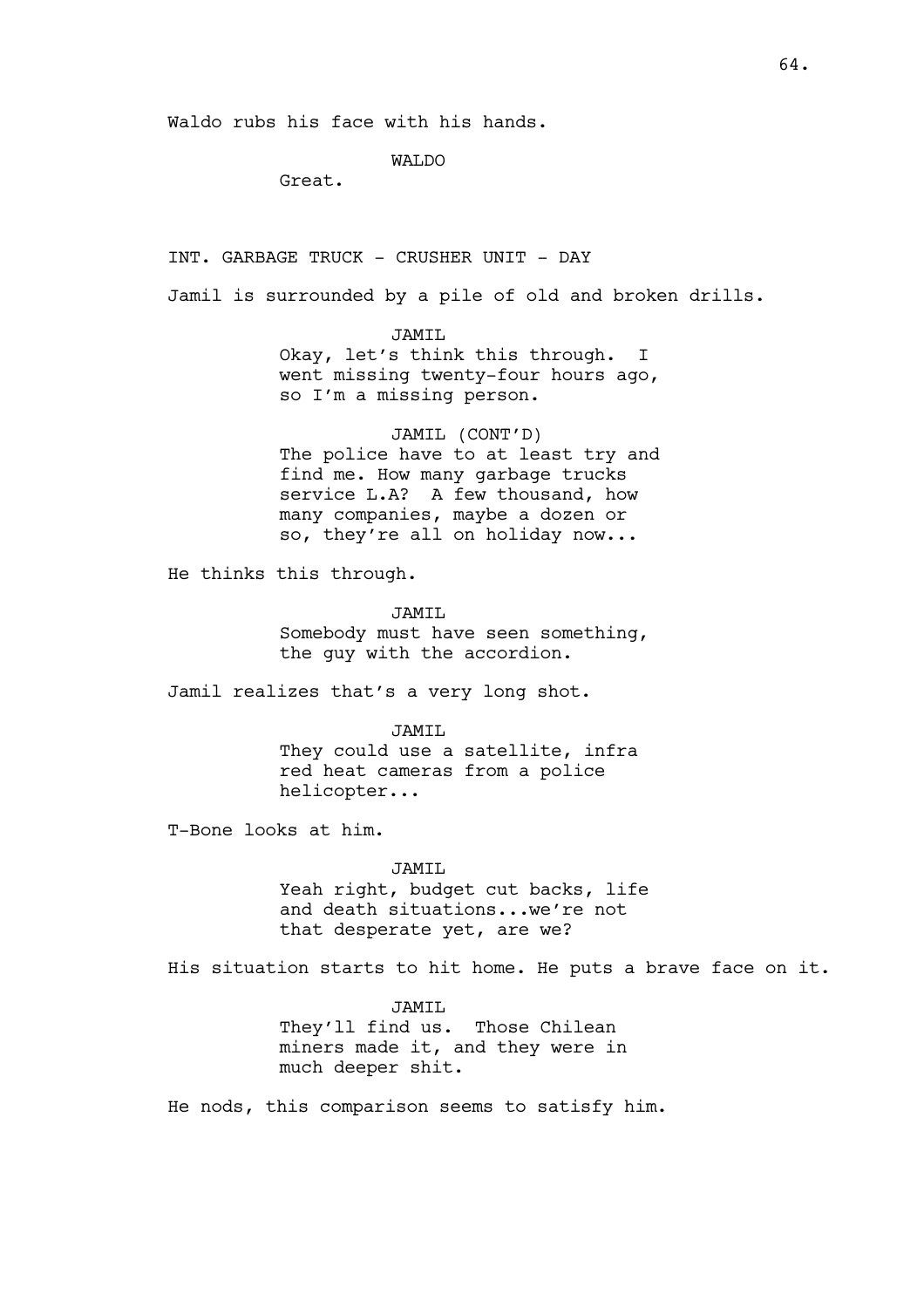INT. GARBAGE TRUCK - CRUSHER UNIT - LATER

Jamil leans into an old power drill as he bores into the side wall of the truck.

He's using another bent drill bit -- it swivels from side to side the vibration causing his cheeks to flap like a cartoon dog.

# JAMIL Juuusssstttt oneeeeee mmmooorrr to go.

BANG! The drill EXPLODES! Pieces fall to the floor.

JAMIL Oh what...seriously?

He rummages around, looks for a drill that's not completely useless. Finds an old, heavy HAMMER DRILL. He hefts it in his hands. Scrabbles around for a drill bit.

# TAMTT.

Here we go, old but gold baby.

He fits the drill bit in. Leans the tip of it against the head of the remaining star bolt.

Presses the trigger. His head vibrates -- his vision blurred as it hammers into the steel.

> JAMIL Ohhhh yeeeeee thattttttttsss whatttttt IIIIII'mmmmmm tallllllllkkkkinnng aboout...

His glasses vibrate, fall off. His sweatpants slide down around his knees...keys and coins hit the floor and vibrate as the hammer drill smashes into the back of the access panel.

### BANG!

The drill punches through the last star bolt. It falls to the floor with a clatter. Jamil switches the drill off. Hitches up his sweatpants, scoops up his keys and coins.

> JAMIL We hit the motherlode buddy.

He looks at T-Bone who's snoring.

JAMIL Like you care.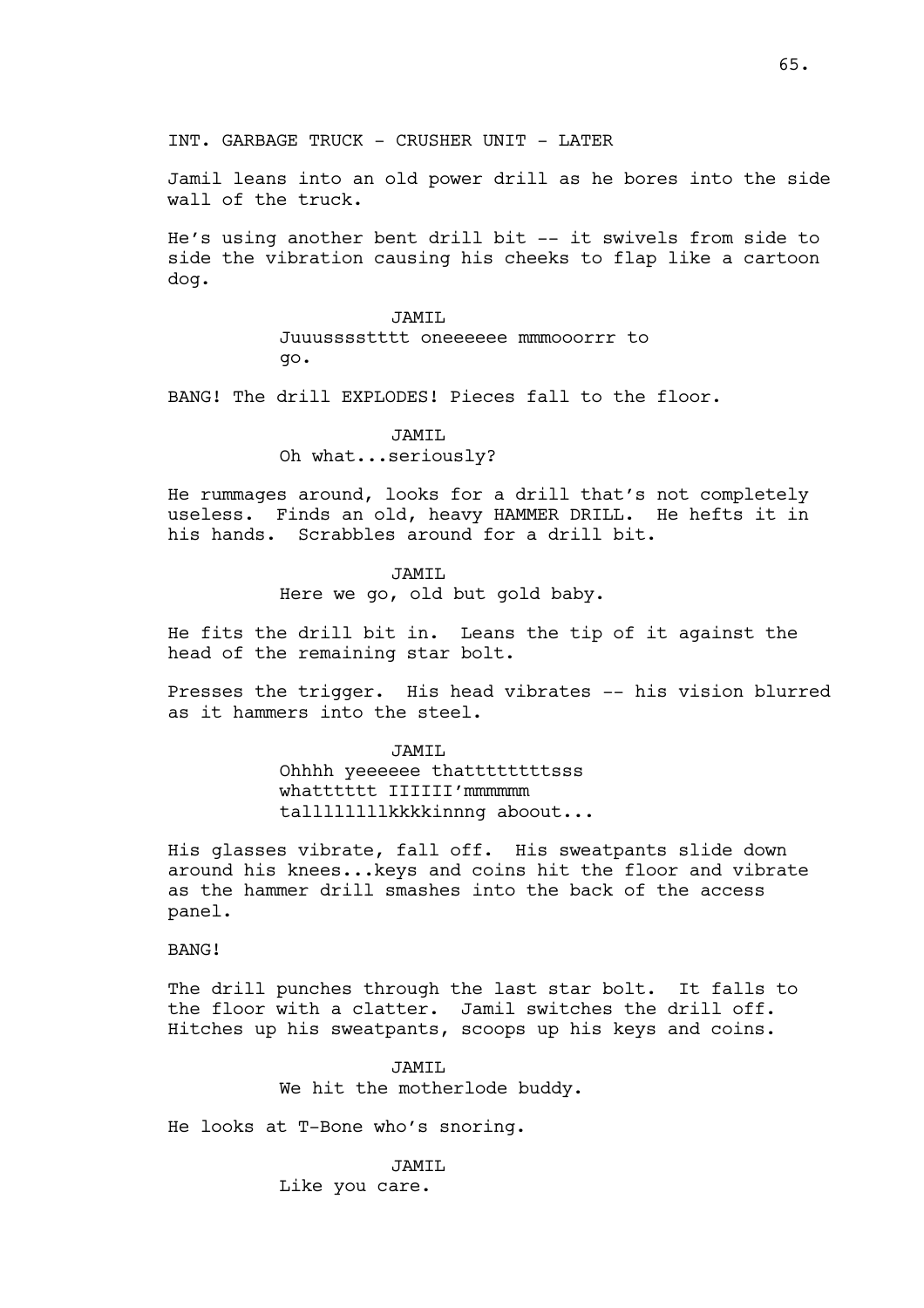# ANGLE ON

A back view of a series of heavy duty SWITCHES, relays and a wiring loom that leads away into the chassis of the truck.

### EXT. GARBAGE TRUCK - DAY

The front of the ACCESS PANEL is covered with a PLASTIC BAG that has torn loose and now FLAPS in the wind.

RAIN starts to patter down onto the cover, runs down it and pools in the bottom of the plastic.

More water drips down onto the front panel and leaks into the switch mechanism.

> JAMIL (O.C.) Okay, now we're cooking.

INT. GARBAGE TRUCK - CRUSHER UNIT - DAY

Jamil peers into the ACCESS PANEL -- tries to work out what's what.

> JAMIL We need to short one of these out, get the back open. Need some cable.

He looks around for a piece of wire. Finds some electrical cable with a plug on it hanging out of a pile of trash bags.

He grabs the plug and cable -- heaves on it. It doesn't budge.

> JAMIL Don't get antsy with me, I do this for a living.

He heaves at the wire -- it vibrates like a piano wire until...

WHAM!

A heavy steam iron flies out from the trash. Smacks Jamil in the head. He collapses onto the floor.

Rips the power lead to the batteries out as he goes down - plunges the unit into darkness.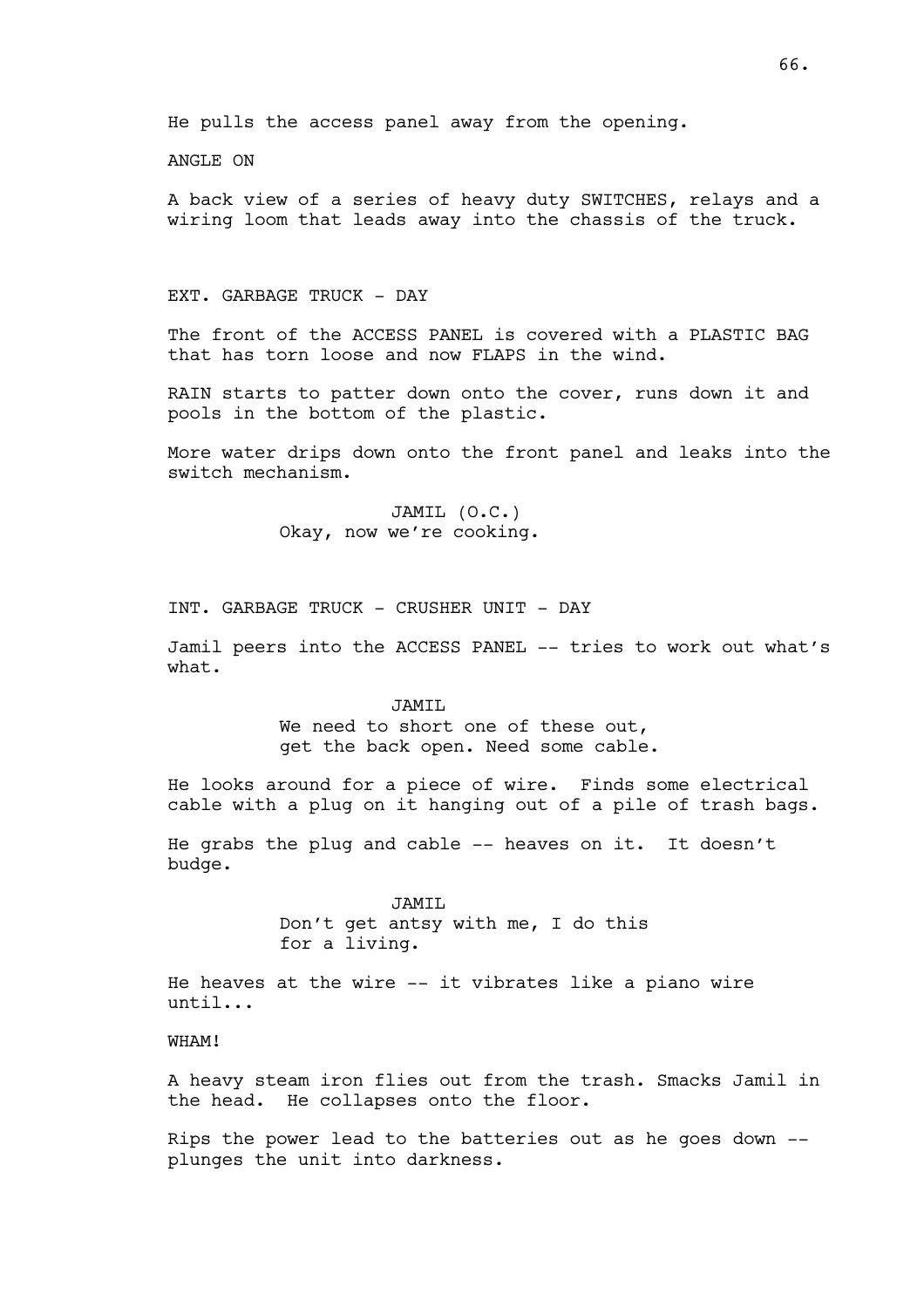### Hits the floor -- out cold.

# EXT. GARBAGE TRUCK DEPOT - DAY

RAIN sweeps in sheets across the parked trucks.

CLOSE ON

The CONTROL PANEL -- a gust of wind tears the plastic bag from it. The bag blows away, floats high above the truck.

INT. GARBAGE TRUCK - CRUSHER UNIT - SAMETIME

The SOUND of the rain is loud in here. Jamil is still out cold on the floor. T-Bone licks his face, tries to wake him.

CLOSE ON

JAMIL, his eyes twitch.

INT. LEE HOUSE - BEDROOM - DAY (DREAM SEQUENCE)

Jamil sleeps soundly in bed. His mouth hangs open, he snores gently. Abby lies next to him studying him as he sleeps.

> ABBY You look so sweet when you're asleep, like a little baby.

She sniffs at his mouth. Her nose wrinkles

ABBY Smell a little like your nappy needs changing as well.

Jamil snorts in his sleep, shifts around, trying to get comfortable.

> ABBY Time for you to wake up, gonna use my special wake up kiss.

She nuzzles him, kisses his cheek, works her way round to his mouth. Starts to kiss him.

CLOSE ON JAMIL

As he starts to smile. His eyes snap open.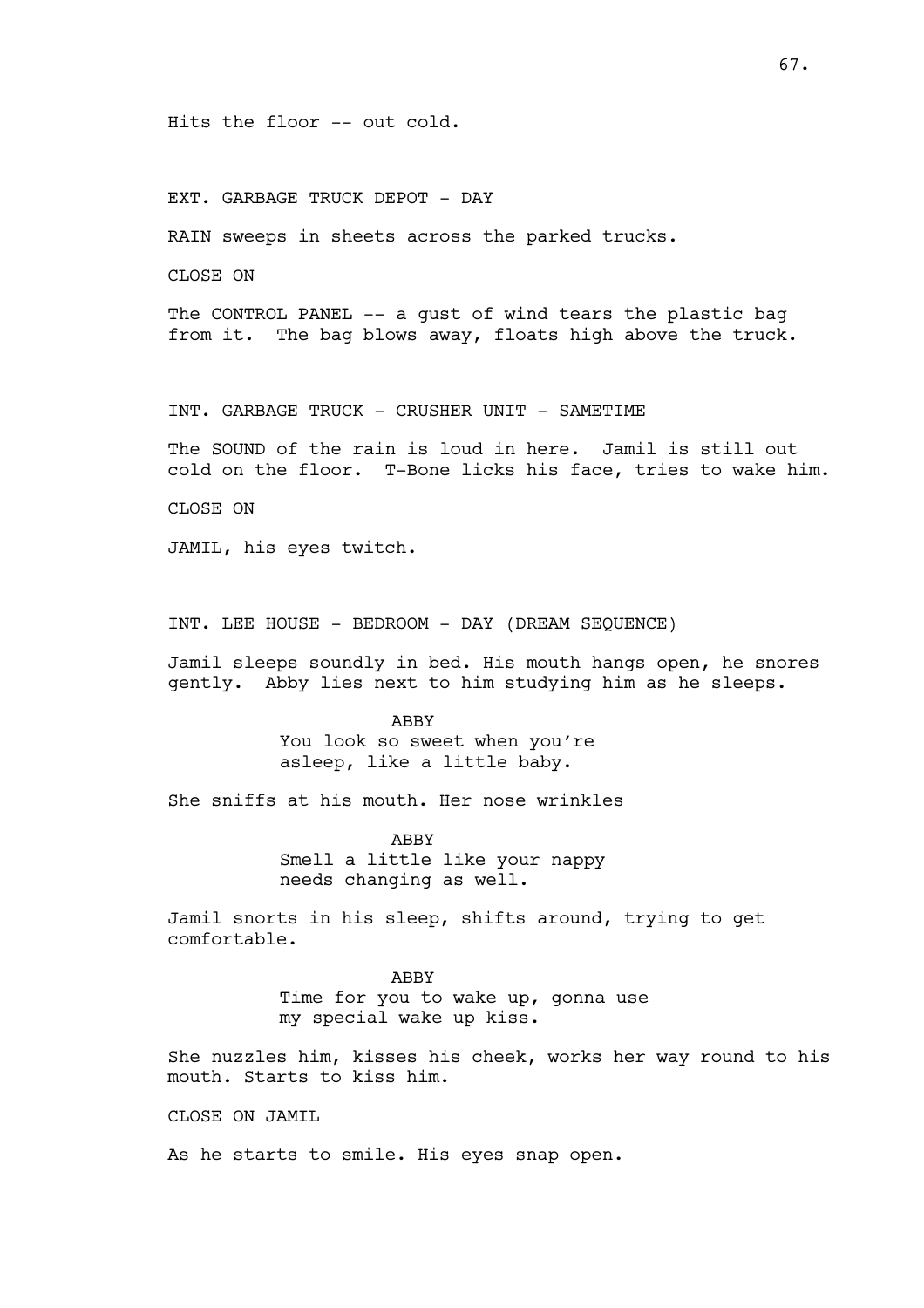He stares into Abby's smiling face.

ABBY Morning sleepy head.

Jamil rubs his eyes.

JAMIL What's that sound.

ABBY Rain on the window. Only one thing worth doing when it's raining.

She moves in, kisses him deeply. Distant THUNDER rolls around the house. Lightening flickers on Jamil's face as we go to...

INT. GARBAGE TRUCK - CRUSHER UNIT - SAMETIME

As Jamil snaps awake. Stares into the panting face of T-Bone.

JAMIL

What the? Ow.

He rubs his bruised face. It's dark, but his face is still lit by what looks like lightening. But the SOUND, isn't thunder. It's the noise of the hydraulic crusher RAM...

It's grinding forwards -- then back, some sort of electrical activity is flickering in the exposed inspection panel.

INSPECTION PANEL

Rain water has drenched the cavity -- the electricity is arcing between the contacts of the switches causing the RAM to intermittently move backwards and forwards.

Jamil looks around.

Re-connects the electrical lead to the car batteries - floods the unit with colored lights.

Realizes the full enormity of the situation as the metal crusher advances and retreats.

He grabs the rusty garden cutters. Edges over to the exposed contacts -- keeps one eye on the shuddering metal RAM.

> JAMTT. Okay, just need to cut the power to the rams...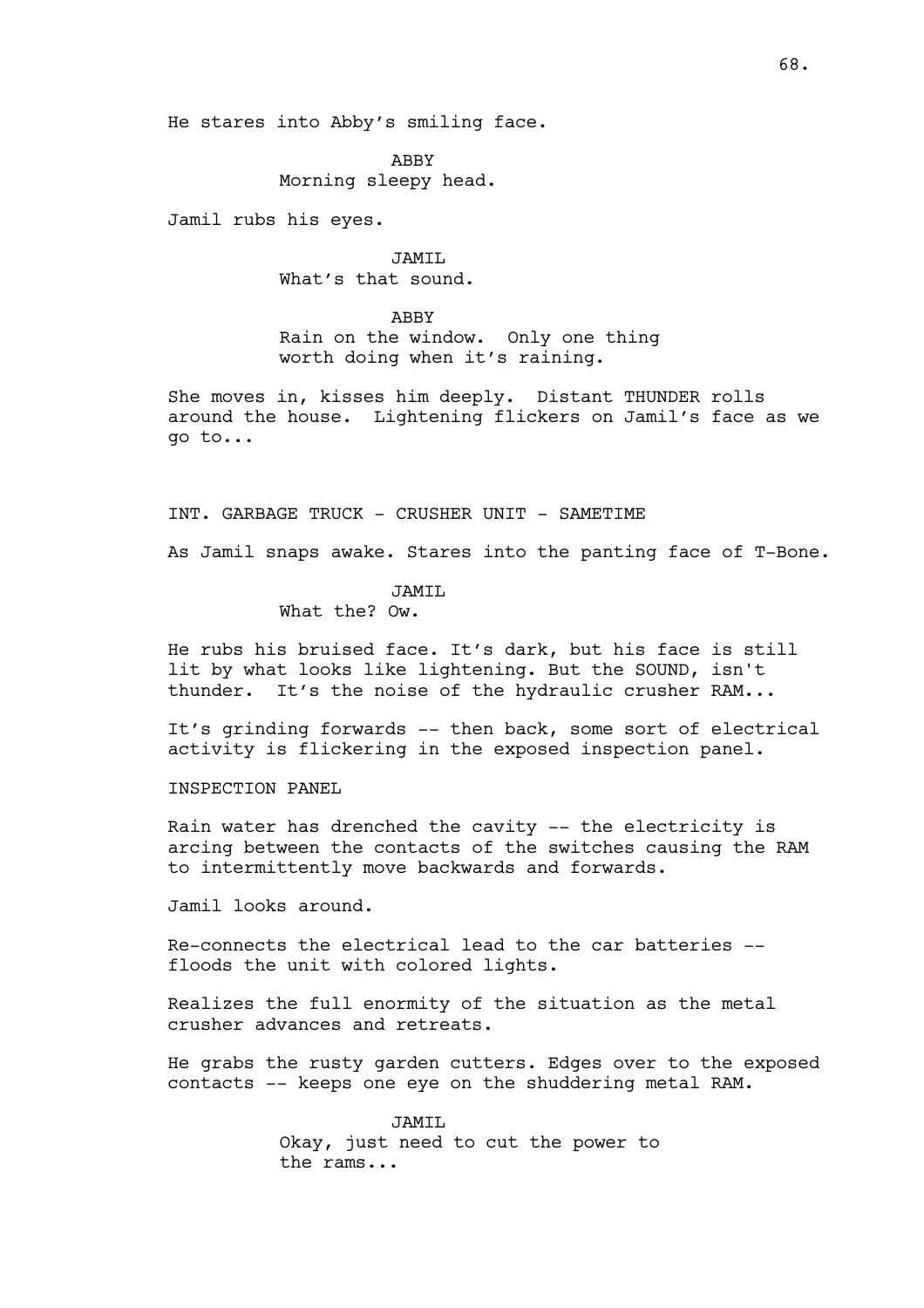He peers into the mess of crackling contacts -- there are at least SIX pairs of wires that lead away from the SWITCHES that control the RAM and the various dumpster actions.

He edges the cutters into the cavity. Sweating like a bomb disposal expert with an I.E.D.

### JAMIL

Okay, there we go...

He pushes the cutters around a wire...

FLASH!

The electricity jumps up the cutters -- Jamil yells. Drops the cutters.

The RAM starts towards him -- he desperately searches for the cutter amongst the rubbish on the floor.

The RAM closes in on him.

JAMIL

Oh,c'mon.

The RAM is a foot away, and then...

It heads back away from them. Jamil finds the cutters. Dives over to the inspection panel. Reaches in to cut a wire...

He pauses. Looks to T-Bone.

JAMIL Which one do you think buddy? Grey or red...

T-Bone looks at him.

JAMIL Just nod, bark, pee anything...red or...

T-Bone barks.

JAMIL Okay, red it is.

He reaches in and snips the red wire. The RAM immediately starts to head back towards him.

Jamil looks at it -- incredulous.

JAMIL

What!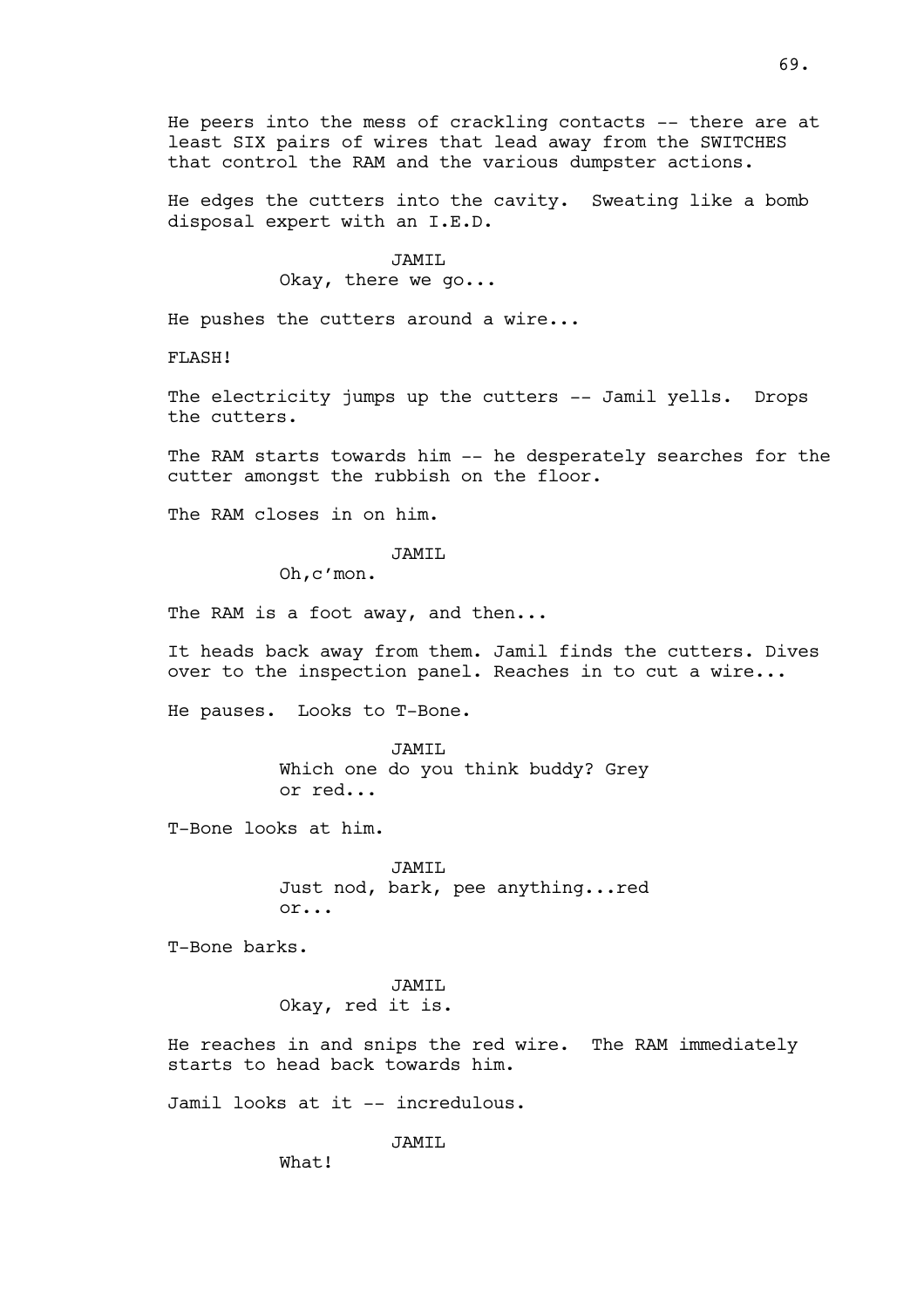He frantically reaches into the inspection hatch. Tries to get a grip with the cutters on another wire.

Bags of rubbish are pushed towards him. He slips -- drops the cutters. They are overwhelmed by the bags moving as an unstoppable stinking plastic wave towards them.

Jamil dives beneath the moving surf of trash. His hand bursts out holding the cutters. He fights his way through the bags.

The steel wall is less than a foot from the inspection hatch. Jamil reaches into the hatch -- fights to get the cutters round the cable.

The steel wall is inches from hacking through his hand when --

SNIP! He cuts the wire.

The wall shudders to a halt. A millimeter from his hand. Gives a metallic groan as the hydraulic rams settle.

Jamil draws his hand back from the hatchway. Lets out a sigh of relief.

> JAMTT. Damn, that was close little buddy...T-Bone?

Something moves down the other end of the conatiner. Plastic bags...but it's not T-Bone. The rear CRUSHER ram has activated. A wall of garbage is advancing on Jamil.

JAMIL

What the...

He turns and leaps towards the access panel. Sparks are shorting across a terminal. He starts ripping wires out. The wall of garbage keeps on coming.

JAMIL

Aw c'mon!

He yanks another wire out. The crusher blade grinds to a halt. Jamil sags to the floor.

JAMIL

T-Bone?

Jamil looks around frantically. Throws bags out of the way. Digging down deep.

> JAMIL T-Bone? T-Bone! Come on little buddy, where are you?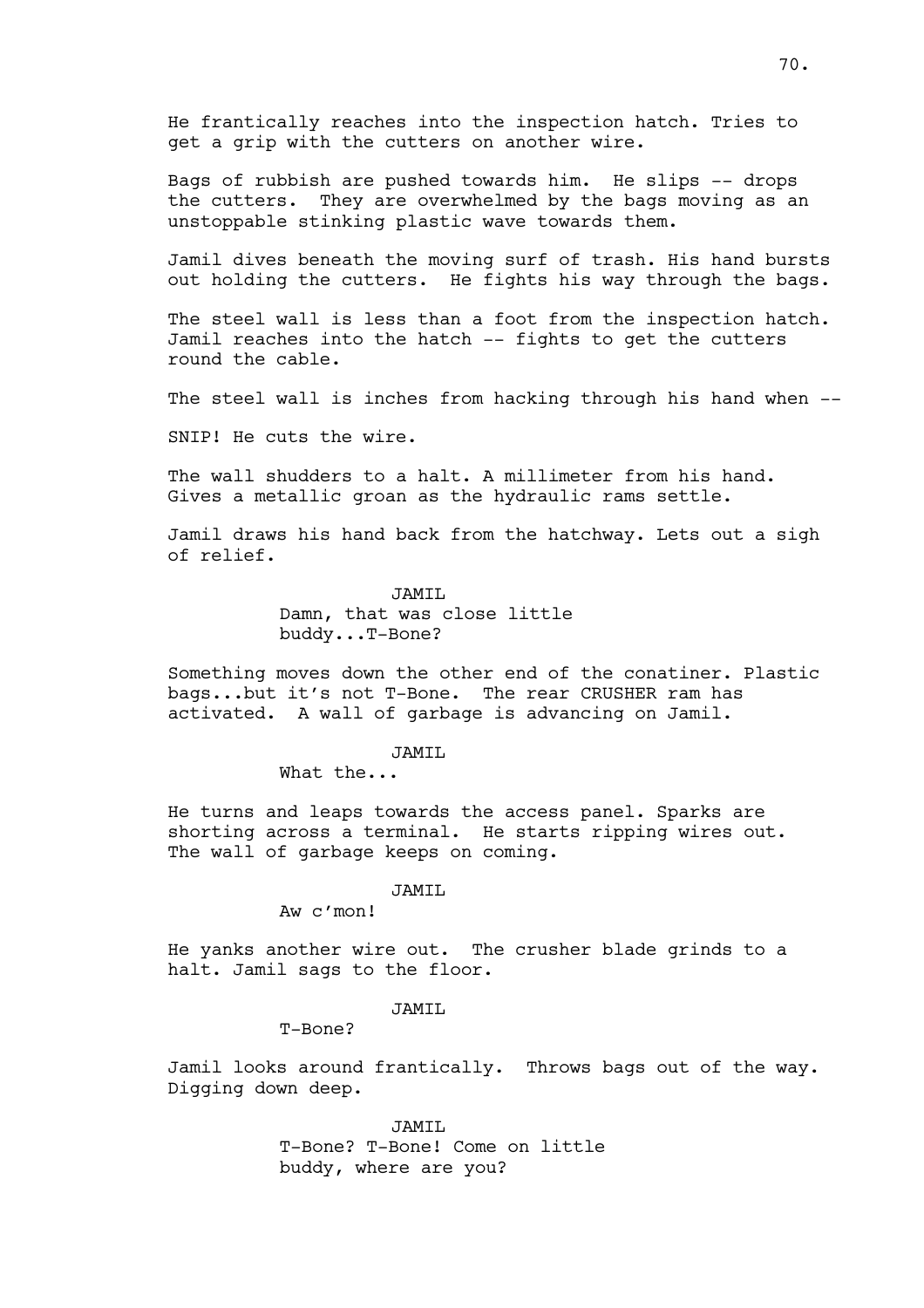He stops. Listens. There's a rustling. He throws some more bags out of the way. Reaches down, pulls out a lifeless bundle of fur.

A TEDDY BEAR!

He throws it away. Digs deeper. Can't find anything.

Then a NOISE.

A familiar bottom and tail reverses from out of a trash bag. Mouth clamped round something.

> JAMIL Jeez. Break my heart why don't you. Let's not do that again. (beat) Whatcha' got there little buddy?

T-Bone drops the object at Jamil's feet.

ANGLE ON

A small MUSIC-BOX. Jamil reaches down. Opens it. Tinny music plays. A small ballerina twirls.

# JAMIL

How on earth...?

T-Bone, smiles, pants. Starts his ritual paw washing. Jamil shakes his head. Puts the Music-Box on top of a battery.

He goes over the back of the open control panel. Peers into the mess of wires.

JAMIL

We need to move this baby back, find the connections for the tipper, and get the hell out of here.

INT. MOTORBIKE - STATIONARY - SAMETIME

Waldo is on his CELL to despatch.

WALDO Yeah, I'm drawing a blank here. The guy in the alleyway said the crew were Eastern European, Russian's maybe...doesn't exactly narrow it down.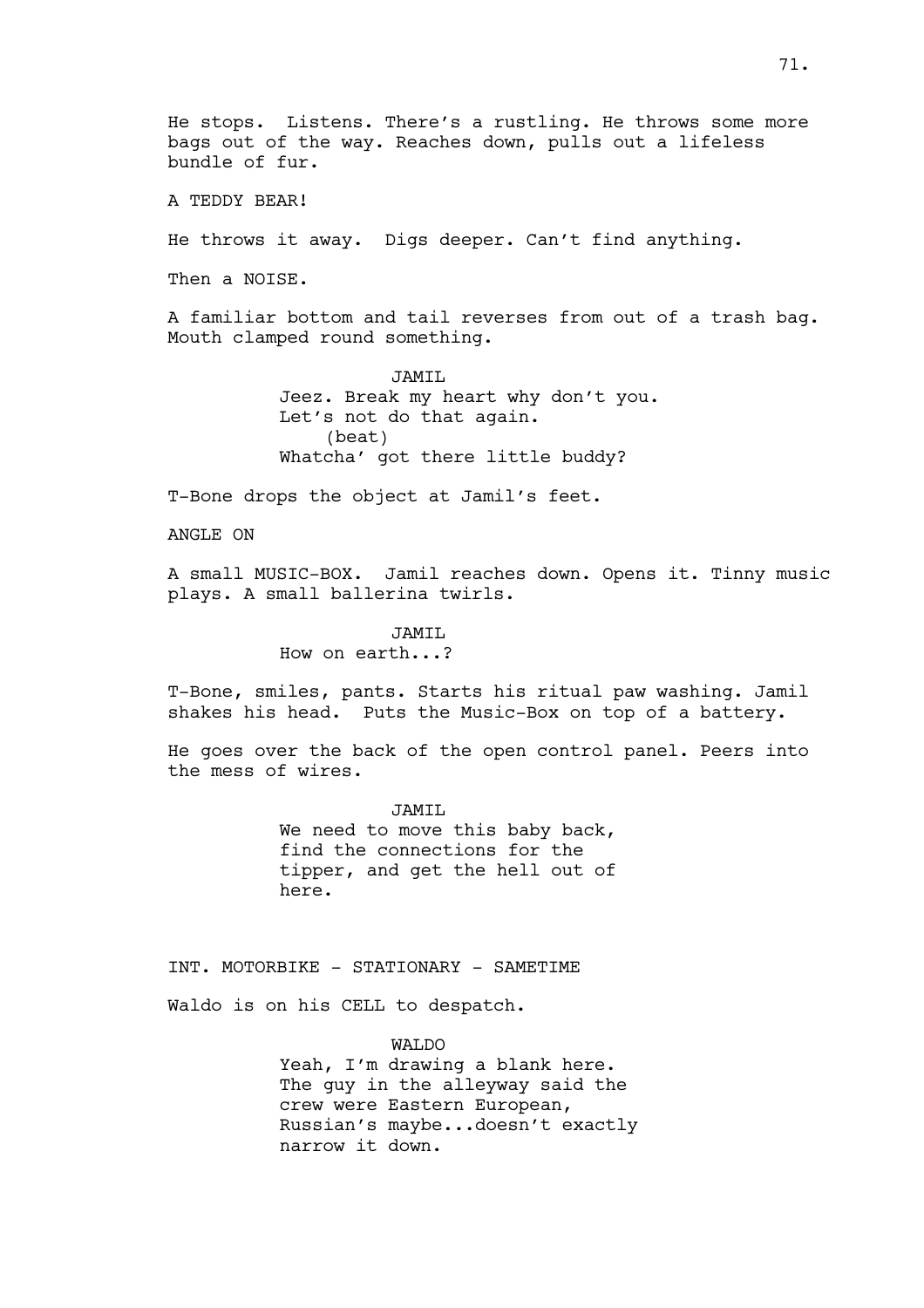#### DISPATCH(V.O.)

We had a report of a shooting in the vicinity...you hear anything?

WAT<sub>DO</sub> Uh, yeah, that was me. There was a rat...big as a dog. Came outta nowhere.

# DISPATCH (V.O.) Really? Well, seems some blind guy is suing the department for an accordion.

WALDO

Collateral damage, whatcha gonna do?

DISPATCH (V.O.) Okay, report in if you get any leads on this Jamil guy. His wife's been onto the Chief and he want's a happy ending for Thanksgiving.

### WALDO

The guy could be anywhere, there's thousands of garbage trucks in L.A, She didn't have time to get a fix on his phone and the depots are shut down for the holidays.

DISPATCH (V.O.) We don't find this guy before the holiday's over he's gonna' be shut down for good.

OFF WALDO thinking this through.

# EXT. MALL - ITALIAN FAST FOOD OUTLET - DAY

Waldo sits outside. Munches on a caesar salad with Garlic bread. A MAN dressed in a costume made from plastic PIZZA's in the shape of the leaning tower of Pisa lurches over.

Hands him a leaflet.

MAN Two for one offer at leaning tower of Pizza restaurant. Just like they make in Athens.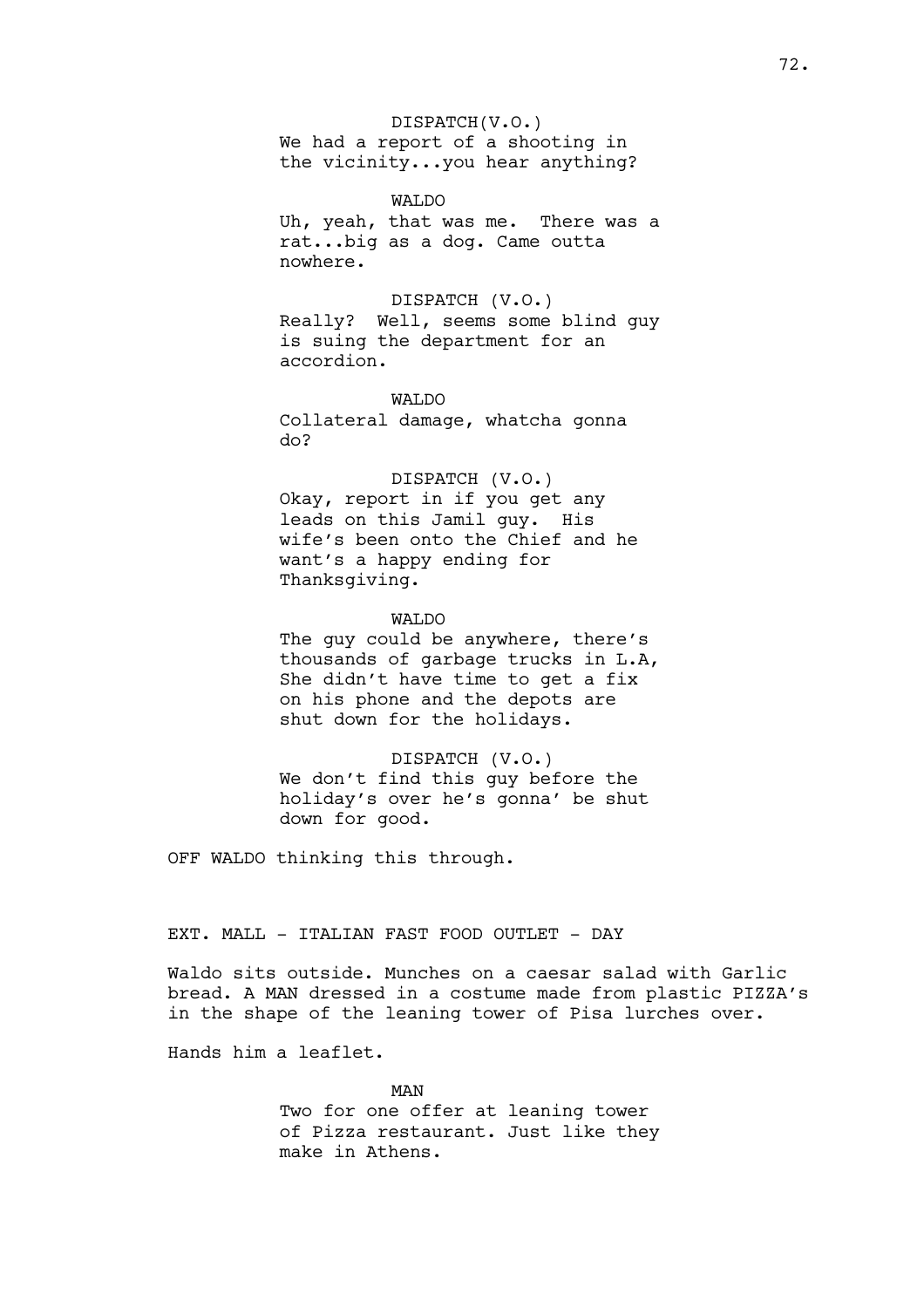WALDO Yeah right, thanks.

He watches the guy shamble off in his costume. Looks at the leaflet. Sees the ATHENS SPECIAL PIZZA on the menu. Thinks.

WALDO

Romans!

Gets on the cell.

WALDO

Can you give me the address of the nearest Athen's truck depot to Hollywood and Vine...

DISPATCH (V.O.) Okay, got one out on the Westside, I'll text you the zip code...

INT. GARBAGE TRUCK - CRUSHER UNIT - DAY

Wires trail away from the stack of car batteries to the exposed rear of the hydraulic's control panel. Jamil makes some final adjustments. T-Bone looks on. He's panting.

JAMIL

Okay, let's see if we've got enough juice.

He starts to cough, waves his hand around. A blue haze drifts around the batteries.

JAMIL

What is that?

He looks at T-Bone who pants heavily and drooling.

JAMIL What's a matter Buddy, don't be scared we're soon going to be out of here.

He holds two bare wires opposite each other.

JAMIL Here we go...hang in there Buddy

He touches the wires together.

There's a grinding noise as the pneumatic rams whine.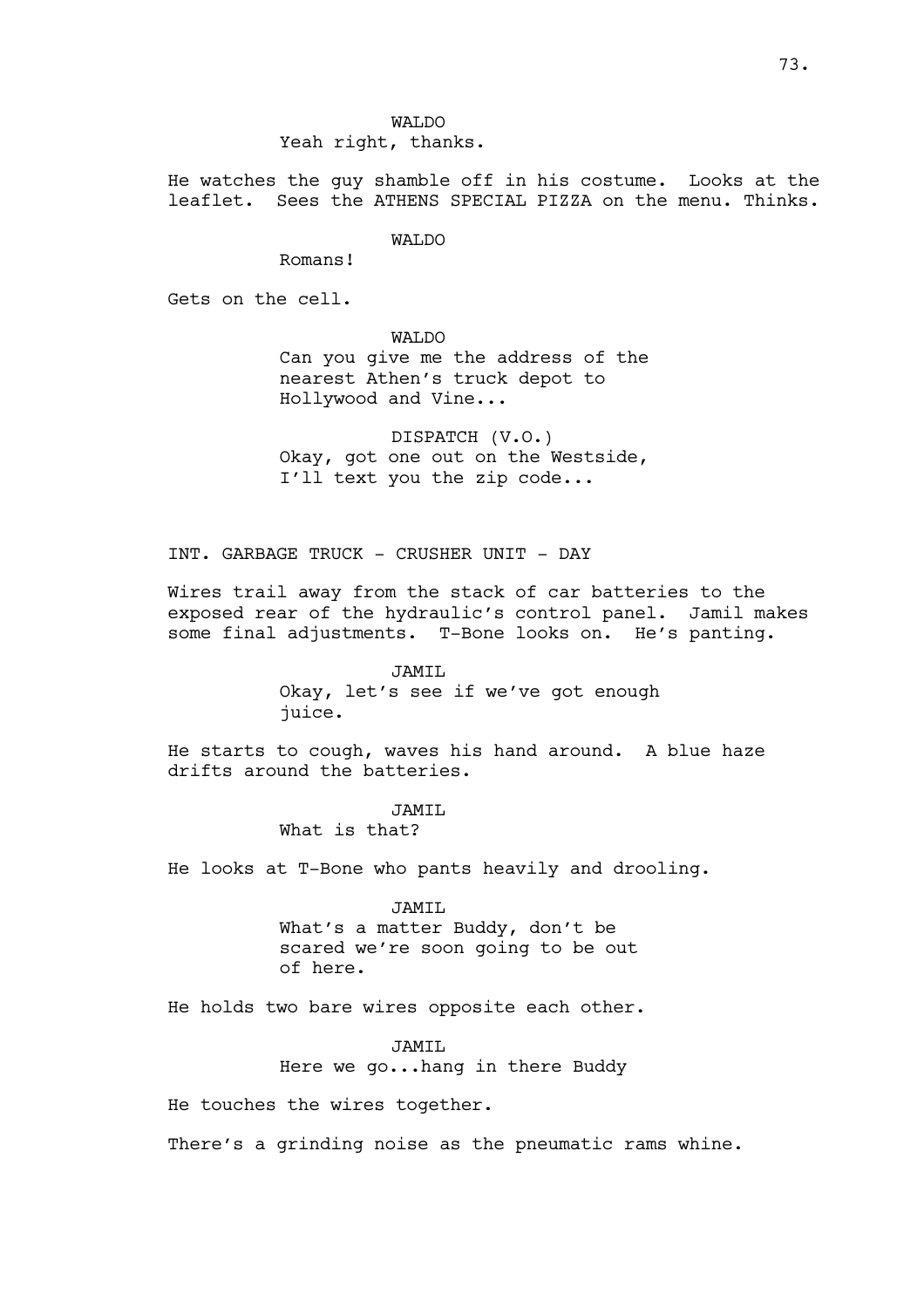The wall of trash retreats. He connects another pair together and it heads towards them.

He disconnects them and the rams stop.

JAMTT. Okay, we just have to find the ones that control the tipper.

Jamil clears some rubbish bags away. T-Bone lies panting on his side, looks like he's in a bad way. Jamil scoops him up.

> JAMIL What's a matter Buddy?

He sniffs the air. Looks at the batteries, an acrid gas drifts up from the open cells.

JAMIL

Hydrogen. The batteries!

He rips a piece of rag into strips, forms a crude mask for himself and T-Bone.

He goes over to the back wall of the crusher, Moves a couple of Zimmer frames out of the way. Lowers T-Bone gently into the baby seat. T-Bone wags his tail feebly, eyes drooping.

#### JAMIL

Hang in there buddy I'm gonna get us outta here, I promise.

Off Jamil. Really worried now.

EXT. KOWALSKI'S TRUCK HEADQUARTERS - SAMETIME

Kowalski bursts out of his office accompanied by Milo and Gregor.

ON KOWALSKI

KOWALSKI Where's the freakin' pickup?

EXT. FREEWAY - DAY

A tiny car, speeds past. A "FIAT 500" - JOE'S GARAGE - COURTESY CAR emblazoned down the side.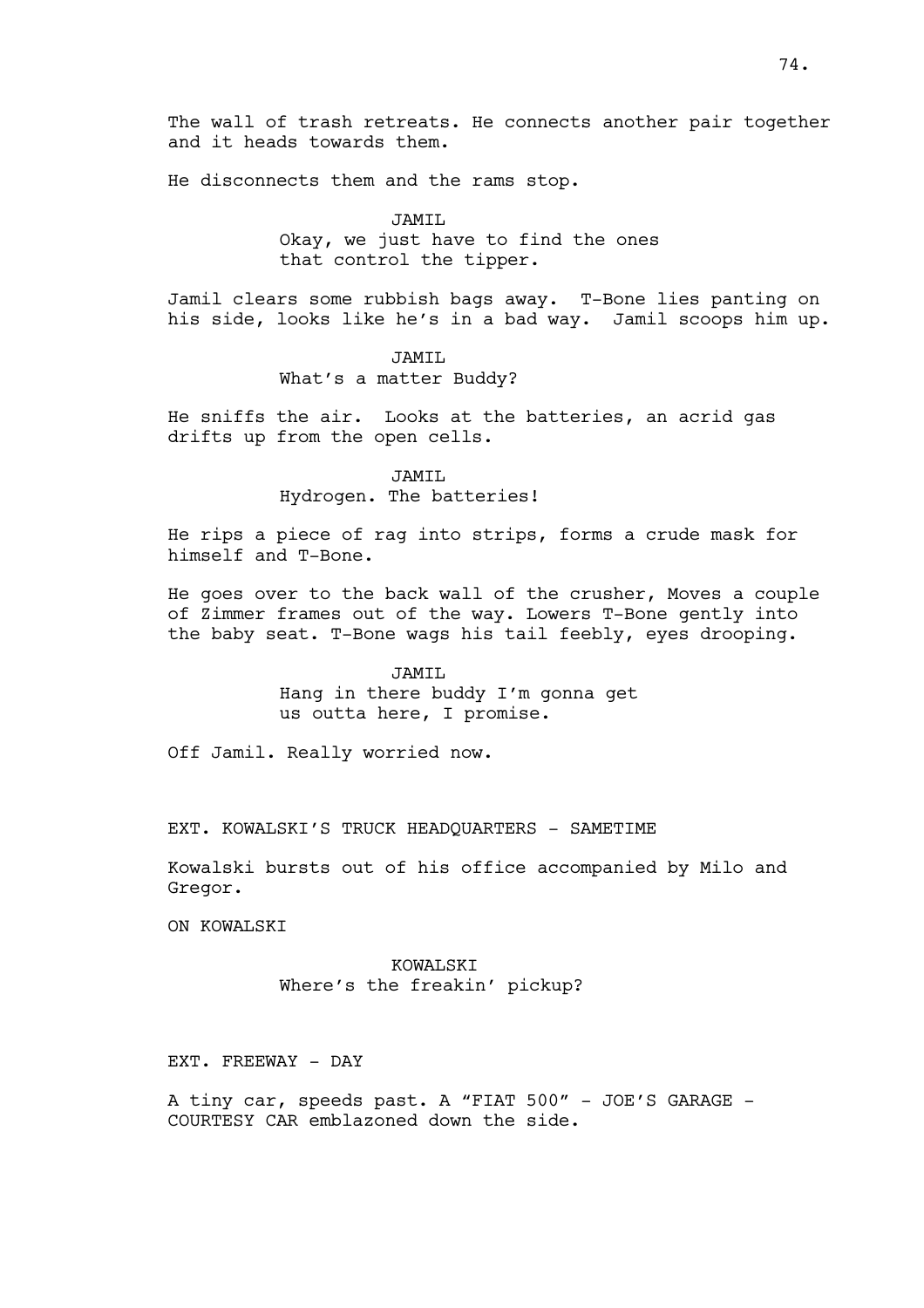INT. FIAT - TRAVELLING

Tense. Squashed in like sardines in a can. Kowalski shifts uncomfortably.

> KOWALSKI You sure it's the right depot?

> > GREGOR

My cousin knows one of the drivers that works for them...he says the alleyway we dumped him in is on their route.

KOWALSKI How come you didn't think of that before?

GREGOR My cousin was out of town for nice hooker convention.

Milo leans over, says something into Gregor's ear.

GREGOR Hockey...for ice hockey convention.

KOWALSKI

Geez. Lucky you geniuses weren't in charge of the space race. We'd probably be on Pluto by now.

Gregor smiles.

GREGOR Pluto, he's a funny dog, yes?

Off Kowalski. Deadpan.

INT. LEE HOUSE - KITCHEN

Preparations for Thanksgiving remain half completed. Abby, Melissa and Jimmy sit around the table.

> MELISSA What if he doesn't come?

ABBY We discussed this. We don't celebrate Thanksgiving without your father.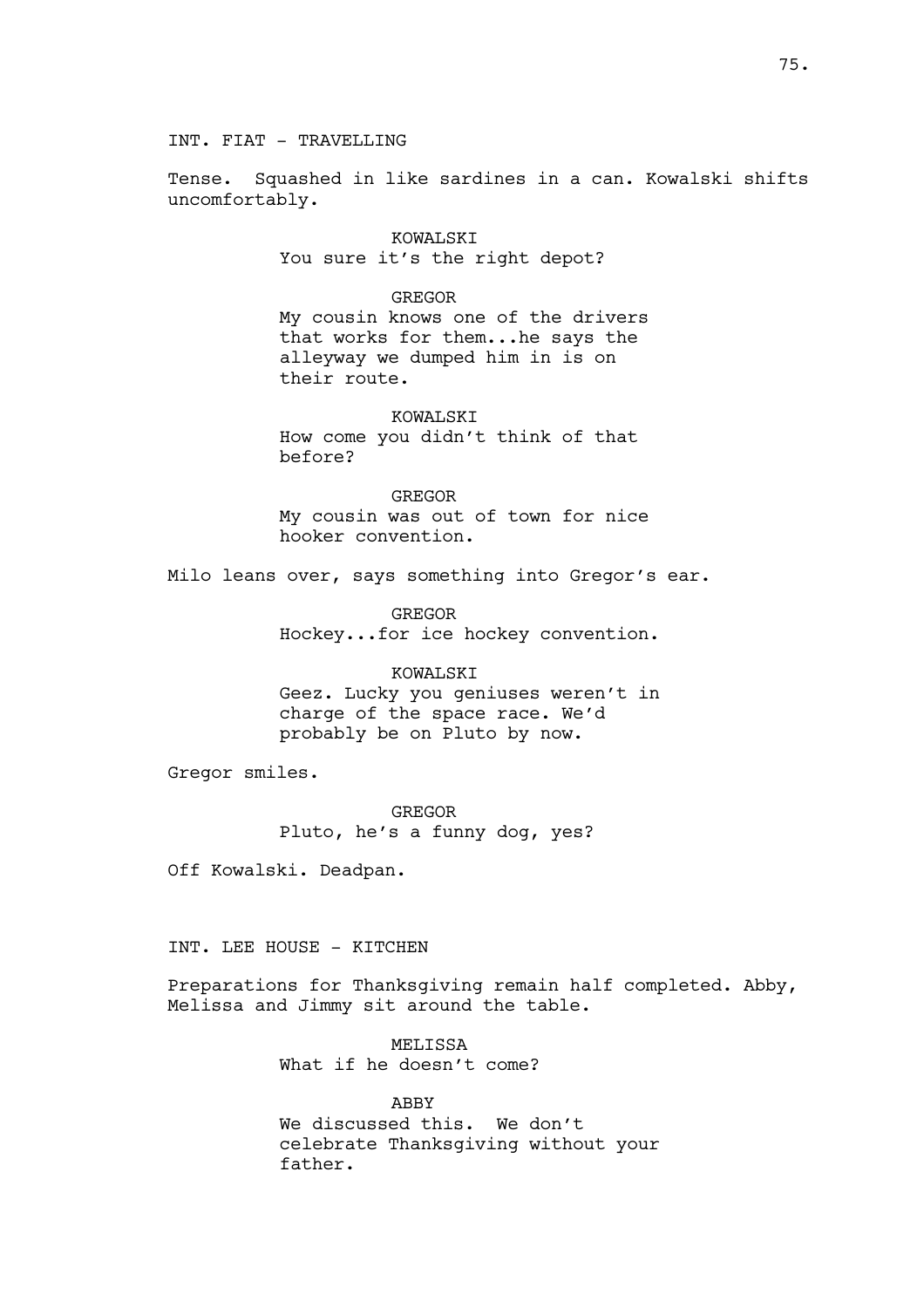JIMMY Could we at least have a piece of pumpkin pie?

Abby's look gives him his answer.

## EXT. GARBAGE TRUCK DEPOT - SAMETIME

The MEN arrive for work. Trucks are hosed down. Engines are checked. Hydraulics are tested, re-pressurised.

But what interests us is a small gang of three MEN that head towards one particular truck. Weeds, Gusto and Durk.

### WEEDS

Okay, we'll run the compactor up, make a big song and dance about it when it jams, say it must have happened over the holidays, some sort of seal failure, nothing to do with us. Got that.

GUSTO

Absolutely.

Durk nods furiously.

WEEDS Yeah right. Just let me do the talking.

#### GUSTO

Absolutely.

Weeds grunts. Heads along a line of trucks...

### EXT. GARBAGE TRUCK - SAMETIME

Weeds arrives at their truck. There's a muffled BARK -- with all the noise of the trucks it's difficult to locate where the sound's coming from.

Weeds pauses at the door to the truck.

WEEDS You hear that?

Durk and Gusto shrug.

WEEDS Okay, lets run this sucker up.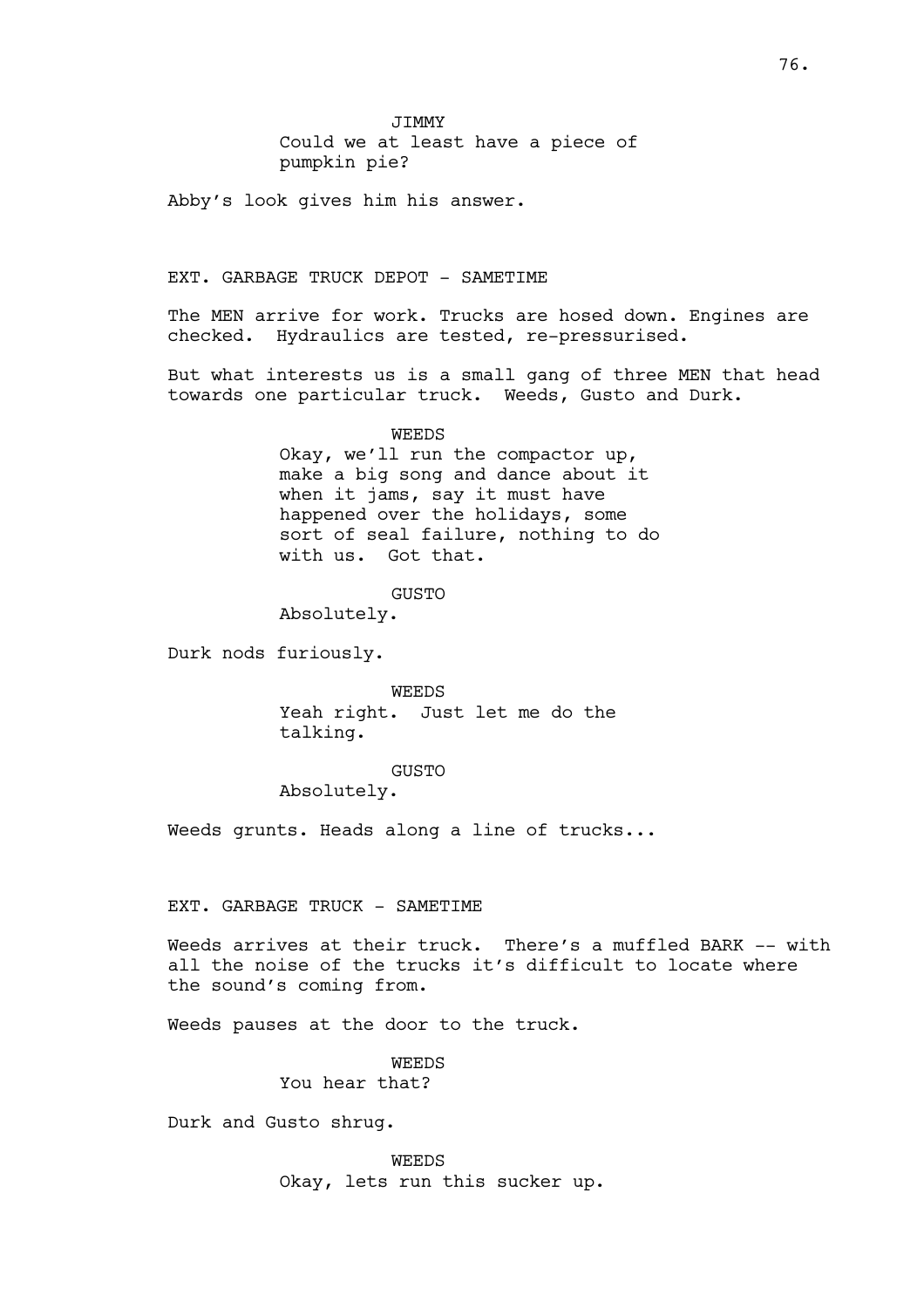Durk and Gusto climb into the cab after him.

# INT. GARBAGE TRUCK - DAY

Weeds hits the starter. The truck rumbles into life. He shoots a conspiratorial look

> WEEDS Okay. Let's see how the compactor's feeling today.

He turns to Durk and Gusto with exaggerated innocence. He presses the compactor button.

The hydraulics begin to pressurize. The gauge moves over to maximum.

> WEEDS Okay, let's hit it.

He punches the button. The compactor grinds into action.

The sounds of bottles exploding and bags compacting come from behind them.

EXT. FREEWAY - MOTORBIKE - SAMETIME

Waldo ROARS along the freeway.

EXT. FREEWAY - FIAT - SAMETIME

The Fiat ROCKETS past. Engine screaming.

## EXT. GARBAGE TRUCK - DEPOT - SAMETIME

The hydraulic rams strain. The noise is hideous. Nothing could survive the crusher as it compacts it's load.

EXT. GARBAGE TRUCK DEPOT - CONTINUOUS

The Fiat brakes hard. Milo and Gregor squeeze out and run along the line of parked trucks looking at the licence plates.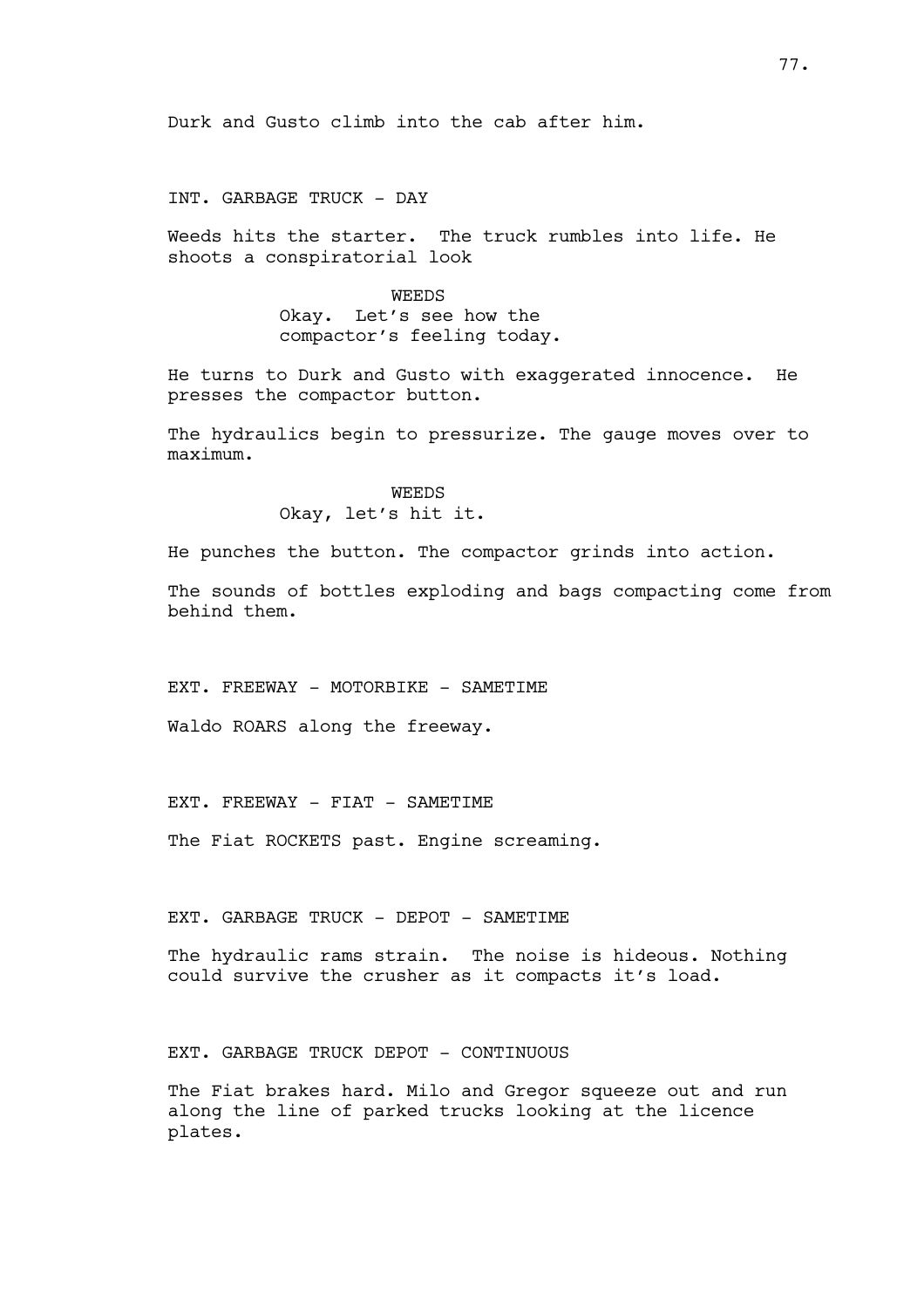They arrive at the rear of Weed's garbage truck. Look at the license plate.

## GREGOR

This is it...

Kowalski sounds the horn.

KOWALSKI C'mon move your asses!

The two heavies turn round as...

The back of the garbage truck flies up, hydraulics screaming.

Tons of trash pour onto the heavies, burying them in stinking black bags which burst open -- shower them with rotting food.

WALDO'S MOTORBIKE

Slides to a halt behind the Fiat.

FIAT

Kowalski turns -- sees Waldo. Starts up the Fiat.

Waldo heaves himself out of the saddle. Whips a TAZER out of his pocket and fires it into the bodywork of the Fiat.

Kowalski howls in agony. The car stalls. Waldo goes over. Handcuffs a dazed Kowalski to the steering wheel.

> WALDO Well if it isn't the king of trash.

KOWALSKI You can't hold me. What's the charge.

Waldo thinks.

WALDO 'bout ten thousand volts I guess.

TRASH PILE

HANDS wave from beneath the surface -- Milo and Gregor pop out from the heap of rotting food, faces slimy with goo - spitting out pieces of sludge.

CLOSE ON MILO

As a jet of liquid sprays down and onto his head.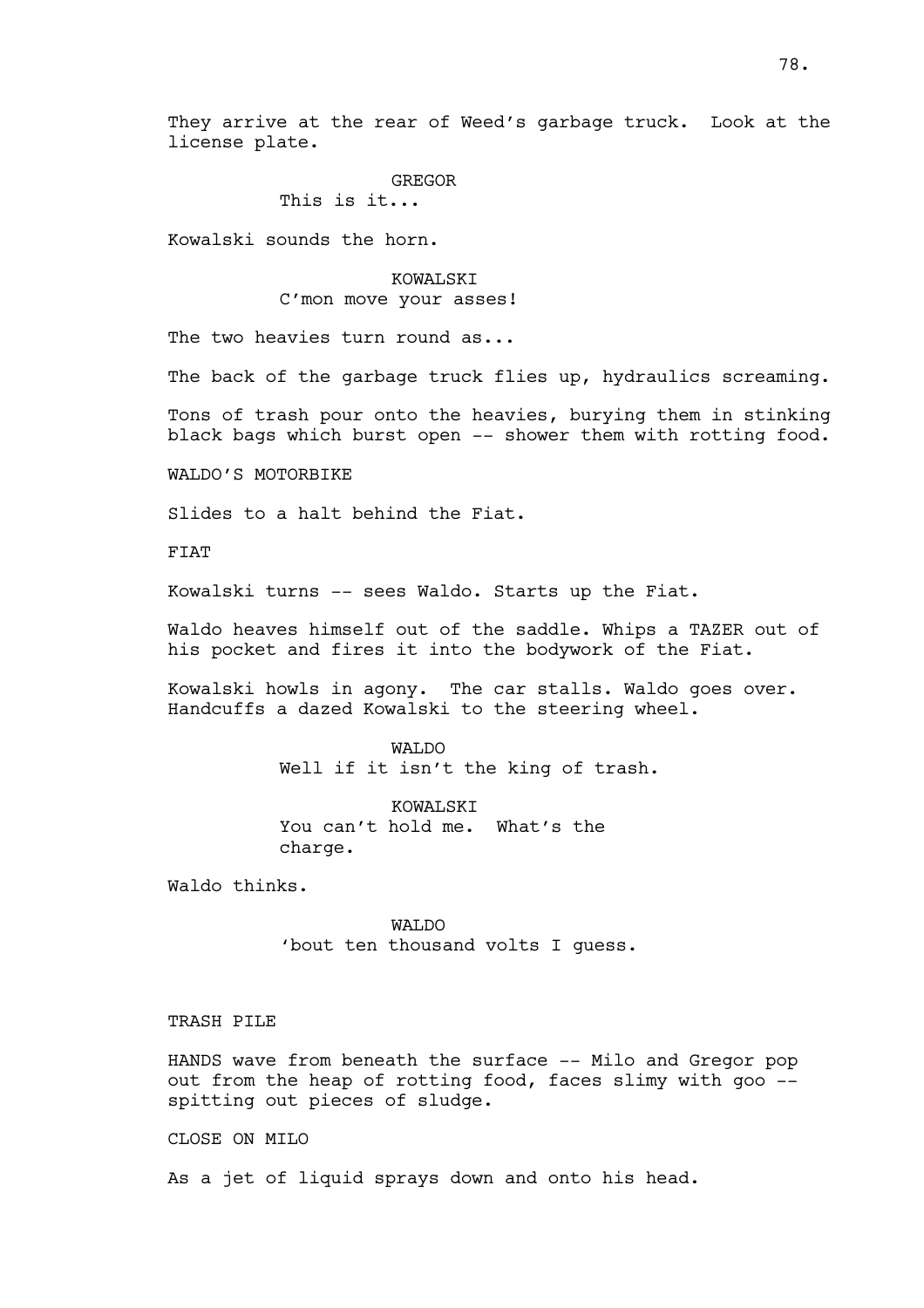MILO What the...?

He looks up, gets something in his eye.

MTT.O Shit...what is that?

JIB UP

Following the stream of liquid to discover...

GARBAGE TRUCK - TIPPER DOOR

Jamil and T-Bone dangle from the back of the Garbage Truck door.

They are in the old car seat and the baby seat. Suspended from the back of the tipper unit -- held in place by a collection of elastic bunji's and straps.

They look like cut price astronauts. Each of them has one of the old ZIMMER frames strapped over them. Like primitive rollcages, they've been protected from being crushed.

JAMIL

Could do with some help here.

## EXT. GARBAGE TRUCK - CRUSHER UNIT

Jamil looks down at Milo and over at T-Bone who pants weakly.

#### JAMIL

Atta boy, you hang in there.

A couple of GARBAGE OPERATIVES operate the rear door -- it swings down so they can unhitch T-Bone and Jamil.

Jamil cradles T-Bone in his arms.

EXT. GARBAGE TRUCK DEPOT - SAMETIME

Waldo walks away from Kowalski.

KOWALSKI Hey, I got rights.

WALDO Yeah, park your ass there rights.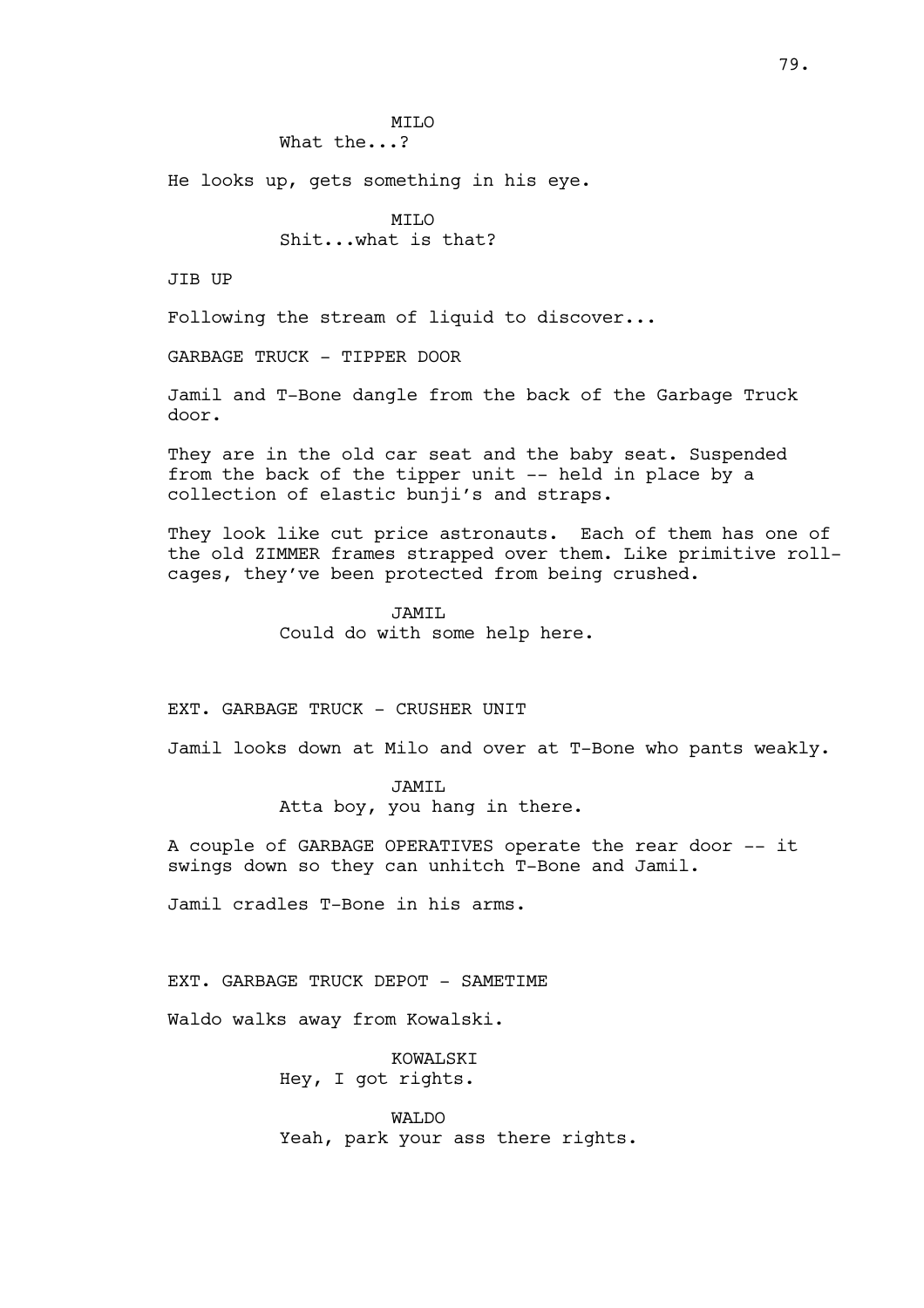He goes over to the garbage truck and Jamil. T-Bone's eyes are half closed and he's panting for breath. He doesn't look good.

Jamil hands the MEMORY STICK to Waldo.

#### JAMIL

# That's what they were after.

He pulls the license plate from under his top. Touches the two bullet dents.

> JAMIL And they were pretty determined to get it.

Waldo goes over to his bike. Pulls out a laptop -- sticks the memory stick into the USB port. Information streams across the screen.

Passport I'D's, Bank Codes, Credit Cards.

## WAT<sub>DO</sub>

Data mining.

Waldo looks over at Kowalski. Takes his shades off, mimics CSI Chief Horatio's classic sign off.

> WALDO Well Kowalski, looks like your numbers up.

The sound of SIRENS grows in the distance. Jamil looks at T-Bone.

> JAMIL We need to get the little guy to a vet.

WALDO Okay. I'm gonna have to stay here till the cops arrive. You ride a bike?

JAMIL

Sure.

WALDO Okay. Take mine, second gear's a little sticky. I'll let your wife know you're okay.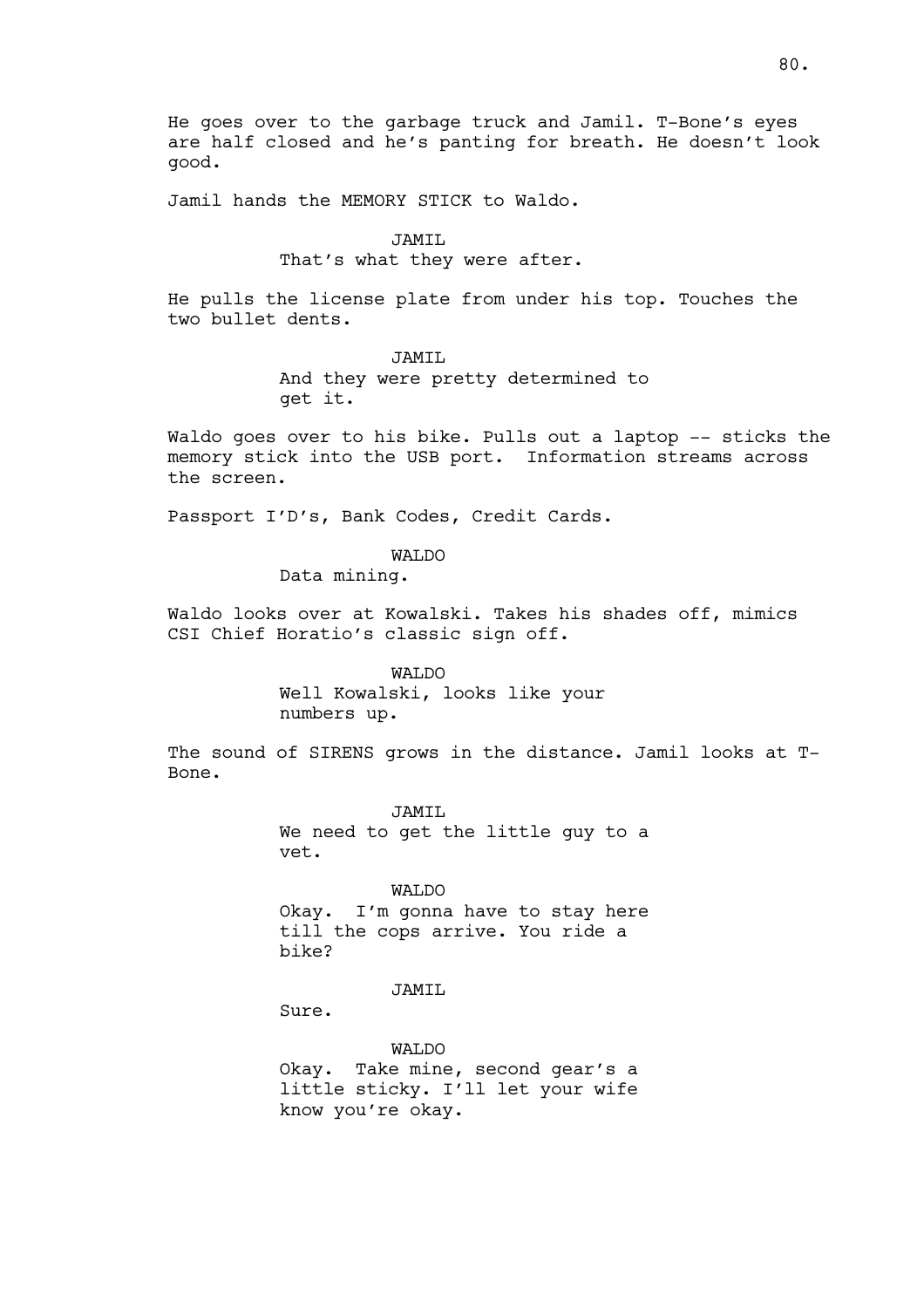Jamil nods. Waldo hands him the keys. Jamil wraps T-Bone in his jacket, lowers him gently into the side car. Stamps on the kick start. The engine roars. They race off.

EXT. GARBAGE TRUCK DEPOT - LATER

ANGLE ON

A PATROL CAR bubble light cluster. Flashing blue in the dusk.

BACK TO SCENE

A statuesque FEMALE police officer, GINA (30s), wipes gunk off her uniform as she approaches.

> **GTNA** Jeez, I only got this cleaned yesterday.

#### WALDO

It's always the way. I get drunks throwing up over me when I've just come out of the shower.

GINA You should think about changing your tennis club.

Waldo smiles. Slaps his belly.

WALDO Sometimes that's the price you gotta pay to stay in shape.

GINA Still saving up then.

WALDO You crack me up.

**GTNA** 

Yeah, I'm a riot. (beat) How'd you work out where he was trapped?

WAT<sub>I</sub>DO Basic police work, with a touch of genius thrown in.

GINA Heard the dog barking huh?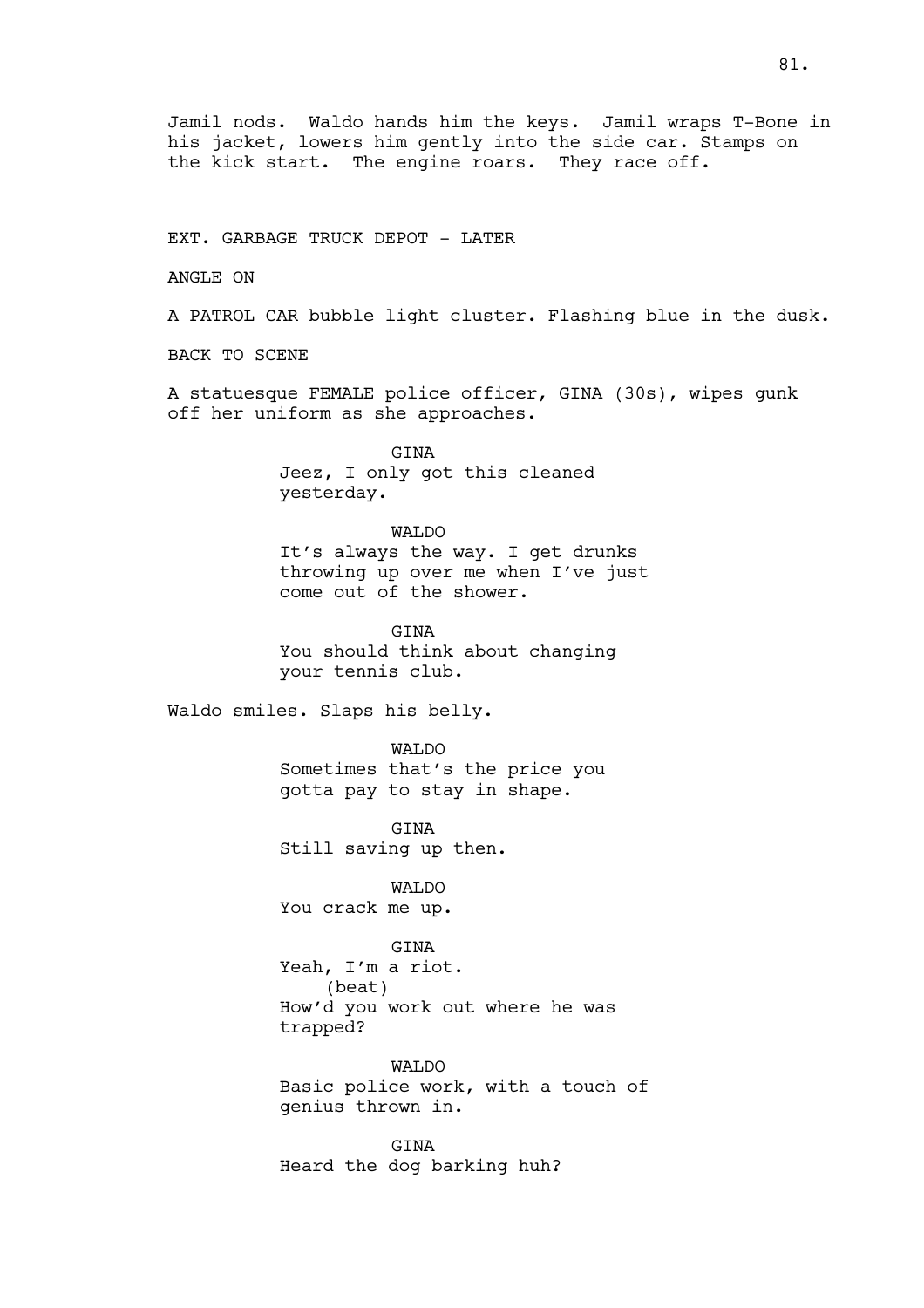WALDO That was a factor, obviously. But there was a lot of number crunching involved.

GINA

Would've been even more crunching if they hadn't had a late start for maintenance after the holiday.

WAT.DO

Yup, sometimes you just have to believe that fate has a plan for all of us.

# GTNA

Amen to that.

She looks around. Flicks a candy wrapper from her uniform.

GTNA

There's never a hot tub around when you need it is there?

Waldo smiles, leans closer.

WALDO Well, as you brought it up...

And as they start to look at each other in that special way we move away to...

INT. LEE HOUSE - KITCHEN

Abby carries the last of the Thanksgiving meal through to the sitting room.

> ABBY Okay guys, everybody to the table, this bird won't eat itself.

There's the sound of a heavy engine outside. The room is lit by flashes of multicolored light.

INT. VIEW THROUGH WINDOW - NIGHT

A GARBAGE TRUCK pulls up outside the house. Festooned with Christmas Tree lights winking in the dusk.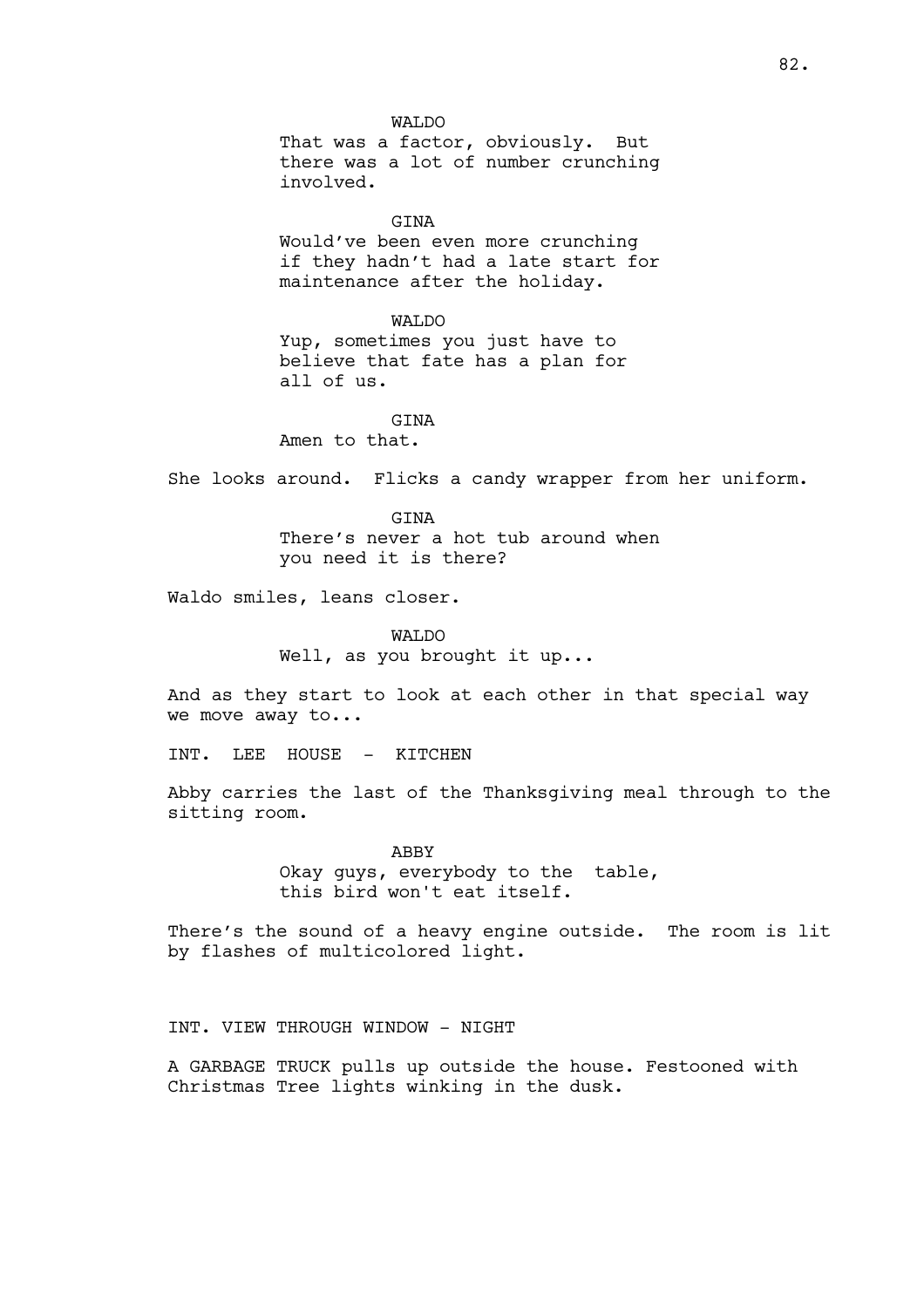INT. LEE'S HOUSE - SITTING ROOM - CONTINUOUS

The doorbell goes. Melissa and Jimmy run past Abby.

**JTMMY** 

Dad!

Abby puts the turkey on the table. Runs into the...

HALLWAY

Melissa is already there, she opens the door. Jamil stands there. Jimmy and Melissa look behind him.

Their faces fall. Abby gives Jamil a huge hug and a kiss. Pulls back. Looks at his chest.

> ABBY What you got in there?

Jamil pulls the licence plate out.

JAMIL Just some junk I was gonna' throw.

Abby takes it from him. Puts it on the shelf in the hall.

ABBY No way. That goes in a frame. (beat) Waldo rang, said you were bringing home a little friend?

JAMIL

T-Bone?

Jamil smiles, turns around. There's nothing behind him

JAMIL He was here a second ago...

JIMMY (O.S.)

Mom!

They all turn round and there he is. A raggedy dog grinning from ear to ear, the leg of a turkey clenched between his teeth, eyes bright, tail wagging furiously.

Abby smiles, shakes her head. Turns back to Jamil.

 ABBY Welcome home.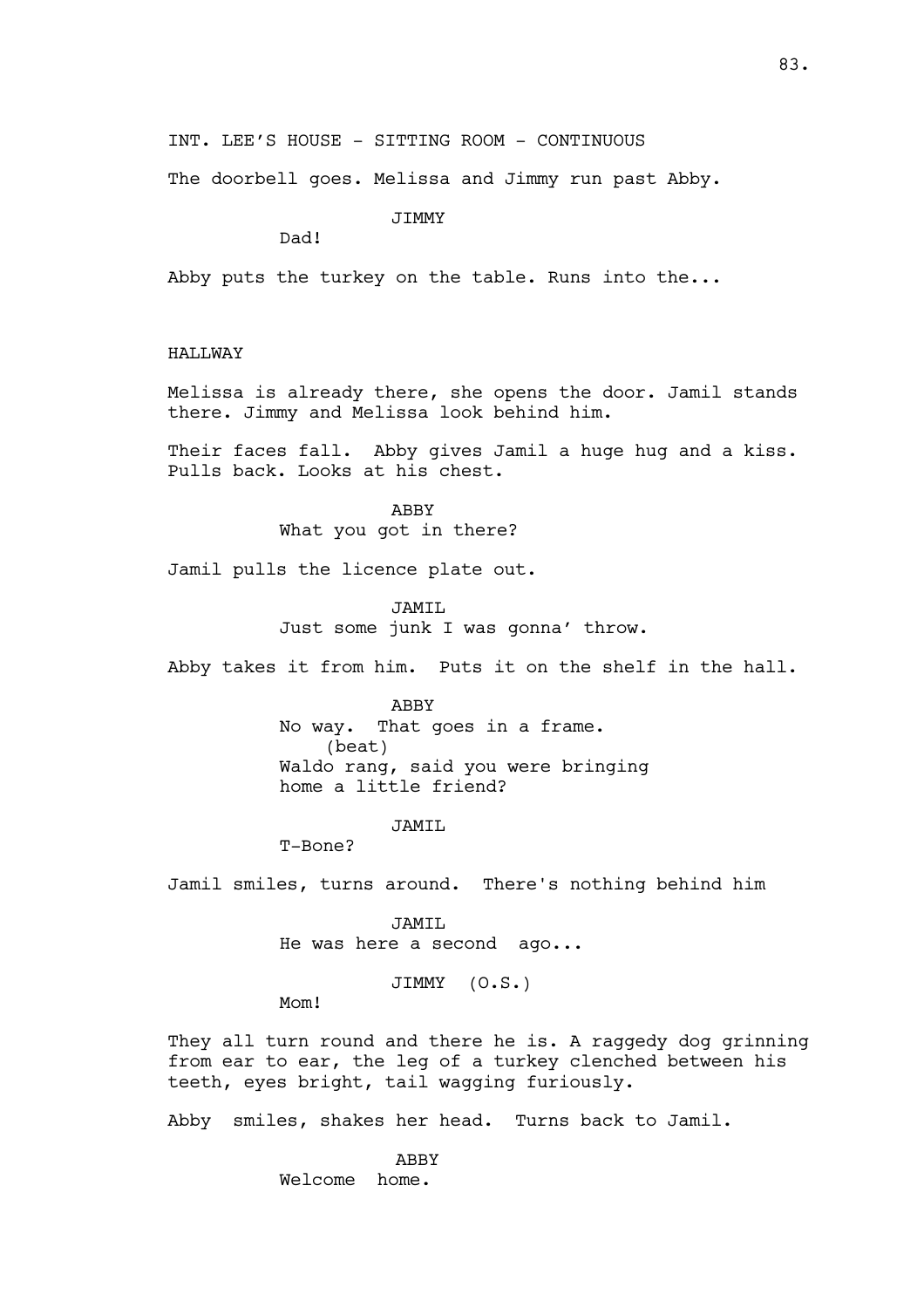Tommy and Melissa race after T-Bone who tears off through the house clutching his turkey leg. Jamil moves closer to Abby, they kiss. She pulls away.

> ABBY I said you'd find your way home.

> > JAMIL

Wild Turkeys wouldn't stop me.

Abby nods towards the sound of the children running after T-Bone.

ABBY

Well you'd better get after that one while there's still some left.

Jamil smiles, strokes the back of her neck.

JAMIL I'm sorry about keeping all of that shit baby.

ABBY That's alright, you're home now.

Jamil looks at her. Takes a deep breath. Gets it all out.

JAMIL No. You need to hear this. I kept all that stuff because it reminded

me...

He pauses, this is difficult for him.

JAMIL It reminded me of how things used to be before...

Abby nods.

ABBY The kids? Having to keep a family. I know it's been tough on you hon.

JAMIL But I was wrong, I have a beautiful wife and a wonderful family, I don't need to live in the past when I was a carefree jerk...

Abby silences him with another kiss.